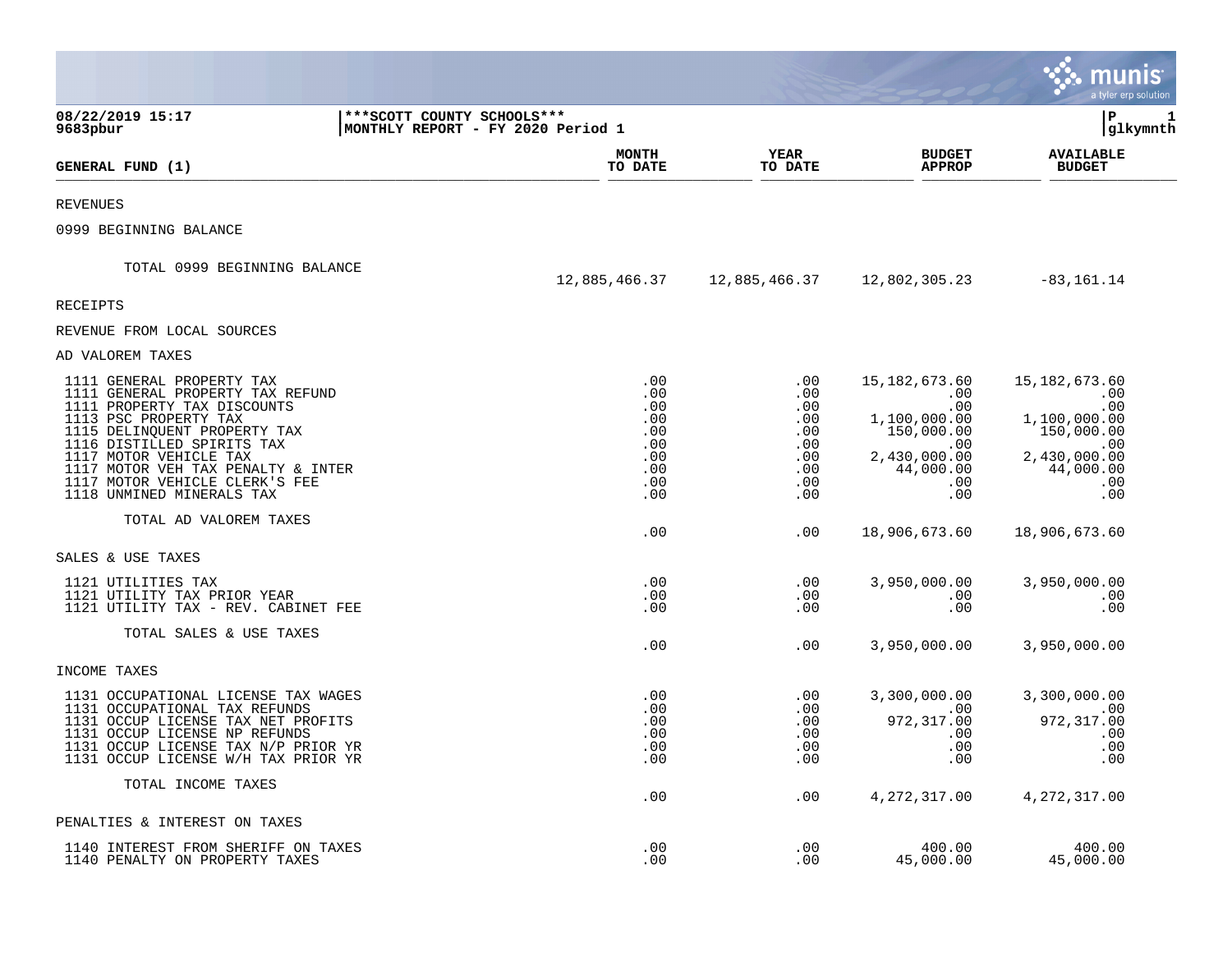|                                                                                                                                                                                                          |                                        |                                        |                                             | munis<br>a tyler erp solution          |
|----------------------------------------------------------------------------------------------------------------------------------------------------------------------------------------------------------|----------------------------------------|----------------------------------------|---------------------------------------------|----------------------------------------|
| *** SCOTT COUNTY SCHOOLS ***<br>08/22/2019 15:17<br>9683pbur<br>MONTHLY REPORT - FY 2020 Period 1                                                                                                        |                                        |                                        |                                             | lР<br>$\mathbf{2}$<br> glkymnth        |
| GENERAL FUND (1)                                                                                                                                                                                         | <b>MONTH</b><br>TO DATE                | YEAR<br>TO DATE                        | <b>BUDGET</b><br><b>APPROP</b>              | <b>AVAILABLE</b><br><b>BUDGET</b>      |
| TOTAL PENALTIES & INTEREST ON TAXES                                                                                                                                                                      | .00                                    | .00                                    | 45,400.00                                   | 45,400.00                              |
| OTHER TAXES                                                                                                                                                                                              |                                        |                                        |                                             |                                        |
| 1191 OMITTED PROPERTY TAX<br>1192 EXCISE TAX                                                                                                                                                             | .00<br>.00                             | .00<br>.00                             | 50,000.00<br>.00                            | 50,000.00<br>.00                       |
| TOTAL OTHER TAXES                                                                                                                                                                                        | .00                                    | .00                                    | 50,000.00                                   | 50,000.00                              |
| REVENUE OTHER LOCAL GOVERNMENT UNITS                                                                                                                                                                     |                                        |                                        |                                             |                                        |
| 1280 REVENUE IN LIEU OF TAXES                                                                                                                                                                            | .00                                    | .00                                    | .00                                         | .00                                    |
| TOTAL REVENUE OTHER LOCAL GOVERNMENT UNITS                                                                                                                                                               | .00                                    | .00                                    | .00                                         | .00                                    |
| TUITION                                                                                                                                                                                                  |                                        |                                        |                                             |                                        |
| 1310 TUITION FROM INDIVIDUALS<br>1310 TUITION -REFUND<br>1320 TUITION FROM KY LSD<br>1330 TUITION FROM NON-KY LSD<br>1340 OTHER TUITION                                                                  | .00<br>.00<br>.00<br>.00<br>.00        | .00<br>.00<br>.00<br>.00.<br>.00       | 10,000.00<br>.00<br>.00<br>.00<br>.00       | 10,000.00<br>.00<br>.00<br>.00<br>.00  |
| TOTAL TUITION                                                                                                                                                                                            | .00                                    | .00                                    |                                             |                                        |
| TRANSPORTATION                                                                                                                                                                                           |                                        |                                        | 10,000.00                                   | 10,000.00                              |
| 1410 TRANSP FEES - INDIVIDUALS<br>1420 TRANSP FEES - KY LSD<br>1430 TRANSP FEES - NON KY LSD<br>1441<br>TRANSP FEES - NON PUBLIC SCH<br>1442 TRANSP FEES - FISCAL CT<br>1449 TRANSPORTATION FEES - OTHER | .00<br>.00<br>.00<br>.00<br>.00<br>.00 | .00<br>.00<br>.00<br>.00<br>.00<br>.00 | .00<br>$.00 \,$<br>.00<br>.00<br>.00<br>.00 | .00<br>.00<br>.00<br>.00<br>.00<br>.00 |
| TOTAL TRANSPORTATION                                                                                                                                                                                     | .00                                    | .00                                    | .00                                         | .00                                    |
| EARNINGS ON INVESTMENTS                                                                                                                                                                                  |                                        |                                        |                                             |                                        |
| 1510 INTEREST INCOME<br>1510 INTEREST INCOME REVENUE COMM<br>1540 RENTS FROM INVESTMENT PROPERTY                                                                                                         | 168,807.40<br>.00<br>.00               | 168,807.40<br>.00<br>.00               | 300,000.00<br>1,000.00<br>.00               | 131,192.60<br>1,000.00<br>.00          |
| TOTAL EARNINGS ON INVESTMENTS                                                                                                                                                                            | 168,807.40                             | 168,807.40                             | 301,000.00                                  | 132,192.60                             |

COMMUNITY SERVICE ACTIVITIES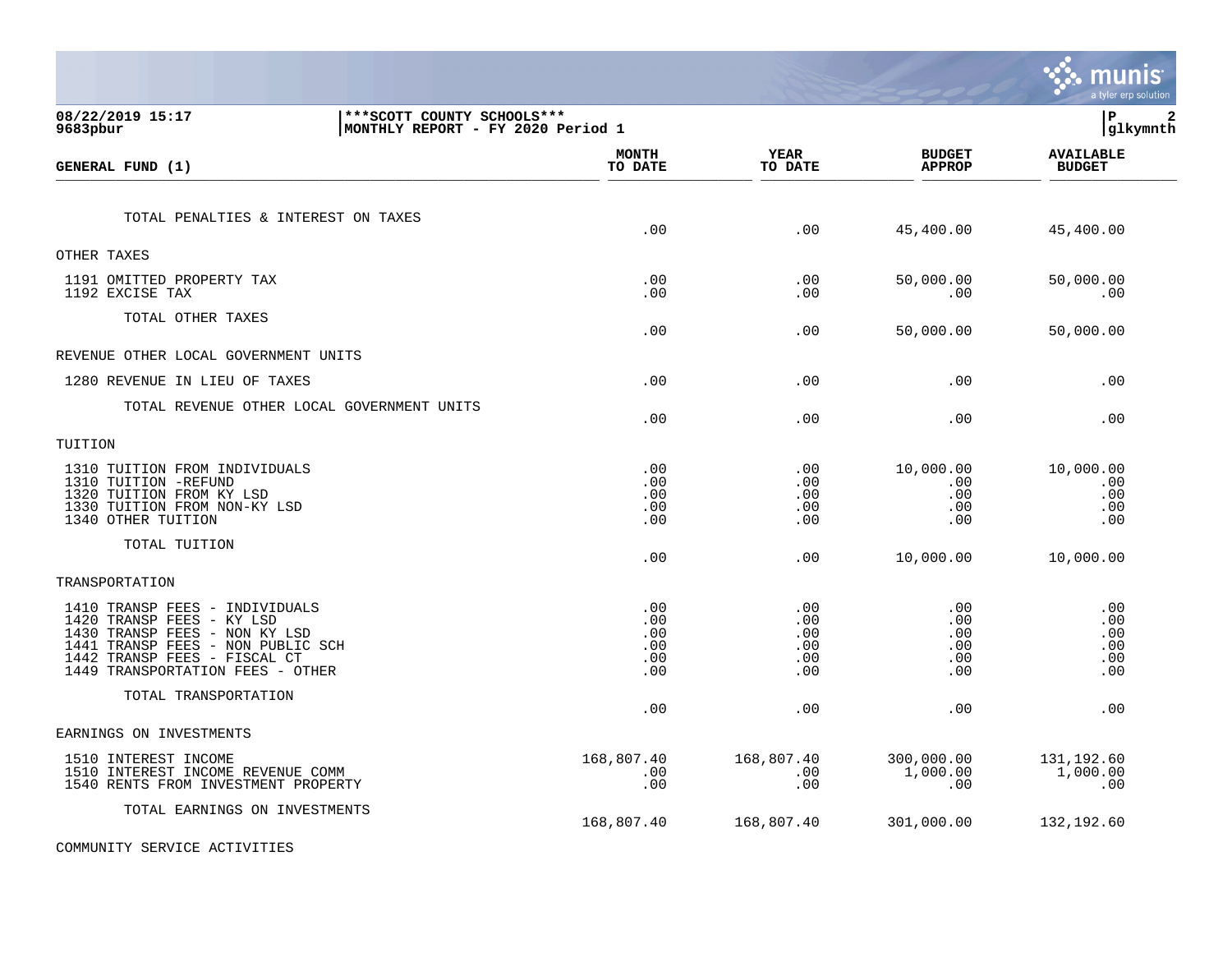

08/22/2019 15:17 **| \*\*\*SCOTT COUNTY SCHOOLS\*\*\***<br>9683pbur MONTHLY REPORT - FY 2020 Period 1 MONTHLY REPORT - FY 2020 Period 1  **MONTH AVAILABLE YEAR BUDGET** AVAILABLE **GENERAL FUND (1) TO DATE TO DATE APPROP BUDGET**   $\frac{10 \text{ Bheb}}{10 \text{ Bheb}}$ 1800 COMMUNITY SERVICE ACTIVITIES .00 .00 .00 .00 1812 ADULT ED FEES FOR GED TOTAL COMMUNITY SERVICE ACTIVITIES  $.00$  .  $.00$  .  $.00$  .  $.00$  .  $.00$  .  $.00$ OTHER REVENUE FROM LOCAL SOURCES

1919 OTHER RENTAL INCOME 1919 OTHER RENTAL INCOME 1919 OTHER RENTAL INCOME 1920 CONTRIBUTIONS/DONATIONS 1920 C 1920 CONTRIBUTIONS/DONATIONS .00 .00 .00 .00 1920 DONATIONS LAVALLEY .00 .00 .00 .00 1925 REIMBURSEMENTS (NON-GVT) .00 .00 .00 .00 1941 TEXTBOOK SALES .00 .00 .00 .00 1942 TEXTBOOK RENTALS .00 .00 .00 .00 1951 SERVICE TO KY LSD . .00 . . .00 . .00 . .00 . .00 . .00 . .00 . .00 . .00 . .00 . .00<br>1952 SERVICE TO NON KY LSD . .00 . .00 . .00 . .00 . .00 . .00 . .00 . .00 . .00 . .00 .00 .00 .00 .00 .00 .00 1952 SERVICE TO NON KY LSD . [1952 SERVICE TO NON KY LSD . [1952 SERVICE TO NON KY LSD . [1980 REFUND OF PRIOR<br>1980 REFUND OF PRIOR YR EXPENDITURE . . [1980 REFUND OF PRIOR YR EXPENDITURE . . [1980 REFUND OF PRIOR YR EXP 1980 REFUND OF PRIOR YR EXPENDITURE .00 .00 761.00 761.00 1990 MISCELLANEOUS REVENUE 19,074.46 19,074.46 135,000.00 115,925.54 1990 MISC REVNUE RETURN .00 .00 .00 .00 1991 TRANSCRIPT FEES .00 .00 .00 .00 1999 OTHER MISCELLANEOUS REVENUE TOTAL OTHER REVENUE FROM LOCAL SOURCES 26,194.46 26,194.46 254,761.00 228,566.54

TOTAL REVENUE FROM LOCAL SOURCES

# REVENUE FROM STATE SOURCES

STATE PROGRAM

|              | STATE PROGRAM                                                                                                                                                    |                                 |                                 |                                        |                                        |
|--------------|------------------------------------------------------------------------------------------------------------------------------------------------------------------|---------------------------------|---------------------------------|----------------------------------------|----------------------------------------|
| 3111<br>3111 | 3110 STATE REVENUE<br>SEEK PROGRAM<br>SEEK PRIOR YEAR ADJUSTMENT                                                                                                 | .00<br>2,516,147.00<br>.00      | $.00 \,$<br>2,516,147.00<br>.00 | .00<br>30,193,762.00<br>.00            | .00<br>27,677,615.00<br>.00            |
|              | TOTAL STATE PROGRAM                                                                                                                                              | 2,516,147.00                    | 2,516,147.00                    | 30,193,762.00                          | 27,677,615.00                          |
|              | OTHER STATE FUNDING                                                                                                                                              |                                 |                                 |                                        |                                        |
|              | 3122 VOCATIONAL TRANSPORTATION<br>3125 BUS DRVR TRAINING REIMB<br>3126 SUB SALARY REIMB (STATE)<br>3128 AUDIT REIMBURSEMENT<br>3129 KSB/KSD TRANSP REIMBURSEMENT | .00<br>.00<br>.00<br>.00<br>.00 | .00<br>.00<br>.00<br>.00<br>.00 | 100,000.00<br>.00<br>.00<br>.00<br>.00 | 100,000.00<br>.00<br>.00<br>.00<br>.00 |
|              | TOTAL OTHER STATE FUNDING                                                                                                                                        | .00                             | .00                             | 100,000.00                             | 100,000.00                             |
|              |                                                                                                                                                                  |                                 |                                 |                                        |                                        |

195,001.86 195,001.86 27,790,151.60 27,595,149.74

1911 BUILDING RENTAL 120.00 120.00 35,000.00 34,880.00 1912 BUS RENTAL .00 .00 .00 .00

#### EXPENDITURE REIMBURSEMENTS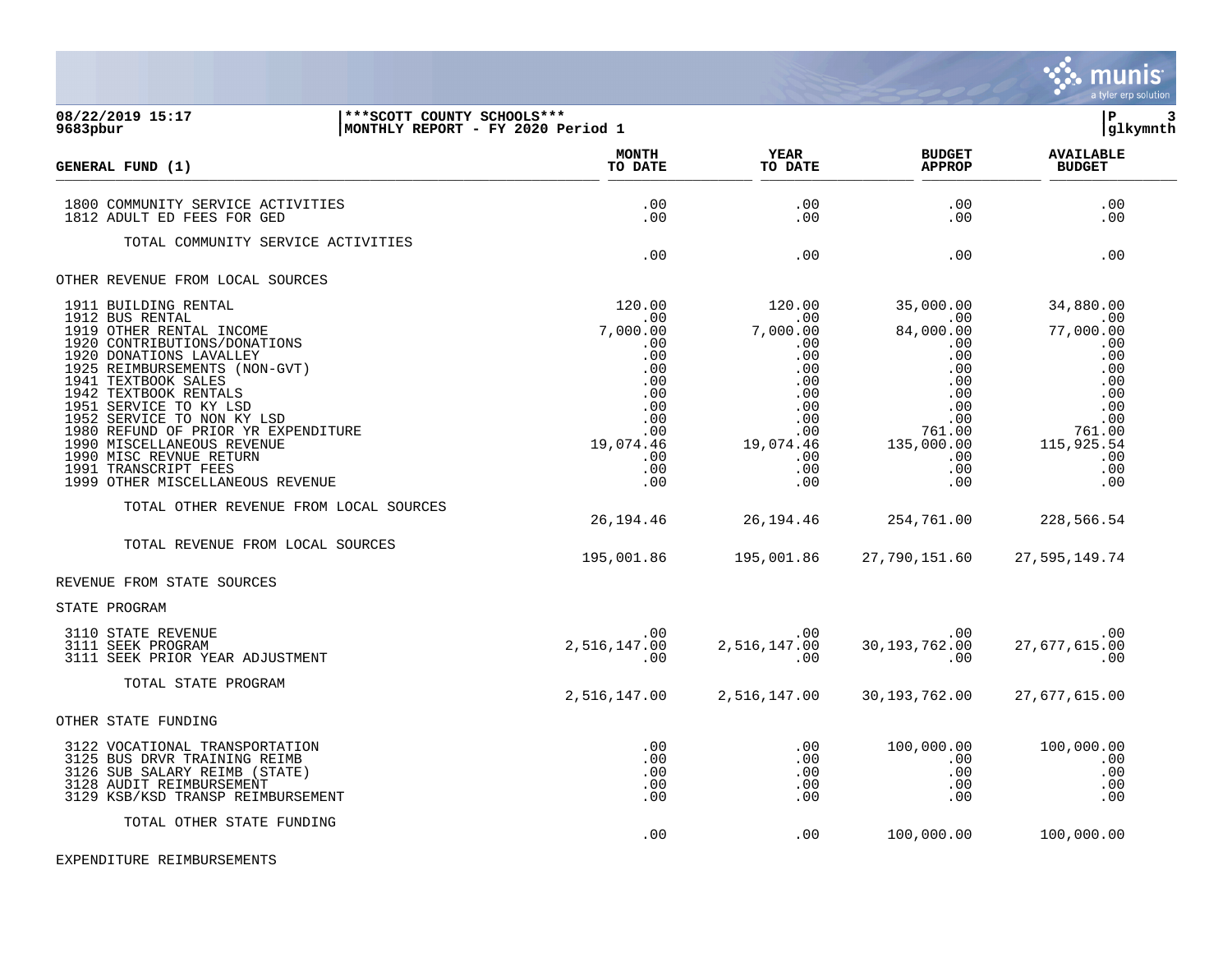

| 08/22/2019 15:17<br>*** SCOTT COUNTY SCHOOLS ***<br>9683pbur<br>MONTHLY REPORT - FY 2020 Period 1           |                         |                        |                                | P<br>4<br>glkymnth                |
|-------------------------------------------------------------------------------------------------------------|-------------------------|------------------------|--------------------------------|-----------------------------------|
| GENERAL FUND (1)                                                                                            | <b>MONTH</b><br>TO DATE | <b>YEAR</b><br>TO DATE | <b>BUDGET</b><br><b>APPROP</b> | <b>AVAILABLE</b><br><b>BUDGET</b> |
|                                                                                                             |                         |                        |                                |                                   |
| 3130 NCB TEACHER SUPPLEMENT REIMB.<br>3131 MISCELLANEOUS REIMBURSEMENTS<br>3131 MISCELLANEOUS REIM. REFUNDS | .00<br>.00<br>.00       | .00<br>.00<br>.00      | 32,000.00<br>.00<br>.00        | 32,000.00<br>.00<br>.00           |
| TOTAL EXPENDITURE REIMBURSEMENTS                                                                            | .00                     | .00                    | 32,000.00                      | 32,000.00                         |
| RESTRICTED                                                                                                  |                         |                        |                                |                                   |
| 3200 RESTRICTED STATE REVENUE                                                                               | .00                     | .00                    | .00                            | .00                               |
| TOTAL RESTRICTED                                                                                            | .00                     | .00                    | .00                            | .00                               |
| REVENUE IN LIEU OF TAXES/STATE                                                                              |                         |                        |                                |                                   |
| 3800 REVENUE IN LIEU OF TAXES/STATE                                                                         | 3,982.31                | 3,982.31               | 42,000.00                      | 38,017.69                         |
| TOTAL REVENUE IN LIEU OF TAXES/STATE                                                                        | 3,982.31                | 3,982.31               | 42,000.00                      | 38,017.69                         |
| REVENUE ON BEHALF PAYMENTS                                                                                  |                         |                        |                                |                                   |
| 3900 ON BEHALF OF PAYMENTS                                                                                  | .00                     | .00                    | .00                            | .00                               |
| TOTAL REVENUE ON BEHALF PAYMENTS                                                                            | .00                     | .00                    | .00                            | .00                               |
| TOTAL REVENUE FROM STATE SOURCES                                                                            | 2,520,129.31            | 2,520,129.31           | 30, 367, 762.00                | 27,847,632.69                     |
| REVENUE FROM FEDERAL SOURCES                                                                                |                         |                        |                                |                                   |
| UNRESTRICTED DIRECT                                                                                         |                         |                        |                                |                                   |
| 4100 UNRESTRICTED DIRECT FEDERAL                                                                            | .00                     | .00                    | .00                            | .00                               |
| TOTAL UNRESTRICTED DIRECT                                                                                   | .00                     | .00                    | .00                            | .00                               |
| RESTRICTED DIRECT                                                                                           |                         |                        |                                |                                   |
| 4300 RESTRICTED DIRECT FEDERAL                                                                              | .00                     | .00                    | .00                            | .00                               |
| TOTAL RESTRICTED DIRECT                                                                                     | .00                     | .00                    | .00                            | .00                               |
| FEDERAL REIMBURSEMENT                                                                                       |                         |                        |                                |                                   |
| 4810 MEDICAID REIM FROM FEDERAL                                                                             | .00                     | .00                    | 120,000.00                     | 120,000.00                        |

TOTAL FEDERAL REIMBURSEMENT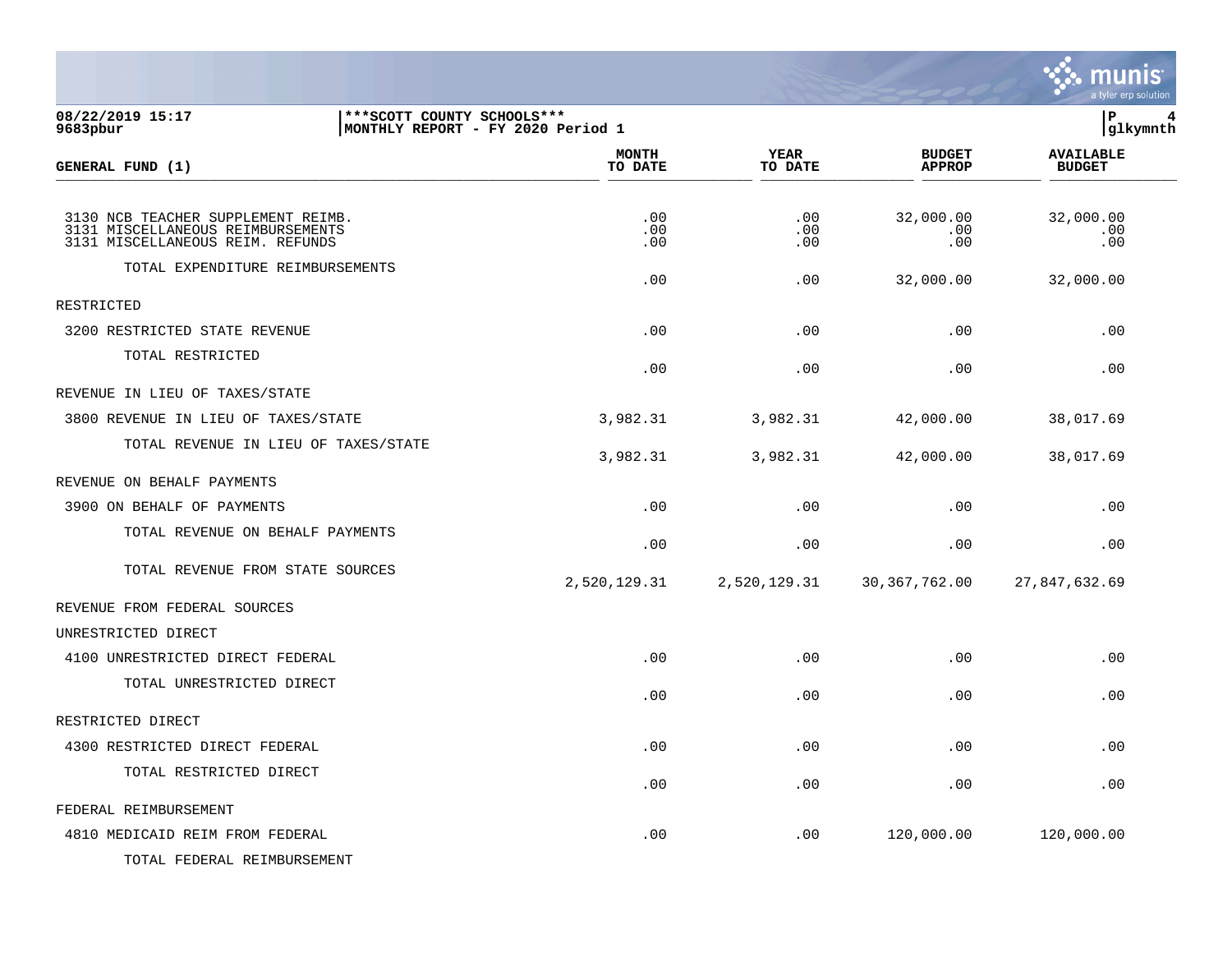|                                                                                                                                                                                                                                      |                                                                   |                                                    |                                                    |                                               | munis<br>a tyler erp solution                          |
|--------------------------------------------------------------------------------------------------------------------------------------------------------------------------------------------------------------------------------------|-------------------------------------------------------------------|----------------------------------------------------|----------------------------------------------------|-----------------------------------------------|--------------------------------------------------------|
| 08/22/2019 15:17<br>9683pbur                                                                                                                                                                                                         | *** SCOTT COUNTY SCHOOLS ***<br>MONTHLY REPORT - FY 2020 Period 1 |                                                    |                                                    |                                               | lР<br>5<br>glkymnth                                    |
| GENERAL FUND (1)                                                                                                                                                                                                                     |                                                                   | MONTH<br>TO DATE                                   | YEAR<br>TO DATE                                    | <b>BUDGET</b><br><b>APPROP</b>                | <b>AVAILABLE</b><br><b>BUDGET</b>                      |
|                                                                                                                                                                                                                                      |                                                                   | .00                                                | .00                                                | 120,000.00                                    | 120,000.00                                             |
| TOTAL REVENUE FROM FEDERAL SOURCES                                                                                                                                                                                                   |                                                                   | .00                                                | .00                                                | 120,000.00                                    | 120,000.00                                             |
| OTHER RECEIPTS                                                                                                                                                                                                                       |                                                                   |                                                    |                                                    |                                               |                                                        |
| INTERFUND TRANSFERS                                                                                                                                                                                                                  |                                                                   |                                                    |                                                    |                                               |                                                        |
| 5210 FUND TRANSFER<br>5220 INDIRECT COSTS TRANSFER                                                                                                                                                                                   |                                                                   | 112, 211.68<br>.00                                 | 112,211.68<br>.00                                  | 112,229.25<br>401,946.00                      | 17.57<br>401,946.00                                    |
| TOTAL INTERFUND TRANSFERS                                                                                                                                                                                                            |                                                                   | 112, 211.68                                        | 112, 211.68                                        | 514, 175. 25                                  | 401,963.57                                             |
| SALE OR COMP FOR LOSS OF ASSETS                                                                                                                                                                                                      |                                                                   |                                                    |                                                    |                                               |                                                        |
| 5311 SALE OF LAND & IMPROVEMENTS<br>5312 LOSS COMP - LAND & IMPROVEMNTS<br>5331 SALE OF BUILDINGS<br>5332 LOSS COMP - BUILDINGS<br>5341 SALE OF EQUIPMENT ETC<br>5342 LOSS COMP - EQUIPMENT ETC<br>5342 LOSS OF EQUIPMENT REIMBURSED |                                                                   | .00<br>.00<br>.00<br>.00<br>4,216.00<br>.00<br>.00 | .00<br>.00<br>.00<br>.00<br>4,216.00<br>.00<br>.00 | .00<br>.00<br>.00<br>.00<br>.00<br>.00<br>.00 | .00<br>.00<br>.00<br>.00<br>$-4, 216.00$<br>.00<br>.00 |
| TOTAL SALE OR COMP FOR LOSS OF ASSETS                                                                                                                                                                                                |                                                                   | 4,216.00                                           | 4,216.00                                           | .00                                           | $-4, 216.00$                                           |
| CAPITAL LEASE PROCEEDS                                                                                                                                                                                                               |                                                                   |                                                    |                                                    |                                               |                                                        |
| 5500 Capital Lease Proceeds                                                                                                                                                                                                          |                                                                   | .00                                                | .00                                                | .00                                           | .00                                                    |
| TOTAL CAPITAL LEASE PROCEEDS                                                                                                                                                                                                         |                                                                   | .00                                                | .00                                                | .00                                           | .00                                                    |
| OTHER ITEMS                                                                                                                                                                                                                          |                                                                   |                                                    |                                                    |                                               |                                                        |
| 5600 OTHER ITEMS                                                                                                                                                                                                                     |                                                                   | .00                                                | .00                                                | .00                                           | .00                                                    |
| TOTAL OTHER ITEMS                                                                                                                                                                                                                    |                                                                   | .00                                                | .00                                                | .00                                           | .00                                                    |
| TOTAL OTHER RECEIPTS                                                                                                                                                                                                                 |                                                                   | 116,427.68                                         | 116,427.68                                         | 514, 175. 25                                  | 397,747.57                                             |
| TOTAL RECEIPTS                                                                                                                                                                                                                       |                                                                   | 2,831,558.85                                       | 2,831,558.85                                       | 58,792,088.85                                 | 55,960,530.00                                          |
| TOTAL REVENUE                                                                                                                                                                                                                        |                                                                   | 15,717,025.22                                      | 15,717,025.22                                      | 71,594,394.08                                 | 55,877,368.86                                          |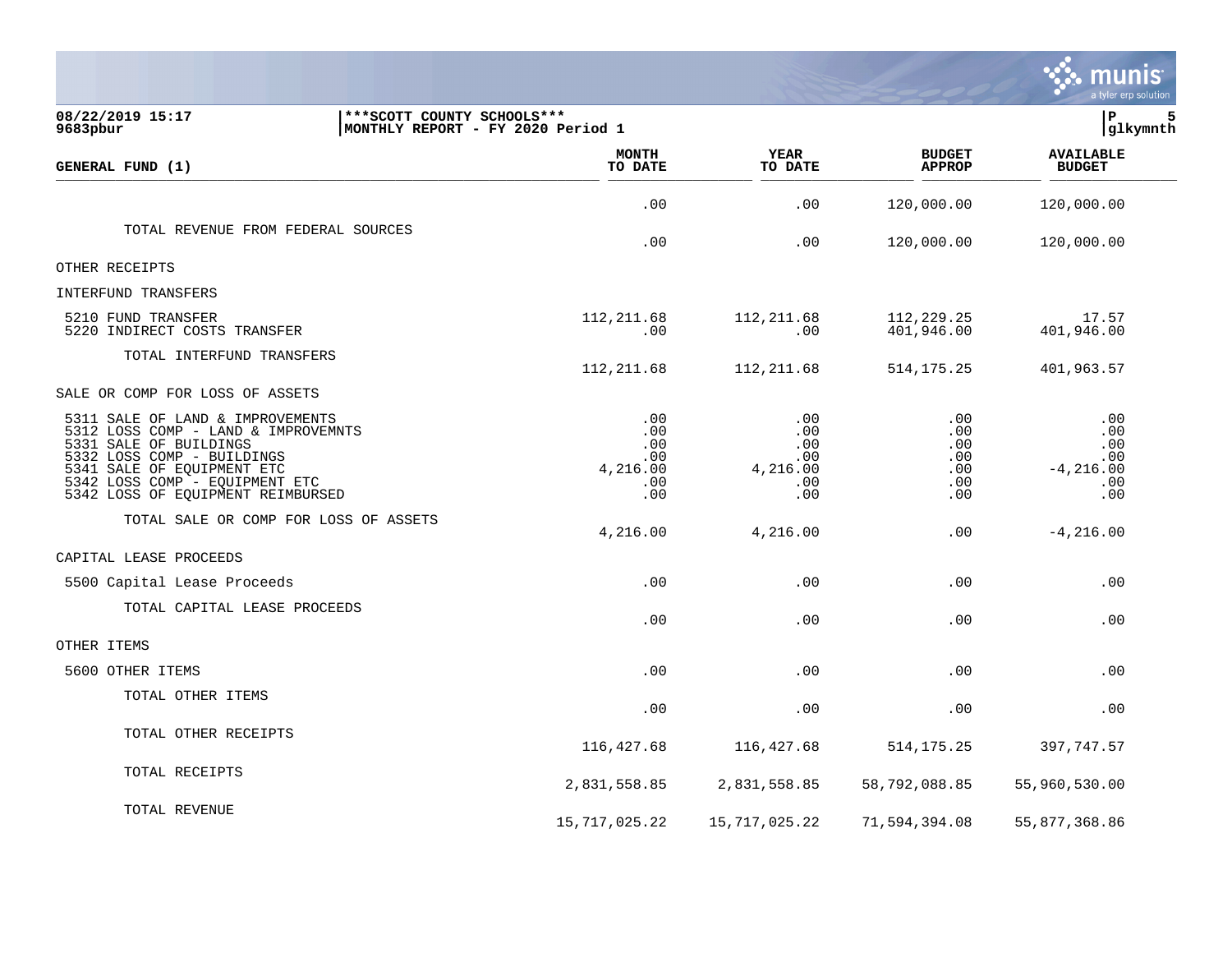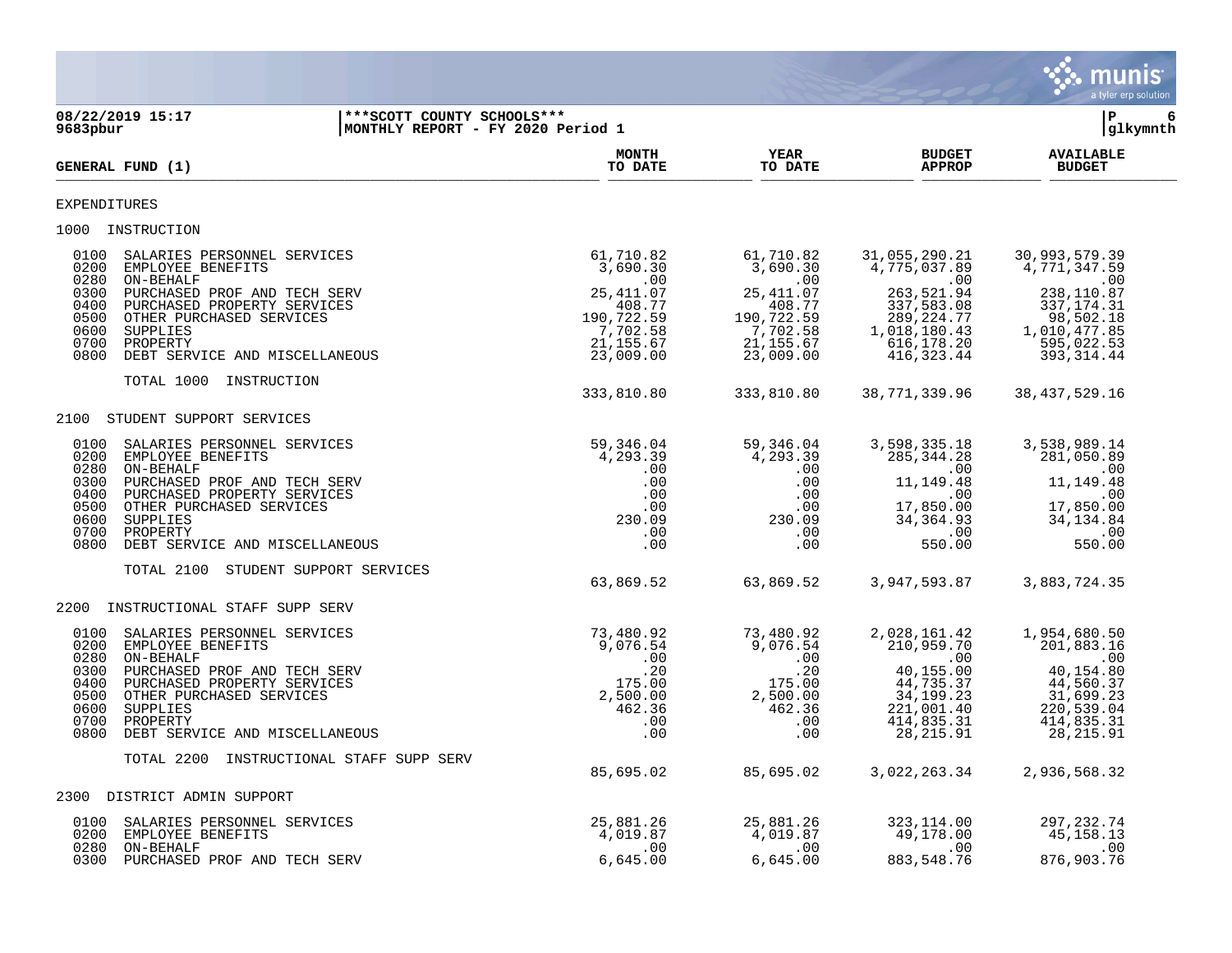

## **08/22/2019 15:17 |\*\*\*SCOTT COUNTY SCHOOLS\*\*\* |P 7 9683pbur |MONTHLY REPORT - FY 2020 Period 1 |glkymnth**

|                                                                      | GENERAL FUND (1)                                                                                                                                                                                                                                                                                                                                                                       | <b>MONTH</b><br>TO DATE                                                                            | <b>YEAR</b><br>TO DATE                                                                                  | <b>BUDGET</b><br><b>APPROP</b>                                                                                                                                                         | <b>AVAILABLE</b><br><b>BUDGET</b>                                                                                                |
|----------------------------------------------------------------------|----------------------------------------------------------------------------------------------------------------------------------------------------------------------------------------------------------------------------------------------------------------------------------------------------------------------------------------------------------------------------------------|----------------------------------------------------------------------------------------------------|---------------------------------------------------------------------------------------------------------|----------------------------------------------------------------------------------------------------------------------------------------------------------------------------------------|----------------------------------------------------------------------------------------------------------------------------------|
| 0400<br>0500<br>0600<br>0700<br>0800<br>0900                         | PURCHASED PROPERTY SERVICES<br>OTHER PURCHASED SERVICES<br>SUPPLIES<br>PROPERTY<br>DEBT SERVICE AND MISCELLANEOUS<br>OTHER ITEMS                                                                                                                                                                                                                                                       | .00<br>3,601.68<br>149.76<br>.00<br>.00<br>.00                                                     | .00<br>3,601.68<br>149.76<br>.00<br>$\frac{.00}{.00}$                                                   | 5,072.68<br>50, 204.00<br>13,560.00<br>.00<br>18,500.00<br>.00                                                                                                                         | 5,072.68<br>46,602.32<br>13,410.24<br>$\overline{00}$<br>18,500.00<br>.00                                                        |
|                                                                      | TOTAL 2300<br>DISTRICT ADMIN SUPPORT                                                                                                                                                                                                                                                                                                                                                   | 40, 297.57                                                                                         | 40,297.57                                                                                               | 1,343,177.44                                                                                                                                                                           | 1,302,879.87                                                                                                                     |
| 2400                                                                 | SCHOOL ADMIN SUPPORT                                                                                                                                                                                                                                                                                                                                                                   |                                                                                                    |                                                                                                         |                                                                                                                                                                                        |                                                                                                                                  |
| 0100<br>0200<br>0280<br>0300<br>0400<br>0500<br>0600<br>0700<br>0800 | SALARIES PERSONNEL SERVICES<br>EMPLOYEE BENEFITS<br>ON-BEHALF<br>PURCHASED PROF AND TECH SERV<br>PURCHASED PROPERTY SERVICES<br>OTHER PURCHASED SERVICES<br>SUPPLIES<br>PROPERTY<br>DEBT SERVICE AND MISCELLANEOUS                                                                                                                                                                     | 172,102.62<br>8,413.26<br>.00<br>3,063.00<br>.00<br>.00<br>29.97<br>.00<br>.00                     | 172,102.62<br>8,413.26<br>.00<br>3,063.00<br>.00<br>.00<br>29.97<br>.00<br>.00                          | 3, 117, 271.59<br>372,834.38<br>.00<br>4,662.00<br>31, 216.27<br>18,510.00<br>$96.264, 200$<br>00.<br>408,653.17                                                                       | 2,945,168.97<br>364, 421.12<br>.00<br>1,599.00<br>31,216.27<br>18,510.00<br>62,423.99<br>.00<br>408,653.17                       |
|                                                                      | TOTAL 2400<br>SCHOOL ADMIN SUPPORT                                                                                                                                                                                                                                                                                                                                                     | 183,608.85                                                                                         | 183,608.85                                                                                              | 4,015,601.37                                                                                                                                                                           | 3,831,992.52                                                                                                                     |
| 2500                                                                 | BUSINESS SUPPORT SERVICES                                                                                                                                                                                                                                                                                                                                                              |                                                                                                    |                                                                                                         |                                                                                                                                                                                        |                                                                                                                                  |
| 0100<br>0200<br>0280<br>0300<br>0400<br>0500<br>0600<br>0700<br>0800 | AL 2400 - NESS SUPPORT SERVICES<br>3ALARIES PERSONNEL SERVICES<br>EMPLOYEE BENEFITS<br>ON-BEHALF<br>PURCHASED PROF AND TECH SERV<br>PURCHASED PROPERTY SERVICES<br>OTHER PURCHASED SERVICES<br>OTHER PURCHASED SERVICES                                                                                                                                                                | 63,726.72<br>13,475.25<br>.00<br>12,331.88<br>3,855.53<br>92,632.64<br>4,111.71<br>.00<br>2,700.00 | 63,726.72<br>13,475.25<br>2,700.00                                                                      | $13,475.25$<br>$00$<br>$12,331.88$<br>$3,855.53$<br>$92,632.64$<br>$4,111.71$<br>$105,001.00$<br>$43,055.00$<br>$00$<br>$94, 50.$<br>$138, 555.00$<br>$-1.200.00$<br>$1.9$<br>1,800.00 | 630,860.28<br>125,079.75<br>$\overline{00}$<br>48,868.12<br>4,369.66<br>12,368.36<br>38,943.29<br>$\sim 00$<br>$-900.00$         |
|                                                                      | BUSINESS SUPPORT SERVICES<br>TOTAL 2500                                                                                                                                                                                                                                                                                                                                                | 192,833.73                                                                                         | 192,833.73                                                                                              | 1,052,423.19                                                                                                                                                                           | 859,589.46                                                                                                                       |
| 2600                                                                 | PLANT OPERATIONS AND MAINTENANCE                                                                                                                                                                                                                                                                                                                                                       |                                                                                                    |                                                                                                         |                                                                                                                                                                                        |                                                                                                                                  |
| 0100<br>0200<br>0280<br>0300<br>0400<br>0500<br>0600<br>0800         | ES<br>ERV<br>ERV<br>ES<br>2, 500.00<br>25, 342.20<br>25, 342.20<br>252, 204.00<br>84, 196.16<br>00<br>00<br>00<br>00<br>00<br>00<br>00<br>00<br>252, 204.00<br>SALARIES PERSONNEL SERVICES<br>EMPLOYEE BENEFITS<br>ON-BEHALF<br>PURCHASED PROF AND TECH SERV<br>PURCHASED PROPERTY SERVICES<br>OTHER PURCHASED SERVICES<br>SUPPLIES<br>0700 PROPERTY<br>DEBT SERVICE AND MISCELLANEOUS |                                                                                                    | 207,856.07<br>69,063.76<br>$\sim 00$<br>2,500.00<br>25,342.20<br>252, 204.00<br>84,196.16<br>.00<br>.00 | 3, 322, 062.33<br>1, 148, 986.67<br>$\sim$ 00<br>72,724.94<br>865,620.90<br>420, 579.00<br>2, 279, 371.63<br>61,257.25<br>2,728.18                                                     | 3, 114, 206. 26<br>1,079,922.91<br>$\sim$ 00<br>70,224.94<br>840,278.70<br>168,375.00<br>2, 195, 175.47<br>61,257.25<br>2,728.18 |

TOTAL 2600 PLANT OPERATIONS AND MAINTENANCE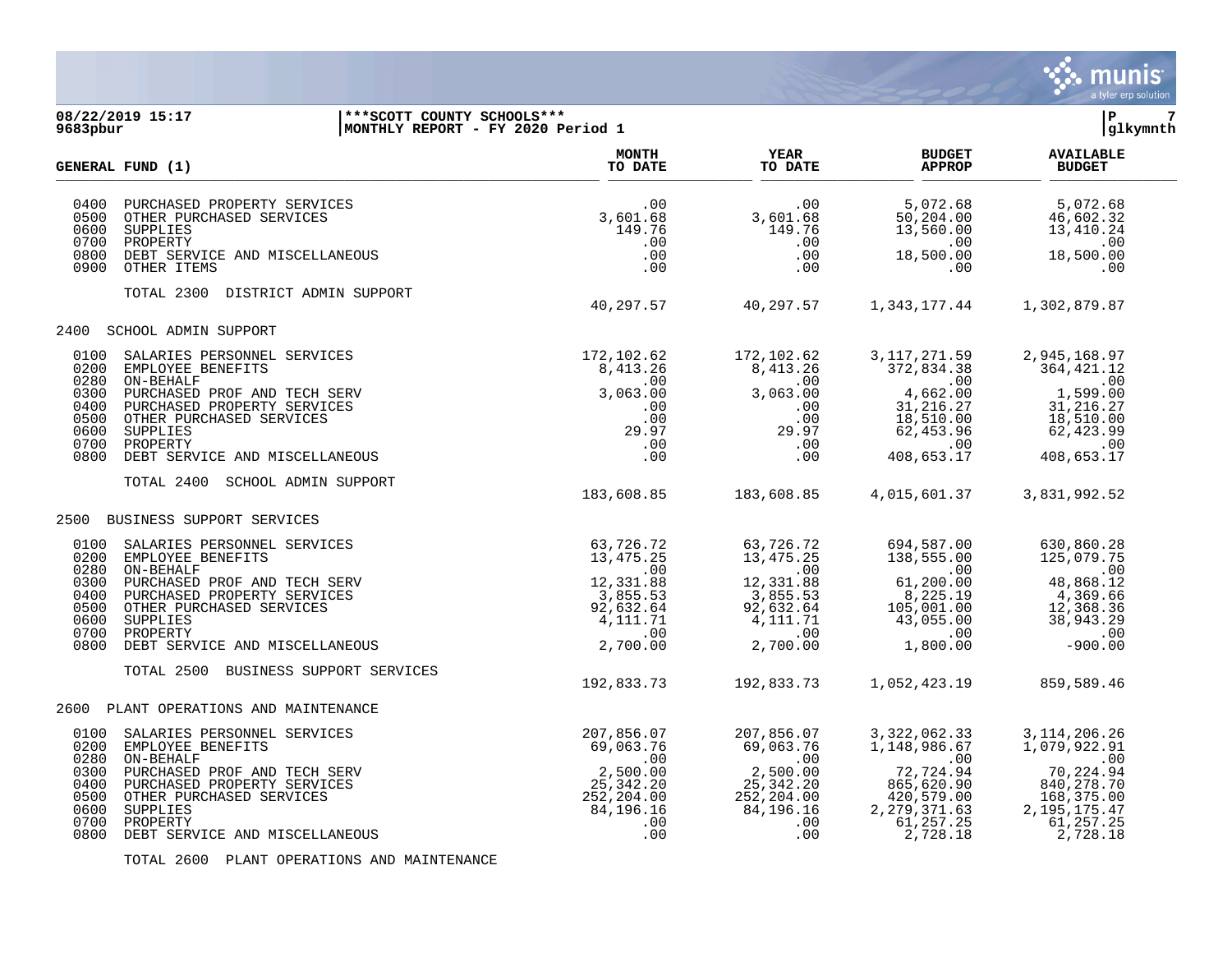

## **08/22/2019 15:17 |\*\*\*SCOTT COUNTY SCHOOLS\*\*\* |P 8 9683pbur |MONTHLY REPORT - FY 2020 Period 1 |glkymnth**

| <b>GENERAL FUND (1)</b>                                                                                                                                                                                                                                                                    | <b>MONTH</b><br>TO DATE                                                               | <b>YEAR</b><br>TO DATE                                                                | <b>BUDGET</b><br><b>APPROP</b>                                                                                  | <b>AVAILABLE</b><br><b>BUDGET</b>                                                                                      |
|--------------------------------------------------------------------------------------------------------------------------------------------------------------------------------------------------------------------------------------------------------------------------------------------|---------------------------------------------------------------------------------------|---------------------------------------------------------------------------------------|-----------------------------------------------------------------------------------------------------------------|------------------------------------------------------------------------------------------------------------------------|
|                                                                                                                                                                                                                                                                                            | 641,162.19                                                                            | 641,162.19                                                                            | 8,173,330.90                                                                                                    | 7,532,168.71                                                                                                           |
| 2700<br>STUDENT TRANSPORTATION                                                                                                                                                                                                                                                             |                                                                                       |                                                                                       |                                                                                                                 |                                                                                                                        |
| 0100<br>SALARIES PERSONNEL SERVICES<br>0200<br>EMPLOYEE BENEFITS<br>0280<br>ON-BEHALF<br>PURCHASED PROF AND TECH SERV<br>0300<br>0400<br>PURCHASED PROPERTY SERVICES<br>0500<br>OTHER PURCHASED SERVICES<br>0600<br>SUPPLIES<br>0700<br>PROPERTY<br>0800<br>DEBT SERVICE AND MISCELLANEOUS | 41,714.34<br>17,531.13<br>.00<br>.00<br>.00<br>137,886.00<br>2,129.41<br>.00<br>90.00 | 41,714.34<br>17,531.13<br>.00<br>.00<br>.00<br>137,886.00<br>2,129.41<br>.00<br>90.00 | 2, 171, 358.44<br>617,620.76<br>.00<br>33,500.00<br>163,579.65<br>146,321.96<br>573,857.95<br>808,179.00<br>.00 | 2,129,644.10<br>600,089.63<br>$\sim 00$<br>33,500.00<br>163,579.65<br>8,435.96<br>571,728.54<br>808,179.00<br>$-90.00$ |
| TOTAL 2700<br>STUDENT TRANSPORTATION                                                                                                                                                                                                                                                       | 199,350.88                                                                            | 199,350.88                                                                            | 4,514,417.76                                                                                                    | 4,315,066.88                                                                                                           |
| FOOD SERVICE OPERATION<br>3100                                                                                                                                                                                                                                                             |                                                                                       |                                                                                       |                                                                                                                 |                                                                                                                        |
| 0100<br>SALARIES PERSONNEL SERVICES<br>0200<br>EMPLOYEE BENEFITS<br>0280<br>ON-BEHALF<br>0400<br>PURCHASED PROPERTY SERVICES<br>0500<br>OTHER PURCHASED SERVICES<br>0600<br>SUPPLIES<br>0700<br>PROPERTY<br>0800<br>DEBT SERVICE AND MISCELLANEOUS                                         | .00<br>.00<br>.00<br>1,038.92<br>.00<br>91.42<br>.00<br>.00                           | .00<br>.00<br>.00<br>1,038.92<br>.00<br>91.42<br>.00<br>.00                           | 1,600.00<br>554.00<br>.00<br>1,000.00<br>900.00<br>.00<br>.00<br>.00                                            | 1,600.00<br>554.00<br>.00<br>$-38.92$<br>900.00<br>$-91.42$<br>$\ldots$ 00<br>.00                                      |
| TOTAL 3100<br>FOOD SERVICE OPERATION                                                                                                                                                                                                                                                       | 1,130.34                                                                              | 1,130.34                                                                              | 4,054.00                                                                                                        | 2,923.66                                                                                                               |
| DAY CARE OPERATIONS<br>3200                                                                                                                                                                                                                                                                |                                                                                       |                                                                                       |                                                                                                                 |                                                                                                                        |
| 0100<br>SALARIES PERSONNEL SERVICES<br>0200<br>EMPLOYEE BENEFITS                                                                                                                                                                                                                           | .00<br>.00                                                                            | .00<br>.00                                                                            | .00<br>.00                                                                                                      | .00<br>.00                                                                                                             |
| TOTAL 3200<br>DAY CARE OPERATIONS                                                                                                                                                                                                                                                          | .00                                                                                   | .00                                                                                   | $.00 \,$                                                                                                        | .00                                                                                                                    |
| COMMUNITY SERVICES<br>3300                                                                                                                                                                                                                                                                 |                                                                                       |                                                                                       |                                                                                                                 |                                                                                                                        |
| 0100<br>SALARIES PERSONNEL SERVICES<br>0200<br>EMPLOYEE BENEFITS<br>0280<br>ON-BEHALF<br>0300<br>PURCHASED PROF AND TECH SERV<br>0400<br>PURCHASED PROPERTY SERVICES<br>0500<br>OTHER PURCHASED SERVICES<br>0600<br>SUPPLIES<br>0700<br>PROPERTY<br>0800<br>DEBT SERVICE AND MISCELLANEOUS | 3,512.60<br>180.04<br>.00<br>.00<br>.00<br>.00<br>.00<br>.00<br>.00                   | 3,512.60<br>180.04<br>.00<br>.00<br>.00<br>.00<br>.00<br>.00<br>.00                   | $.00 \,$<br>.00<br>.00<br>.00<br>.00<br>.00<br>.00<br>.00<br>.00                                                | $-3,512.60$<br>$-180.04$<br>.00<br>.00<br>.00<br>.00<br>.00<br>.00<br>.00                                              |
| TOTAL 3300<br>COMMUNITY SERVICES                                                                                                                                                                                                                                                           | 3,692.64                                                                              | 3,692.64                                                                              | .00                                                                                                             | $-3,692.64$                                                                                                            |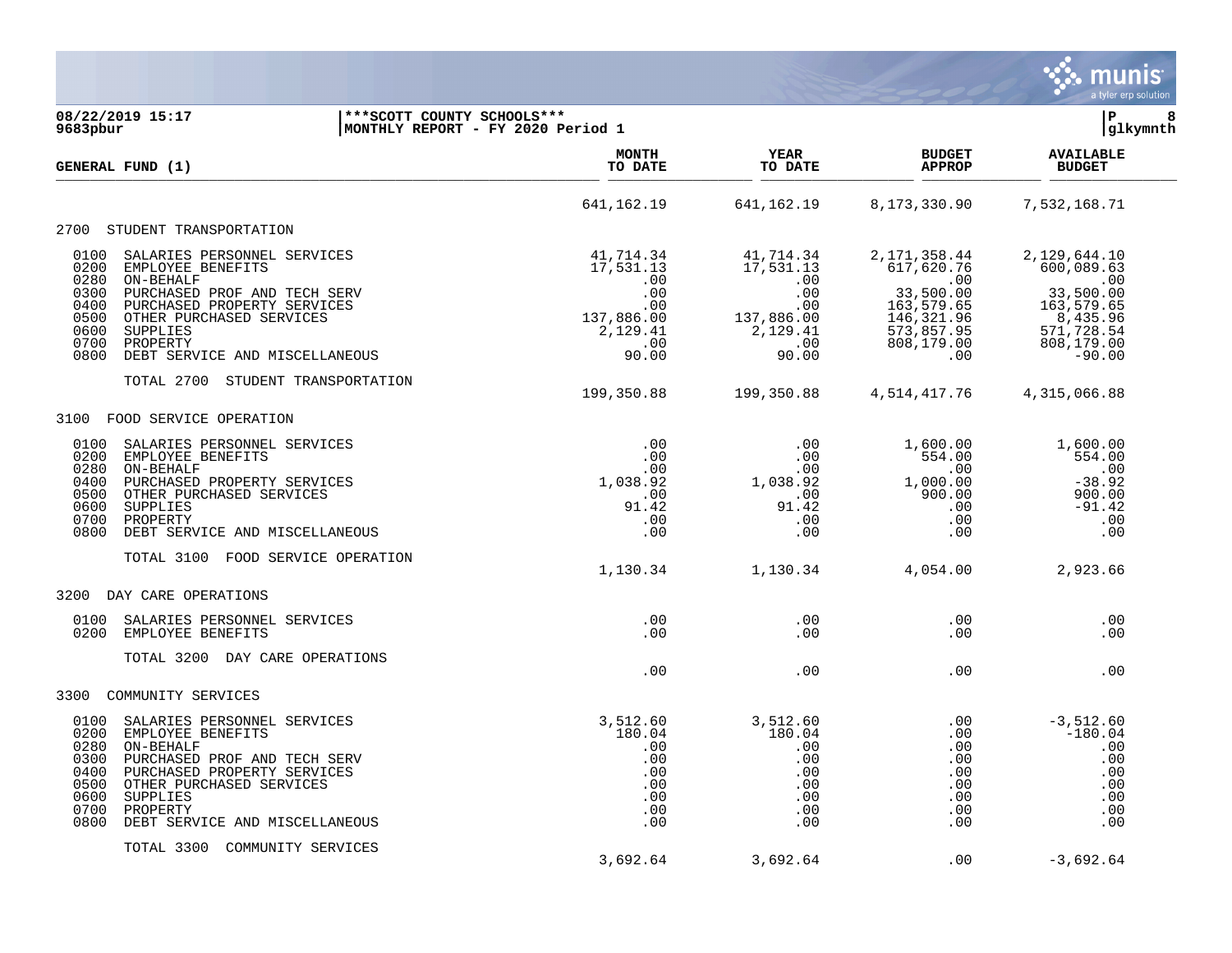|                                                                                                   |                         |                   |                                | munis<br>a tyler erp solution     |
|---------------------------------------------------------------------------------------------------|-------------------------|-------------------|--------------------------------|-----------------------------------|
| 08/22/2019 15:17<br>*** SCOTT COUNTY SCHOOLS ***<br>MONTHLY REPORT - FY 2020 Period 1<br>9683pbur |                         |                   |                                | P<br>9<br>glkymnth                |
| GENERAL FUND (1)                                                                                  | <b>MONTH</b><br>TO DATE | YEAR<br>TO DATE   | <b>BUDGET</b><br><b>APPROP</b> | <b>AVAILABLE</b><br><b>BUDGET</b> |
| 3400<br>ADULT EDUCATION OPERATIONS                                                                |                         |                   |                                |                                   |
| 0200<br>EMPLOYEE BENEFITS                                                                         | .00                     | .00               | .00                            | .00                               |
| TOTAL 3400 ADULT EDUCATION OPERATIONS                                                             | .00                     | .00               | .00                            | .00                               |
| 4200<br>LAND IMPROVEMENTS                                                                         |                         |                   |                                |                                   |
| 0300<br>PURCHASED PROF AND TECH SERV<br>0400<br>PURCHASED PROPERTY SERVICES<br>0700<br>PROPERTY   | .00<br>.00<br>.00       | .00<br>.00<br>.00 | .00<br>.00<br>.00              | .00<br>.00<br>.00                 |
| TOTAL 4200<br>LAND IMPROVEMENTS                                                                   | .00                     | .00               | .00                            | .00                               |
| ARCHITECTURAL/ENGIN<br>4300                                                                       |                         |                   |                                |                                   |
| 0300<br>PURCHASED PROF AND TECH SERV<br>0500<br>OTHER PURCHASED SERVICES<br>0600<br>SUPPLIES      | .00<br>.00<br>.00       | .00<br>.00<br>.00 | .00<br>.00<br>.00              | .00<br>.00<br>.00                 |
| TOTAL 4300 ARCHITECTURAL/ENGIN                                                                    | .00                     | .00               | .00                            | .00                               |
| EDUCATIONAL SPECIFIC<br>4400                                                                      |                         |                   |                                |                                   |
| 0300<br>PURCHASED PROF AND TECH SERV<br>0500<br>OTHER PURCHASED SERVICES<br>0600<br>SUPPLIES      | .00<br>.00<br>.00       | .00<br>.00<br>.00 | .00<br>.00<br>.00              | .00<br>.00<br>.00                 |
| TOTAL 4400<br>EDUCATIONAL SPECIFIC                                                                | .00                     | .00               | .00                            | .00                               |
| DEBT SERVICE<br>5100                                                                              |                         |                   |                                |                                   |
| 0800<br>DEBT SERVICE AND MISCELLANEOUS<br>0900<br>OTHER ITEMS                                     | .00<br>.00              | .00<br>.00        | 389,028.81<br>.00              | 389,028.81<br>.00                 |
| TOTAL 5100 DEBT SERVICE                                                                           | .00                     | .00               | 389,028.81                     | 389,028.81                        |
| 5200 FUND TRANSFERS                                                                               |                         |                   |                                |                                   |
| 0900<br>OTHER ITEMS                                                                               | 3,594.10                | 3,594.10          | 196,611.67                     | 193,017.57                        |
| TOTAL 5200<br>FUND TRANSFERS                                                                      | 3,594.10                | 3,594.10          | 196,611.67                     | 193,017.57                        |
| 5300 CONTINGENCY                                                                                  |                         |                   |                                |                                   |
| 0840<br>CONTINGENCY                                                                               | .00                     | .00               | 7,591,189.08                   | 7,591,189.08                      |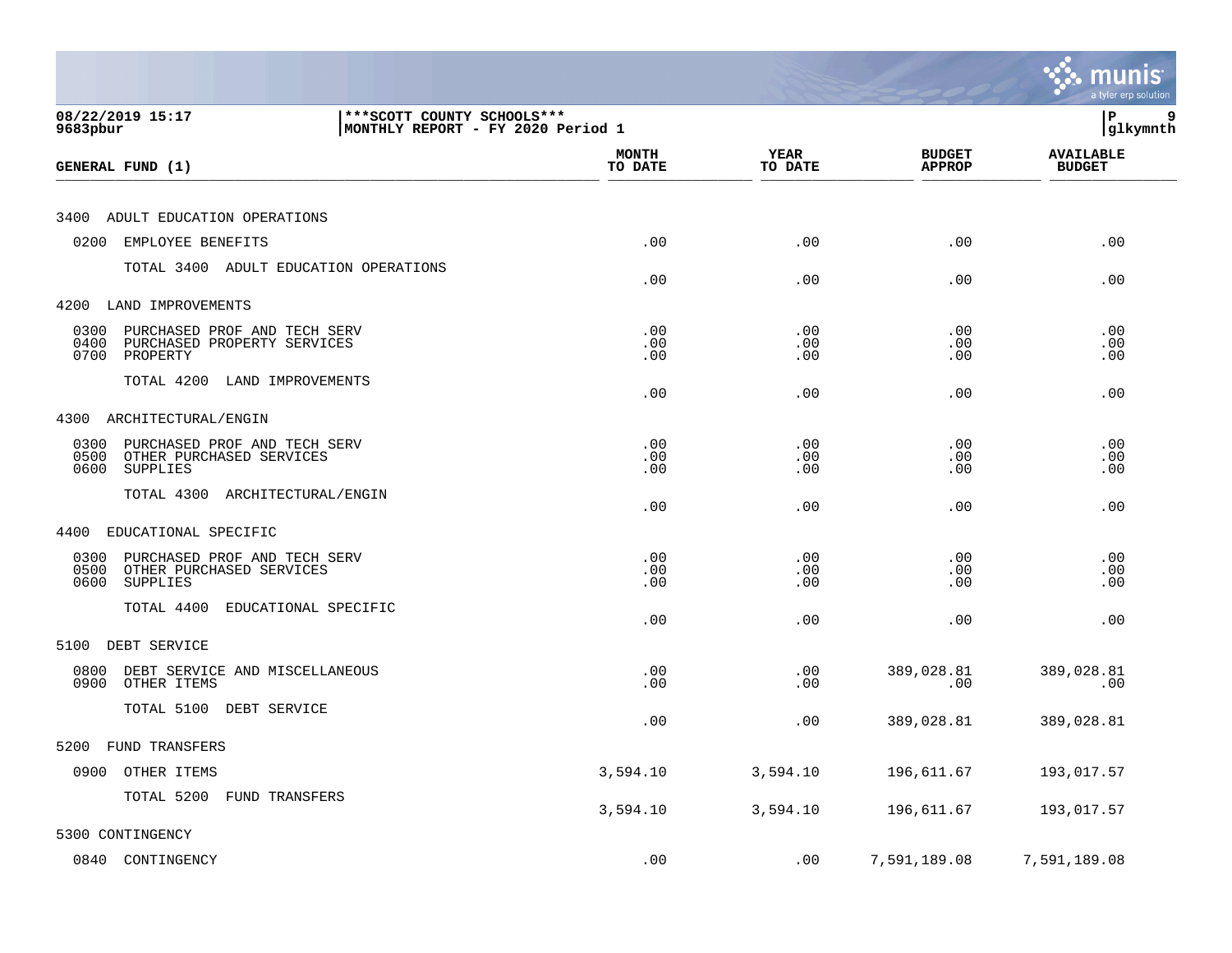|                              |                                                                 |                         |                 |                                | munis <sup>®</sup><br>a tyler erp solution |
|------------------------------|-----------------------------------------------------------------|-------------------------|-----------------|--------------------------------|--------------------------------------------|
| 08/22/2019 15:17<br>9683pbur | ***SCOTT COUNTY SCHOOLS***<br>MONTHLY REPORT - FY 2020 Period 1 |                         |                 |                                | 10<br>P<br>glkymnth                        |
| GENERAL FUND (1)             |                                                                 | <b>MONTH</b><br>TO DATE | YEAR<br>TO DATE | <b>BUDGET</b><br><b>APPROP</b> | <b>AVAILABLE</b><br><b>BUDGET</b>          |
| TOTAL 5300 CONTINGENCY       |                                                                 | .00                     | .00             | 7,591,189.08                   | 7,591,189.08                               |
| TOTAL EXPENDITURES           |                                                                 | 1,749,045.64            | 1,749,045.64    | 73,021,031.39                  | 71,271,985.75                              |
| TOTAL FOR GENERAL FUND (1)   |                                                                 | 13,967,979.58           | 13,967,979.58   | $-1,426,637.31$                | $-15,394,616.89$                           |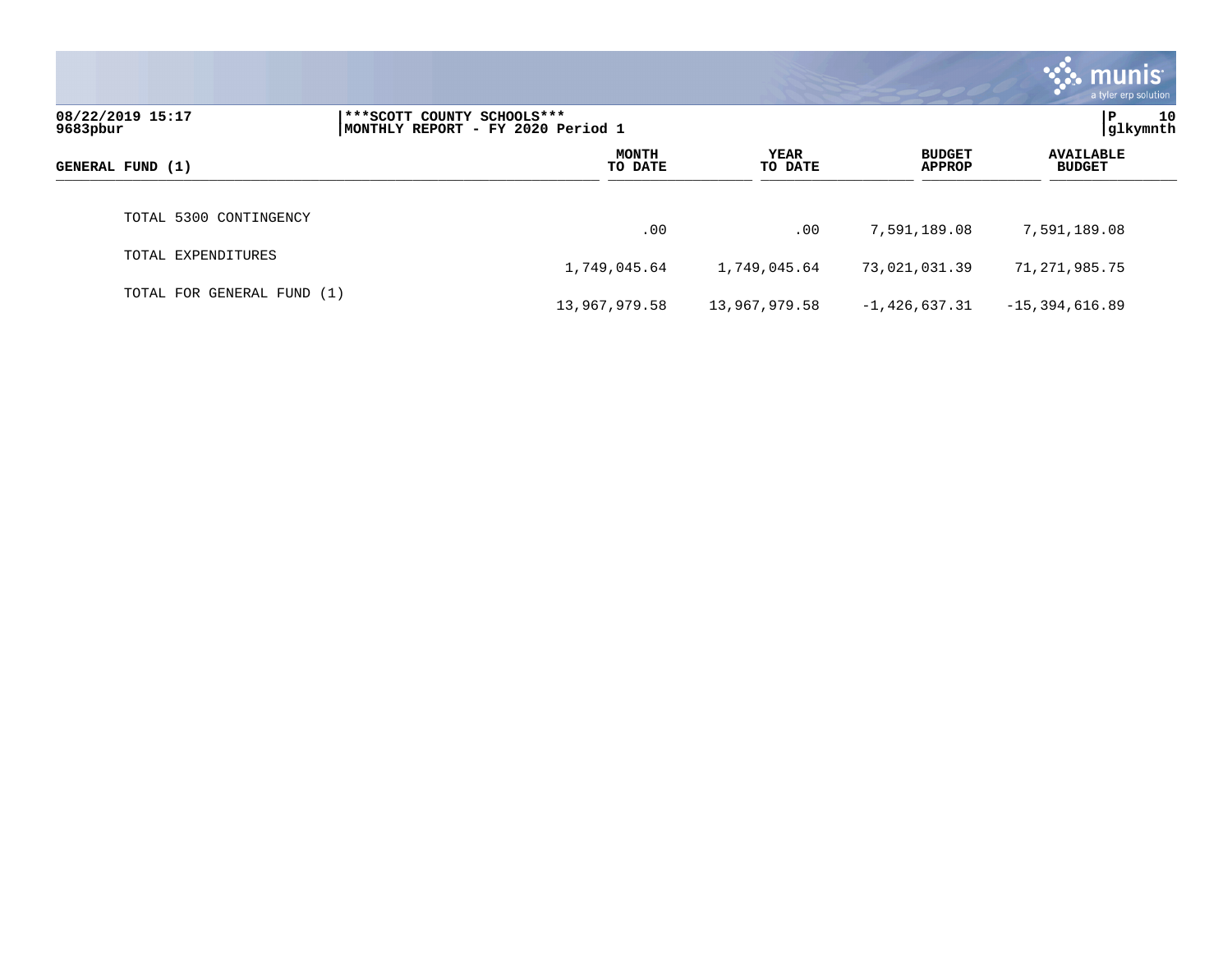|                                                                                                                                                                                                                                                                                                                                                |                                                                   |                                                                                      |                                                                                      |                                                                           | munis<br>a tyler erp solution                                                               |
|------------------------------------------------------------------------------------------------------------------------------------------------------------------------------------------------------------------------------------------------------------------------------------------------------------------------------------------------|-------------------------------------------------------------------|--------------------------------------------------------------------------------------|--------------------------------------------------------------------------------------|---------------------------------------------------------------------------|---------------------------------------------------------------------------------------------|
| 08/22/2019 15:17<br>9683pbur                                                                                                                                                                                                                                                                                                                   | *** SCOTT COUNTY SCHOOLS ***<br>MONTHLY REPORT - FY 2020 Period 1 |                                                                                      |                                                                                      |                                                                           | lР<br>11<br>glkymnth                                                                        |
| SPECIAL REVENUE (2)                                                                                                                                                                                                                                                                                                                            |                                                                   | <b>MONTH</b><br>TO DATE                                                              | <b>YEAR</b><br>TO DATE                                                               | <b>BUDGET</b><br><b>APPROP</b>                                            | <b>AVAILABLE</b><br><b>BUDGET</b>                                                           |
| <b>REVENUES</b>                                                                                                                                                                                                                                                                                                                                |                                                                   |                                                                                      |                                                                                      |                                                                           |                                                                                             |
| 0999 BEGINNING BALANCE                                                                                                                                                                                                                                                                                                                         |                                                                   |                                                                                      |                                                                                      |                                                                           |                                                                                             |
| TOTAL 0999 BEGINNING BALANCE                                                                                                                                                                                                                                                                                                                   |                                                                   | .00                                                                                  | .00                                                                                  | .00                                                                       | .00                                                                                         |
| RECEIPTS                                                                                                                                                                                                                                                                                                                                       |                                                                   |                                                                                      |                                                                                      |                                                                           |                                                                                             |
| REVENUE FROM LOCAL SOURCES                                                                                                                                                                                                                                                                                                                     |                                                                   |                                                                                      |                                                                                      |                                                                           |                                                                                             |
| INCOME TAXES                                                                                                                                                                                                                                                                                                                                   |                                                                   |                                                                                      |                                                                                      |                                                                           |                                                                                             |
| 1131 OCCUPATIONAL LICENSE TAX                                                                                                                                                                                                                                                                                                                  |                                                                   | .00                                                                                  | .00                                                                                  | .00                                                                       | .00                                                                                         |
| TOTAL INCOME TAXES                                                                                                                                                                                                                                                                                                                             |                                                                   | .00                                                                                  | .00                                                                                  | .00                                                                       | .00                                                                                         |
| TUITION                                                                                                                                                                                                                                                                                                                                        |                                                                   |                                                                                      |                                                                                      |                                                                           |                                                                                             |
| 1310 TUITION FROM INDIVIDUALS                                                                                                                                                                                                                                                                                                                  |                                                                   | .00                                                                                  | .00                                                                                  | .00                                                                       | .00                                                                                         |
| TOTAL TUITION                                                                                                                                                                                                                                                                                                                                  |                                                                   | .00                                                                                  | .00                                                                                  | .00                                                                       | .00                                                                                         |
| EARNINGS ON INVESTMENTS                                                                                                                                                                                                                                                                                                                        |                                                                   |                                                                                      |                                                                                      |                                                                           |                                                                                             |
| 1510 INTEREST INCOME                                                                                                                                                                                                                                                                                                                           |                                                                   | .00                                                                                  | .00                                                                                  | .00                                                                       | .00                                                                                         |
| TOTAL EARNINGS ON INVESTMENTS                                                                                                                                                                                                                                                                                                                  |                                                                   | .00                                                                                  | .00                                                                                  | .00                                                                       | .00                                                                                         |
| STUDENT ACTIVITIES                                                                                                                                                                                                                                                                                                                             |                                                                   |                                                                                      |                                                                                      |                                                                           |                                                                                             |
| 1740 STUDENT FEES                                                                                                                                                                                                                                                                                                                              |                                                                   | .00                                                                                  | .00                                                                                  | .00                                                                       | .00                                                                                         |
| TOTAL STUDENT ACTIVITIES                                                                                                                                                                                                                                                                                                                       |                                                                   | .00                                                                                  | .00                                                                                  | .00                                                                       | .00                                                                                         |
| OTHER REVENUE FROM LOCAL SOURCES                                                                                                                                                                                                                                                                                                               |                                                                   |                                                                                      |                                                                                      |                                                                           |                                                                                             |
| 1920 CONTRIBUTIONS/DONATIONS<br>1925 REIMBURSEMENTS (NON-GVT)<br>1925 REIMBURSEMENT - (NON - GOVT)<br>1925 REIMBURSEMENT- (NON-GOVT)<br>1925 REFUND<br>1951 SERVICE TO KY LSD<br>1980 REFUND OF PRIOR YR EXPENDITURE<br>1990 MISCELLANEOUS REVENUE<br>1990 MISC REVNUE RETURN<br>1997 OTHER REIMBURSEMENTS<br>1999 OTHER MISCELLANEOUS REVENUE |                                                                   | 9,481.08<br>.00<br>.00<br>.00<br>.00<br>.00<br>.00<br>25,128.06<br>.00<br>.00<br>.00 | 9,481.08<br>.00<br>.00<br>.00<br>.00<br>.00<br>.00<br>25,128.06<br>.00<br>.00<br>.00 | .00<br>.00<br>.00<br>.00<br>.00<br>.00<br>.00<br>.00<br>.00<br>.00<br>.00 | $-9,481.08$<br>.00<br>.00<br>.00<br>.00<br>.00<br>.00<br>$-25, 128.06$<br>.00<br>.00<br>.00 |

and the state of the state of the state of the state of the state of the state of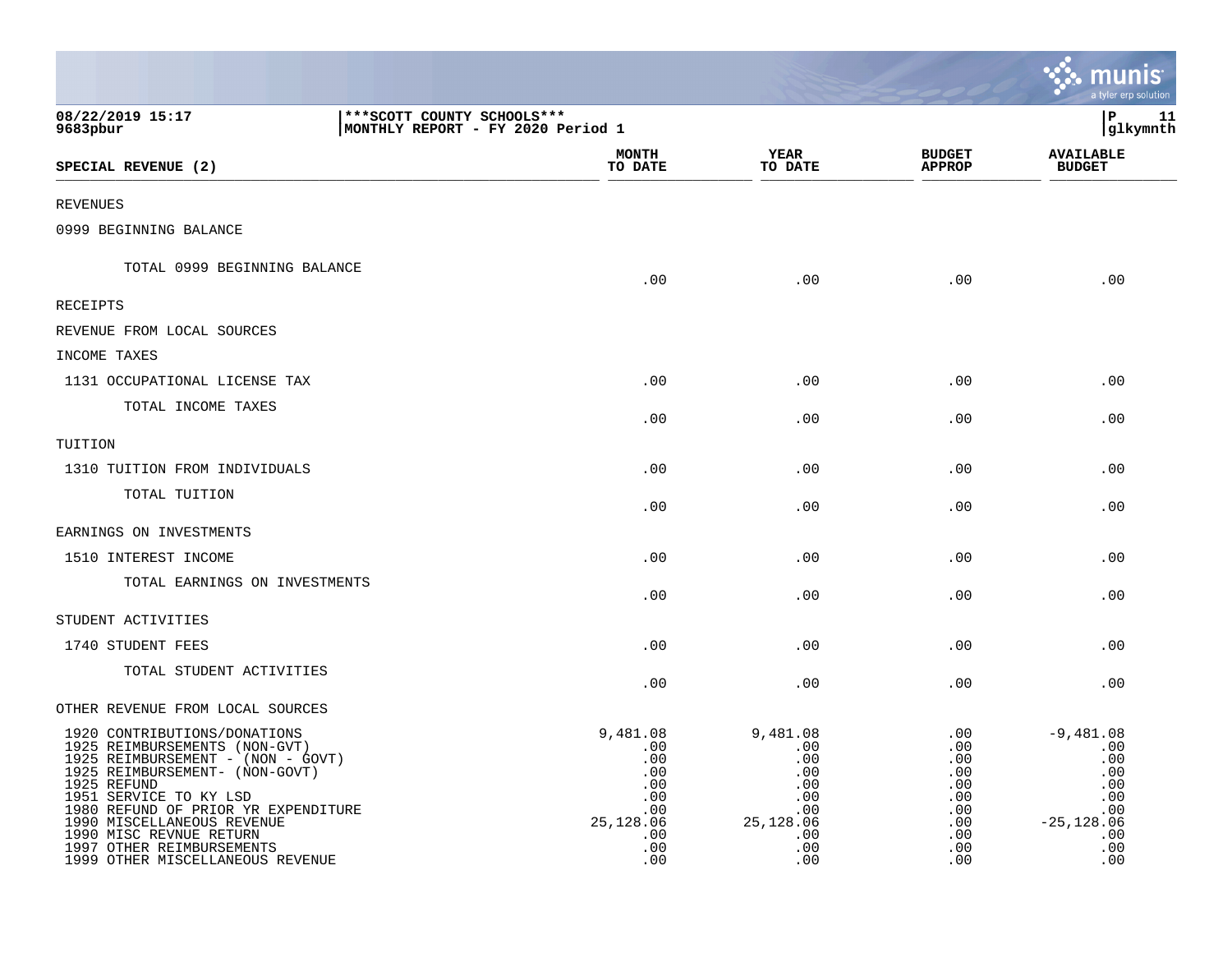|                                                                                                                                             |                                                                   |                                 |                                 |                                                | <b>A.</b> munis<br>a tyler erp solution |    |
|---------------------------------------------------------------------------------------------------------------------------------------------|-------------------------------------------------------------------|---------------------------------|---------------------------------|------------------------------------------------|-----------------------------------------|----|
| 08/22/2019 15:17<br>9683pbur                                                                                                                | *** SCOTT COUNTY SCHOOLS ***<br>MONTHLY REPORT - FY 2020 Period 1 |                                 |                                 |                                                | lР<br> glkymnth                         | 12 |
| SPECIAL REVENUE (2)                                                                                                                         |                                                                   | <b>MONTH</b><br>TO DATE         | YEAR<br>TO DATE                 | <b>BUDGET</b><br><b>APPROP</b>                 | <b>AVAILABLE</b><br><b>BUDGET</b>       |    |
|                                                                                                                                             |                                                                   |                                 |                                 |                                                |                                         |    |
| TOTAL OTHER REVENUE FROM LOCAL SOURCES                                                                                                      |                                                                   | 34,609.14                       | 34,609.14                       | .00                                            | $-34,609.14$                            |    |
| TOTAL REVENUE FROM LOCAL SOURCES                                                                                                            |                                                                   | 34,609.14                       | 34,609.14                       | .00                                            | $-34,609.14$                            |    |
| REVENUE FROM STATE SOURCES                                                                                                                  |                                                                   |                                 |                                 |                                                |                                         |    |
| RESTRICTED                                                                                                                                  |                                                                   |                                 |                                 |                                                |                                         |    |
| 3200 RESTRICTED STATE REVENUE<br>3200 RESTRICTED STATE REVENUE<br>3200 RESTRICTED STATE REVENUE REFUN<br>3200 RESTRICTED STATE REV-TRANSFER |                                                                   | 446,182.37<br>.00<br>.00<br>.00 | 446,182.37<br>.00<br>.00<br>.00 | 3,151,872.08<br>$.00 \ \rm$<br>$.00 \,$<br>.00 | 2,705,689.71<br>.00<br>.00<br>.00       |    |
| TOTAL RESTRICTED                                                                                                                            |                                                                   | 446,182.37                      | 446,182.37                      | 3, 151, 872.08                                 | 2,705,689.71                            |    |
| REVENUE ON BEHALF PAYMENTS                                                                                                                  |                                                                   |                                 |                                 |                                                |                                         |    |
| 3900 ON BEHALF OF PAYMENTS                                                                                                                  |                                                                   | .00                             | .00                             | .00                                            | .00                                     |    |
| TOTAL REVENUE ON BEHALF PAYMENTS                                                                                                            |                                                                   | .00                             | .00                             | .00                                            | .00                                     |    |
| TOTAL REVENUE FROM STATE SOURCES                                                                                                            |                                                                   | 446, 182.37                     | 446,182.37                      | 3, 151, 872.08                                 | 2,705,689.71                            |    |
| REVENUE FROM FEDERAL SOURCES                                                                                                                |                                                                   |                                 |                                 |                                                |                                         |    |
| RESTRICTED DIRECT                                                                                                                           |                                                                   |                                 |                                 |                                                |                                         |    |
| 4300 RESTRICTED DIRECT FEDERAL                                                                                                              |                                                                   | .00                             | .00                             | .00                                            | .00                                     |    |
| TOTAL RESTRICTED DIRECT                                                                                                                     |                                                                   | .00                             | .00                             | .00                                            | .00                                     |    |
| RESTRICTED THROUGH THE STATE                                                                                                                |                                                                   |                                 |                                 |                                                |                                         |    |
| 4500 RESTRICTED FED THRU STATE<br>4500 FEDERAL FUNDS REFUND                                                                                 |                                                                   | 28,071.23<br>.00                | 28,071.23<br>.00                | 4,040,347.00<br>.00                            | 4,012,275.77<br>.00                     |    |
| TOTAL RESTRICTED THROUGH THE STATE                                                                                                          |                                                                   | 28,071.23                       | 28,071.23                       | 4,040,347.00                                   | 4,012,275.77                            |    |
| THROUGH INTERMEDIATE AGENCIES                                                                                                               |                                                                   |                                 |                                 |                                                |                                         |    |
| 4700 FEDERAL REV THRU INTERMED SRC<br>4700 FED REV THRU INTER SRC REFUND                                                                    |                                                                   | .00<br>.00                      | .00<br>.00                      | .00<br>.00                                     | .00<br>.00                              |    |
| TOTAL THROUGH INTERMEDIATE AGENCIES                                                                                                         |                                                                   | .00                             | .00                             | .00                                            | .00                                     |    |

 $\sim$   $\sim$   $\sim$   $\sim$   $\sim$   $\sim$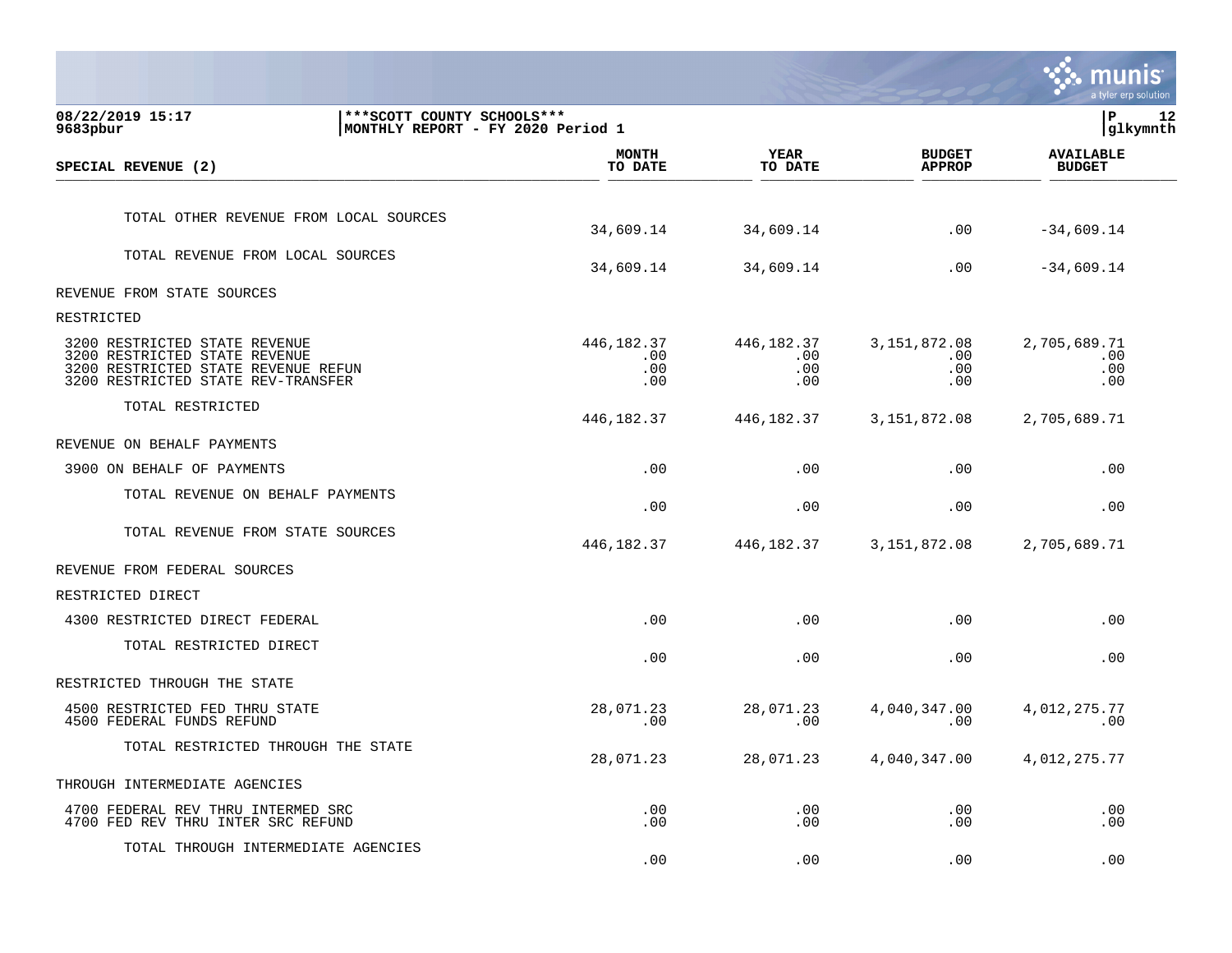|                                                                                                                                                              |                                                                   |                                 |                                 | $\ddotsc$ munis<br>a tyler erp solution |  |
|--------------------------------------------------------------------------------------------------------------------------------------------------------------|-------------------------------------------------------------------|---------------------------------|---------------------------------|-----------------------------------------|--|
| 08/22/2019 15:17<br>9683pbur                                                                                                                                 | *** SCOTT COUNTY SCHOOLS ***<br>MONTHLY REPORT - FY 2020 Period 1 |                                 |                                 | $\, {\bf P}$<br>13<br>glkymnth          |  |
| SPECIAL REVENUE (2)                                                                                                                                          | <b>MONTH</b><br>TO DATE                                           | <b>YEAR</b><br>TO DATE          | <b>BUDGET</b><br><b>APPROP</b>  | <b>AVAILABLE</b><br><b>BUDGET</b>       |  |
| TOTAL REVENUE FROM FEDERAL SOURCES                                                                                                                           | 28,071.23                                                         | 28,071.23                       | 4,040,347.00                    | 4,012,275.77                            |  |
| OTHER RECEIPTS                                                                                                                                               |                                                                   |                                 |                                 |                                         |  |
| INTERFUND TRANSFERS                                                                                                                                          |                                                                   |                                 |                                 |                                         |  |
| 5210 FUND TRANSFER<br>5251<br>FLEX F TRANSFER FROM ESS<br>5252 FLEX F TRANSFER PD<br>5253 FLEX F TRANSFER INST RESOURCES<br>5261 FLEX F TRANSFER OPERATIONAL | .00<br>.00<br>.00<br>.00<br>.00                                   | .00<br>.00<br>.00<br>.00<br>.00 | .00<br>.00<br>.00<br>.00<br>.00 | .00<br>.00<br>.00<br>.00<br>.00         |  |
| TOTAL INTERFUND TRANSFERS                                                                                                                                    | .00                                                               | .00                             | .00                             | .00                                     |  |
| TOTAL OTHER RECEIPTS                                                                                                                                         | .00                                                               | .00                             | .00                             | .00                                     |  |
| TOTAL RECEIPTS                                                                                                                                               | 508,862.74                                                        | 508,862.74                      | 7,192,219.08                    | 6,683,356.34                            |  |
| TOTAL REVENUE                                                                                                                                                | 508,862.74                                                        | 508,862.74                      | 7,192,219.08                    | 6,683,356.34                            |  |

 $\mathcal{L}$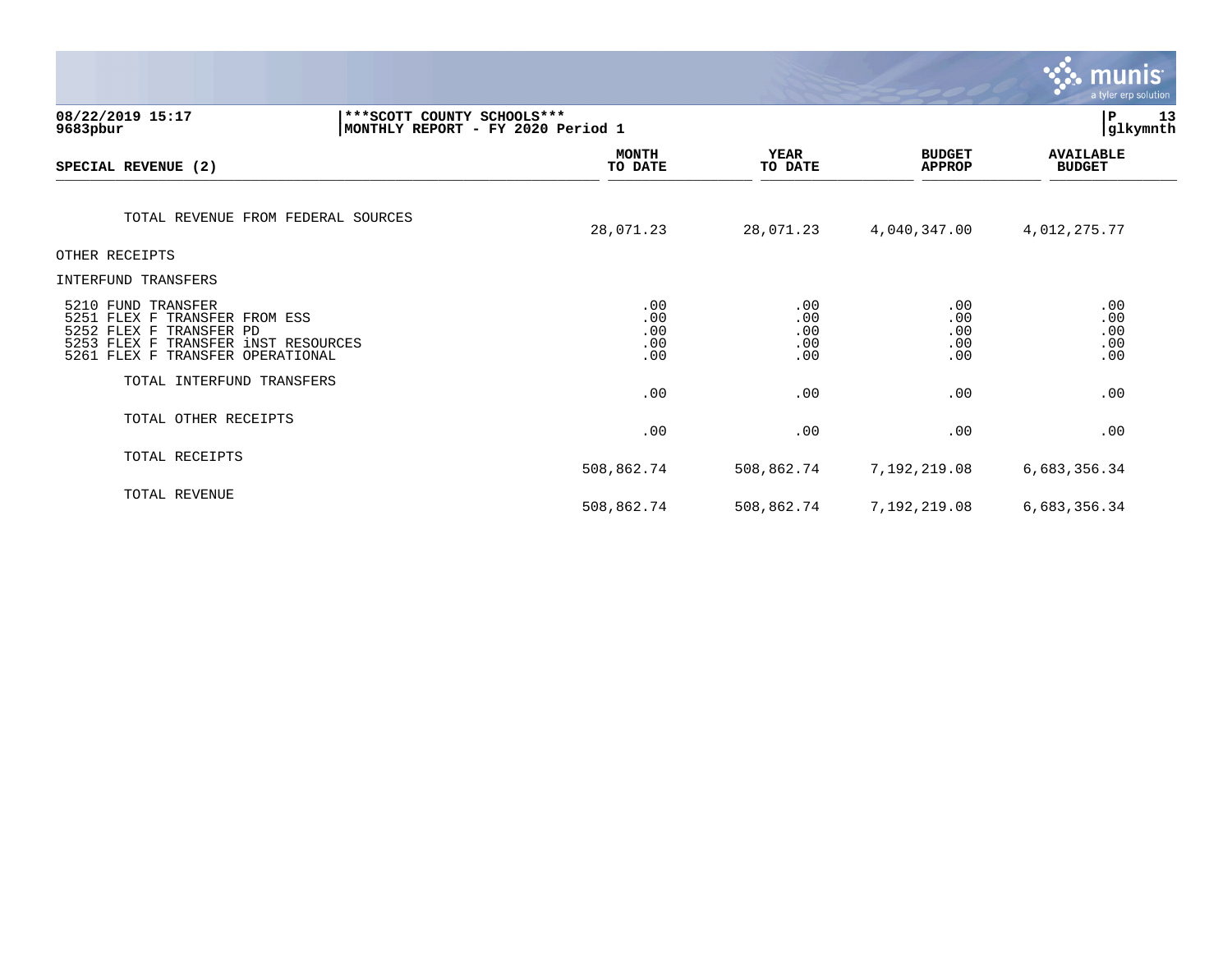

08/22/2019 15:17 **| \*\*\*SCOTT COUNTY SCHOOLS\*\*\***<br>9683pbur MONTHLY REPORT - FY 2020 Period 1 **MONTHLY REPORT - FY 2020 Period 1 MONTH AVAILABLE YEAR BUDGET** AVAILABLE **SPECIAL REVENUE (2) TO DATE TO DATE APPROP BUDGET**   $\frac{10 \text{ Bheil}}{10 \text{ Bheil}}$ EXPENDITURES 1000 INSTRUCTION 0100 SALARIES PERSONNEL SERVICES 3,941.32 3,941.32 3,975,211.32 3,971,270.00 0200 EMPLOYEE BENEFITS 13,708.63 13,708.63 929,547.52 915,838.89 0300 PURCHASED PROF AND TECH SERV 6.00 5,850.00 5,850.00 5,850.00 5,850.00 5,850.00 5,850.00 55,850.00 649,510<br>00.025.00 4,025.00 4,025.00 5,850,00 4,025.00 5,850.00 4,025.00 4,025.00 0400 PURCHASED PROPERTY SERVICES .00 .00 4,025.00 4,025.00 0500 OTHER PURCHASED SERVICES 660 CONSUMING 10500 CONSUMERT 189,670.00 CONSUPPLIES 641.00 0600 SUPPLIES 4,103.43 4,103.43 188,641.00 184,537.57 0700 PROPERTY .28 .28 40,997.15 40,996.87 0800 DEBT SERVICE AND MISCELLANEOUS .00 .00 42,824.00 42,824.00 0900 OTHER ITEMS .00 .00 .00 .00 TOTAL 1000 INSTRUCTION 33,538.98 33,538.98 5,290,275.99 5,256,737.01 2100 STUDENT SUPPORT SERVICES 0100 SALARIES PERSONNEL SERVICES -0.42 -.42 -.42 239,544.30 239,544.72<br>0200 EMPLOYEE BENEFITS -0.42 1.530.44 1.486.75 39.956.31 0200 EMPLOYEE BENEFITS 1,530.44 1,530.44 41,486.75 39,956.31 0300 PURCHASED PROF AND TECH SERV .00 .00 .00 .00 0400 PURCHASED PROPERTY SERVICES .00 .00 .00 .00 0500 OTHER PURCHASED SERVICES .00 .00 500.00 500.00 0600 SUPPLIES 107.80 107.80 5,249.96 5,142.16 0700 PROPERTY .00 .00 .00 .00 0800 DEBT SERVICE AND MISCELLANEOUS .00 .00 .00 .00 TOTAL 2100 STUDENT SUPPORT SERVICES 1,637.82 1,637.82 286,781.01 285,143.19 2200 INSTRUCTIONAL STAFF SUPP SERV 0100 SALARIES PERSONNEL SERVICES 37,606.32 37,606.32 530,233.00 492,626.68 0200 EMPLOYEE BENEFITS 6,576.05 6,576.05 120,155.97 113,579.92 0300 PURCHASED PROF AND TECH SERV  $13,969.00$   $13,969.00$   $13,969.00$   $49,046.70$   $35,077.70$  35,077.70  $00$  .00 0400 PURCHASED PROPERTY SERVICES .00 .00 .00 .00 0500 OTHER PURCHASED SERVICES (1,623.41 77,390.05 15,000.00 13,376.59 16,446.16 16,43.89<br>1,623.41 1,623.41 1,623.41 1,623.41 1,623.41 0600 SUPPLIES 1,623.41 1,623.41 15,000.00 13,376.59 0700 PROPERTY .00 .00 .00 .00 0700 PROPERTY .00<br>00 0800 DEBT SERVICE AND MISCELLANEOUS 346.00 346.00 346.00 346.00 346.00 0800 0EBT SERVICE AND MISCELLANEOUS<br>00 0.00 0840 CONTINGENCY 0840 CONTINGENCY .00 .00 .00 .00 0900 OTHER ITEMS .00 .00 .00 .00 TOTAL 2200 INSTRUCTIONAL STAFF SUPP SERV 137,510.83 137,510.83 736,881.83 599,371.00 2300 DISTRICT ADMIN SUPPORT 0100 SALARIES PERSONNEL SERVICES .00 .00 .00 .00 0200 EMPLOYEE BENEFITS .00 .00 .00 .00 0500 OTHER PURCHASED SERVICES .00 .00 .00 .00

0600 SUPPLIES .00 .00 .00 .00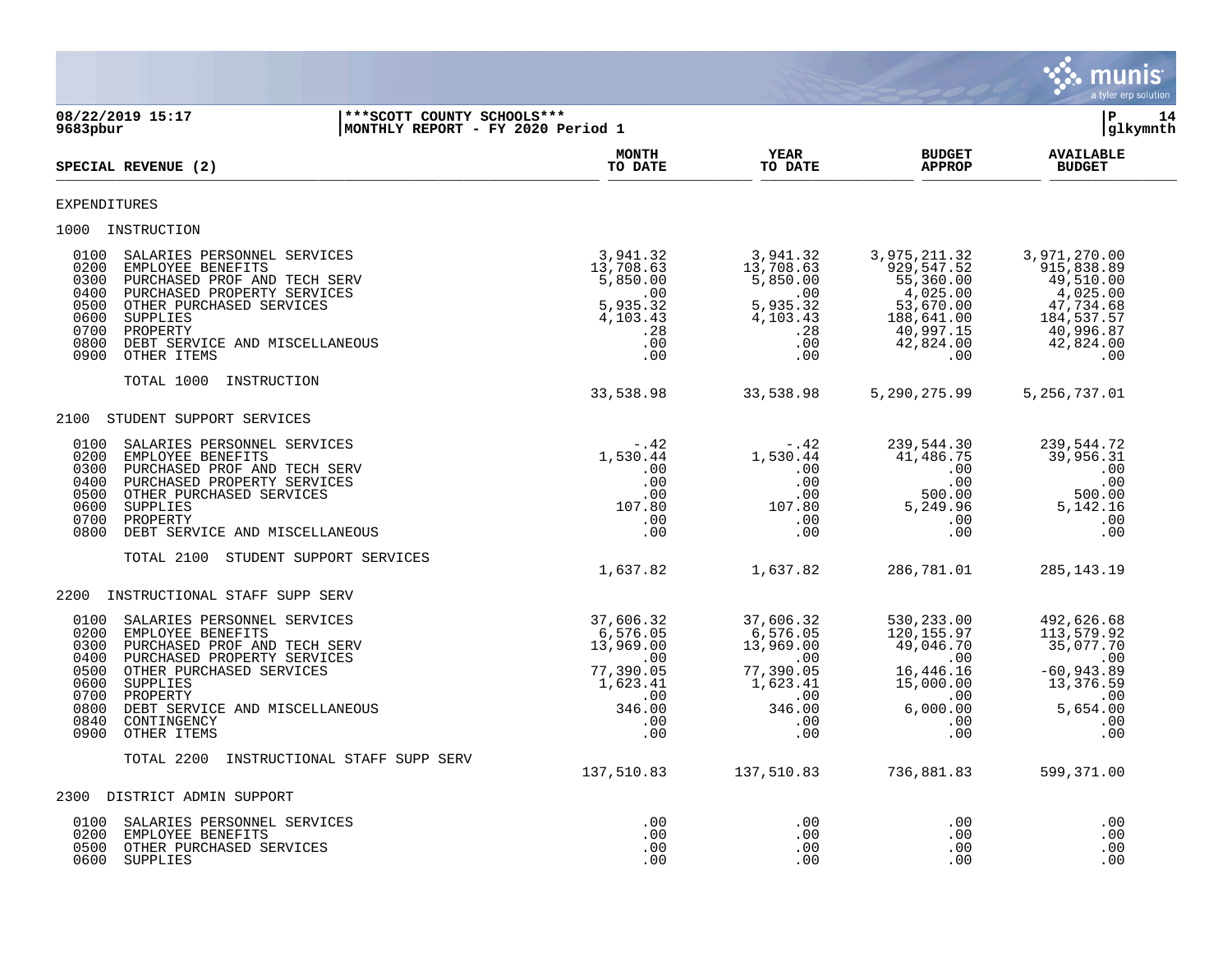

| 08/22/2019 15:17<br>*** SCOTT COUNTY SCHOOLS ***<br>MONTHLY REPORT - FY 2020 Period 1<br>9683pbur                                                                                                                                                                                            |                                                              |                                                                   |                                                                           | 15<br>lР<br>glkymnth                                                     |
|----------------------------------------------------------------------------------------------------------------------------------------------------------------------------------------------------------------------------------------------------------------------------------------------|--------------------------------------------------------------|-------------------------------------------------------------------|---------------------------------------------------------------------------|--------------------------------------------------------------------------|
| SPECIAL REVENUE (2)                                                                                                                                                                                                                                                                          | <b>MONTH</b><br>TO DATE                                      | <b>YEAR</b><br>TO DATE                                            | <b>BUDGET</b><br><b>APPROP</b>                                            | <b>AVAILABLE</b><br><b>BUDGET</b>                                        |
| 0700<br>PROPERTY                                                                                                                                                                                                                                                                             | .00                                                          | .00                                                               | .00                                                                       | .00                                                                      |
| TOTAL 2300<br>DISTRICT ADMIN SUPPORT                                                                                                                                                                                                                                                         | .00                                                          | .00                                                               | .00                                                                       | .00                                                                      |
| 2400<br>SCHOOL ADMIN SUPPORT                                                                                                                                                                                                                                                                 |                                                              |                                                                   |                                                                           |                                                                          |
| 0100<br>SALARIES PERSONNEL SERVICES<br>0200<br>EMPLOYEE BENEFITS<br>0300<br>PURCHASED PROF AND TECH SERV<br>0400<br>PURCHASED PROPERTY SERVICES<br>0500<br>OTHER PURCHASED SERVICES<br>0600<br>SUPPLIES<br>0700<br>PROPERTY<br>0800<br>DEBT SERVICE AND MISCELLANEOUS                        | 7,635.26<br>370.01<br>.00<br>.00<br>.00<br>.00<br>.00<br>.00 | 7,635.26<br>370.01<br>.00<br>.00<br>$.00 \,$<br>.00<br>.00<br>.00 | 87,684.42<br>4,366.81<br>.00<br>.00<br>.00<br>.00<br>.00<br>.00           | 80,049.16<br>3,996.80<br>.00<br>.00<br>.00<br>.00<br>.00<br>.00          |
| SCHOOL ADMIN SUPPORT<br>TOTAL 2400                                                                                                                                                                                                                                                           | 8,005.27                                                     | 8,005.27                                                          | 92,051.23                                                                 | 84,045.96                                                                |
| 2600<br>PLANT OPERATIONS AND MAINTENANCE                                                                                                                                                                                                                                                     |                                                              |                                                                   |                                                                           |                                                                          |
| SALARIES PERSONNEL SERVICES<br>0100<br>0200<br>EMPLOYEE BENEFITS<br>0300<br>PURCHASED PROF AND TECH SERV<br>0400<br>PURCHASED PROPERTY SERVICES<br>0500<br>OTHER PURCHASED SERVICES<br>0600<br>SUPPLIES<br>0700<br>PROPERTY<br>0800<br>DEBT SERVICE AND MISCELLANEOUS<br>0840<br>CONTINGENCY | .00<br>.00<br>.00<br>.00<br>.00<br>.00<br>.00<br>.00<br>.00  | .00<br>.00<br>.00<br>.00<br>.00<br>.00<br>.00<br>.00<br>.00       | .00<br>.00<br>.00<br>.00<br>.00<br>3,578.52<br>80,000.00<br>.00<br>.00    | .00<br>.00<br>.00<br>.00<br>.00<br>3,578.52<br>80,000.00<br>.00<br>.00   |
| TOTAL 2600<br>PLANT OPERATIONS AND MAINTENANCE                                                                                                                                                                                                                                               | .00                                                          | .00                                                               | 83,578.52                                                                 | 83,578.52                                                                |
| 2700<br>STUDENT TRANSPORTATION                                                                                                                                                                                                                                                               |                                                              |                                                                   |                                                                           |                                                                          |
| 0100<br>SALARIES PERSONNEL SERVICES<br>0200<br>EMPLOYEE BENEFITS<br>0500<br>OTHER PURCHASED SERVICES<br>0600<br>SUPPLIES<br>0700<br>PROPERTY                                                                                                                                                 | .00<br>.00<br>.00<br>.00<br>.00                              | .00<br>.00<br>.00<br>.00<br>.00                                   | 13,497.60<br>4,747.49<br>.00<br>.00<br>.00                                | 13,497.60<br>4,747.49<br>.00<br>.00<br>.00                               |
| TOTAL 2700<br>STUDENT TRANSPORTATION                                                                                                                                                                                                                                                         | .00                                                          | .00                                                               | 18,245.09                                                                 | 18,245.09                                                                |
| 3300<br>COMMUNITY SERVICES                                                                                                                                                                                                                                                                   |                                                              |                                                                   |                                                                           |                                                                          |
| 0100<br>SALARIES PERSONNEL SERVICES<br>0200<br>EMPLOYEE BENEFITS<br>0300<br>PURCHASED PROF AND TECH SERV<br>0400<br>PURCHASED PROPERTY SERVICES<br>0500<br>OTHER PURCHASED SERVICES<br>0600<br>SUPPLIES                                                                                      | 33,860.23<br>1,639.62<br>60.00<br>.00<br>.00<br>159.00       | 33,860.23<br>1,639.62<br>60.00<br>.00<br>.00<br>159.00            | 479, 452.57<br>43, 393.49<br>17,931.13<br>350.00<br>7,845.06<br>59,592.83 | 445,592.34<br>41,753.87<br>17,871.13<br>350.00<br>7,845.06<br>59, 433.83 |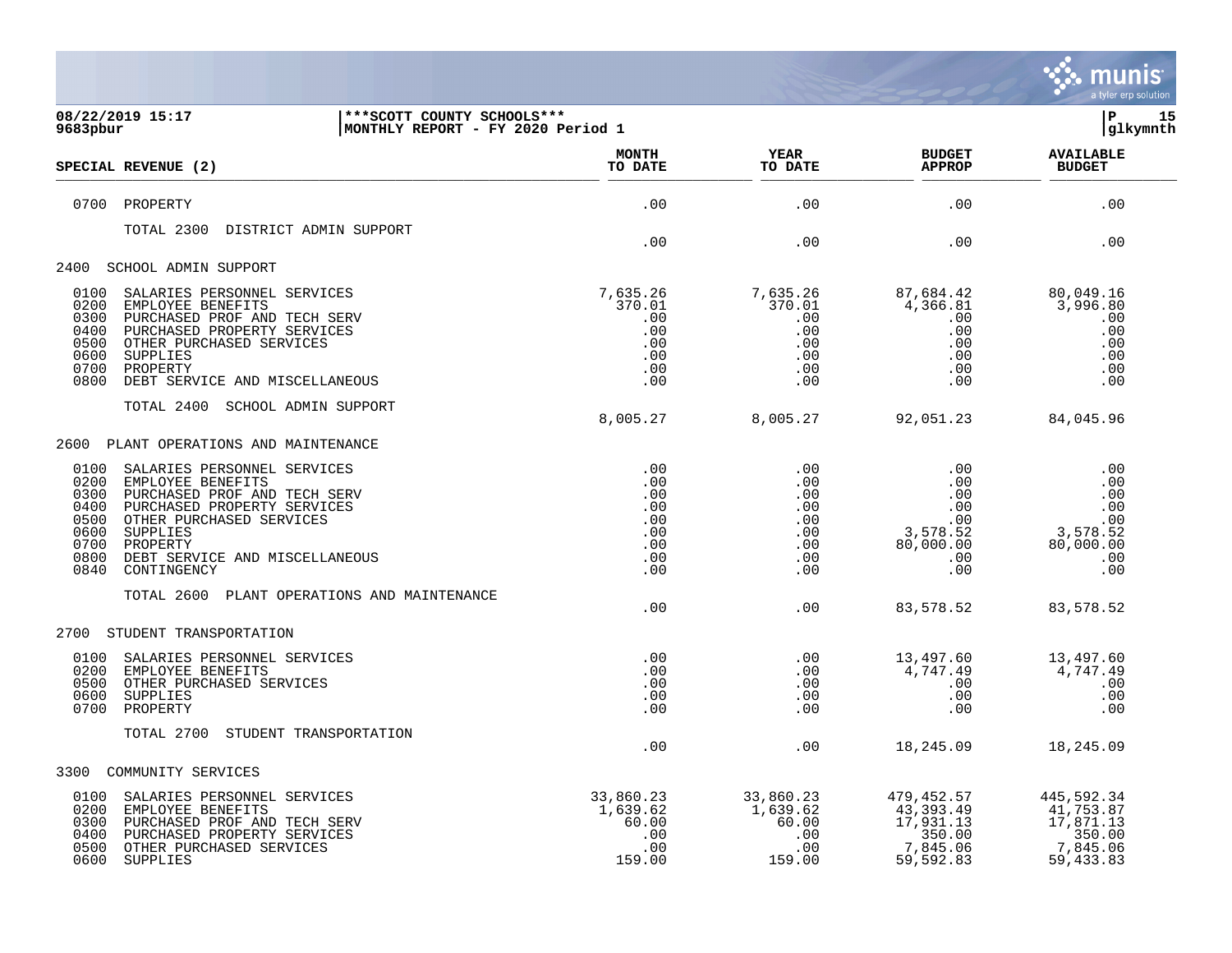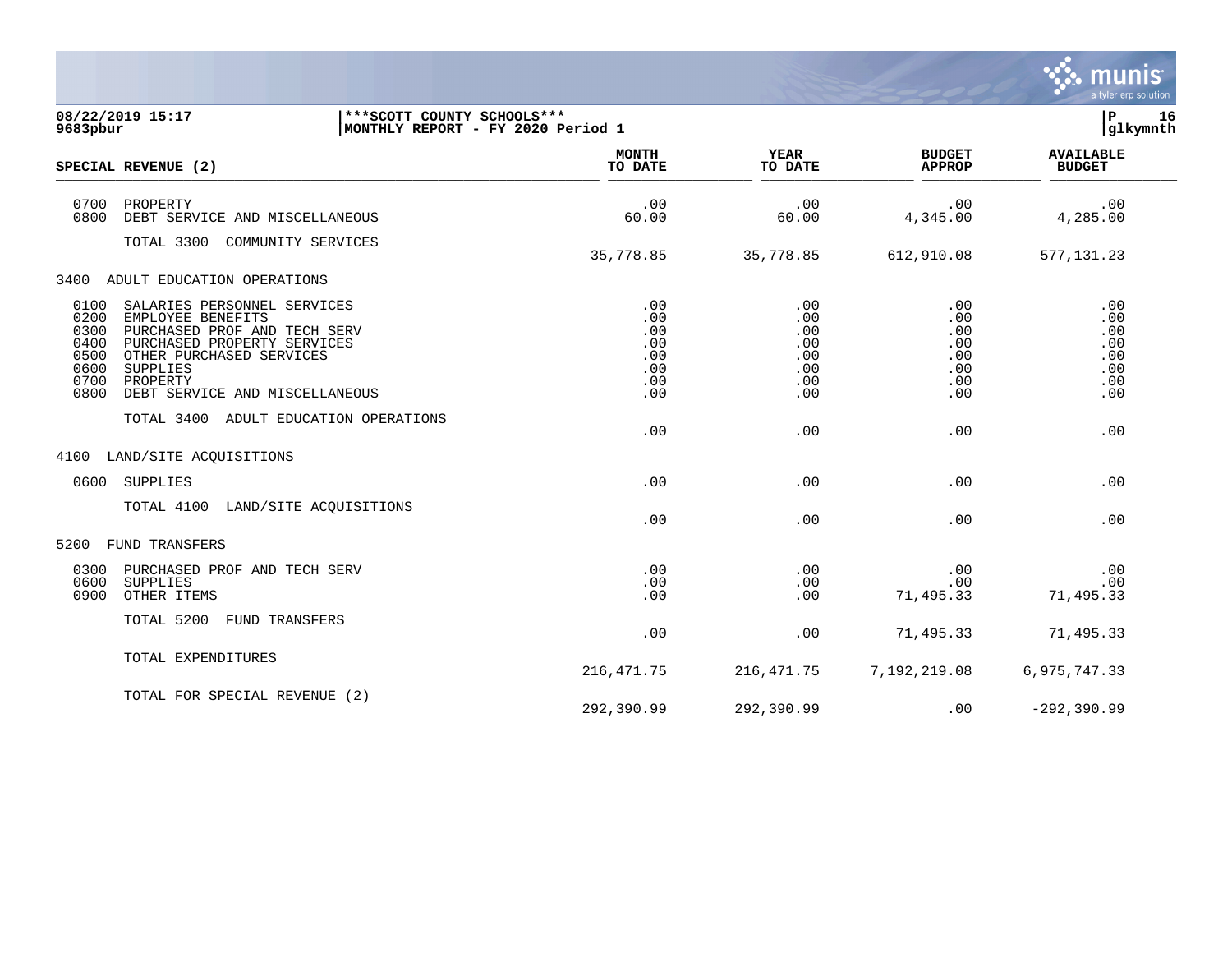|                                                                                                                                         |                                         |                                         |                                      | munis<br>a tyler erp solution           |
|-----------------------------------------------------------------------------------------------------------------------------------------|-----------------------------------------|-----------------------------------------|--------------------------------------|-----------------------------------------|
| 08/22/2019 15:17<br>*** SCOTT COUNTY SCHOOLS ***<br>9683pbur<br> MONTHLY REPORT - FY 2020 Period 1                                      |                                         |                                         |                                      | l P<br>17<br> glkymnth                  |
| SPEC REVENUE II (21)                                                                                                                    | <b>MONTH</b><br>TO DATE                 | <b>YEAR</b><br>TO DATE                  | <b>BUDGET</b><br><b>APPROP</b>       | <b>AVAILABLE</b><br><b>BUDGET</b>       |
| <b>REVENUES</b>                                                                                                                         |                                         |                                         |                                      |                                         |
| 0999 BEGINNING BALANCE                                                                                                                  |                                         |                                         |                                      |                                         |
| TOTAL 0999 BEGINNING BALANCE                                                                                                            | 631,608.00                              | 631,608.00                              | 651,932.01                           | 20,324.01                               |
| <b>RECEIPTS</b>                                                                                                                         |                                         |                                         |                                      |                                         |
| REVENUE FROM LOCAL SOURCES                                                                                                              |                                         |                                         |                                      |                                         |
| TUITION                                                                                                                                 |                                         |                                         |                                      |                                         |
| 1310 TUITION FROM INDIVIDUALS                                                                                                           | .00                                     | .00                                     | .00                                  | .00                                     |
| TOTAL TUITION                                                                                                                           | .00                                     | .00                                     | .00                                  | .00                                     |
| STUDENT ACTIVITIES                                                                                                                      |                                         |                                         |                                      |                                         |
| 1710 ADMISSIONS<br>1740 STUDENT FEES<br>1740 STUDENT FEE REFUND<br>1750 REV ENTERPRISE ACTIVITIES<br>1790 OTHER STUDENT ACTIVITY INCOME | .00<br>.00<br>.00<br>900.00<br>8,420.00 | .00<br>.00<br>.00<br>900.00<br>8,420.00 | .00<br>.00<br>.00<br>.00<br>8,506.00 | .00<br>.00<br>.00<br>$-900.00$<br>86.00 |
| TOTAL STUDENT ACTIVITIES                                                                                                                | 9,320.00                                | 9,320.00                                | 8,506.00                             | $-814.00$                               |
| OTHER REVENUE FROM LOCAL SOURCES                                                                                                        |                                         |                                         |                                      |                                         |
| 1990 MISCELLANEOUS REVENUE<br>1994 RETURN FOR INSUFFICIENT CHECKS                                                                       | 86.00<br>.00                            | 86.00<br>.00                            | .00<br>.00                           | $-86.00$<br>.00                         |
| TOTAL OTHER REVENUE FROM LOCAL SOURCES                                                                                                  | 86.00                                   | 86.00                                   | .00                                  | $-86.00$                                |
| TOTAL REVENUE FROM LOCAL SOURCES                                                                                                        | 9,406.00                                | 9,406.00                                | 8,506.00                             | $-900.00$                               |
| REVENUE FROM STATE SOURCES                                                                                                              |                                         |                                         |                                      |                                         |
| RESTRICTED                                                                                                                              |                                         |                                         |                                      |                                         |
| 3200 RESTRICTED STATE REVENUE                                                                                                           | .00                                     | .00                                     | .00                                  | .00                                     |
| TOTAL RESTRICTED                                                                                                                        | .00                                     | .00                                     | .00                                  | .00                                     |
| TOTAL REVENUE FROM STATE SOURCES                                                                                                        | .00                                     | .00                                     | .00                                  | .00                                     |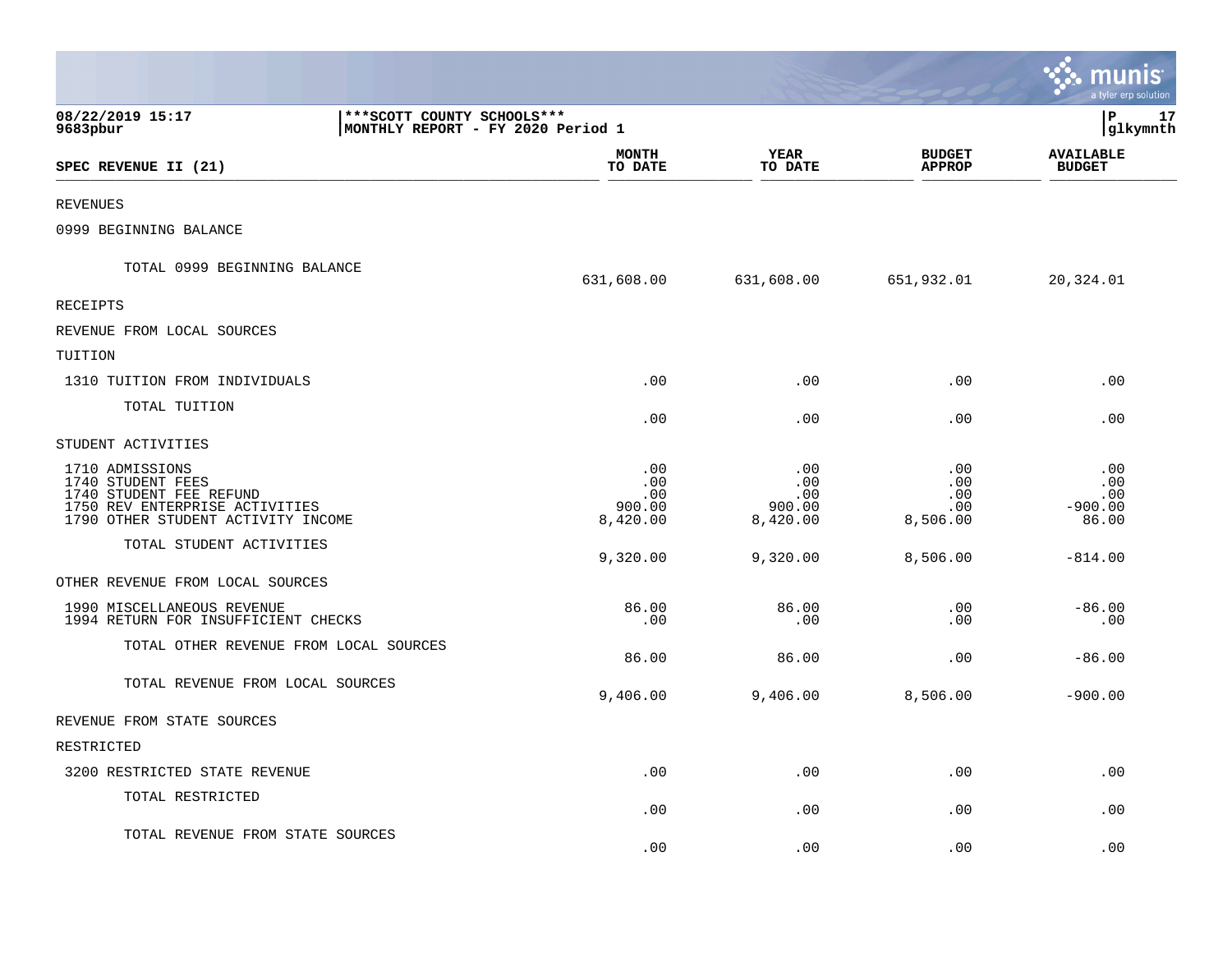|                              |                                                                   |                        |                                | munis'<br>a tyler erp solution    |
|------------------------------|-------------------------------------------------------------------|------------------------|--------------------------------|-----------------------------------|
| 08/22/2019 15:17<br>9683pbur | *** SCOTT COUNTY SCHOOLS ***<br>MONTHLY REPORT - FY 2020 Period 1 |                        |                                | 18<br>P<br>glkymnth               |
| SPEC REVENUE II (21)         | <b>MONTH</b><br>TO DATE                                           | <b>YEAR</b><br>TO DATE | <b>BUDGET</b><br><b>APPROP</b> | <b>AVAILABLE</b><br><b>BUDGET</b> |
| OTHER RECEIPTS               |                                                                   |                        |                                |                                   |
| INTERFUND TRANSFERS          |                                                                   |                        |                                |                                   |
| 5210 FUND TRANSFER           | .00                                                               | .00                    | .00                            | .00                               |
| TOTAL INTERFUND TRANSFERS    | .00                                                               | .00                    | .00                            | .00                               |
| TOTAL OTHER RECEIPTS         | .00                                                               | .00                    | .00                            | .00                               |
| TOTAL RECEIPTS               | 9,406.00                                                          | 9,406.00               | 8,506.00                       | $-900.00$                         |
| TOTAL REVENUE                | 641,014.00                                                        | 641,014.00             | 660,438.01                     | 19,424.01                         |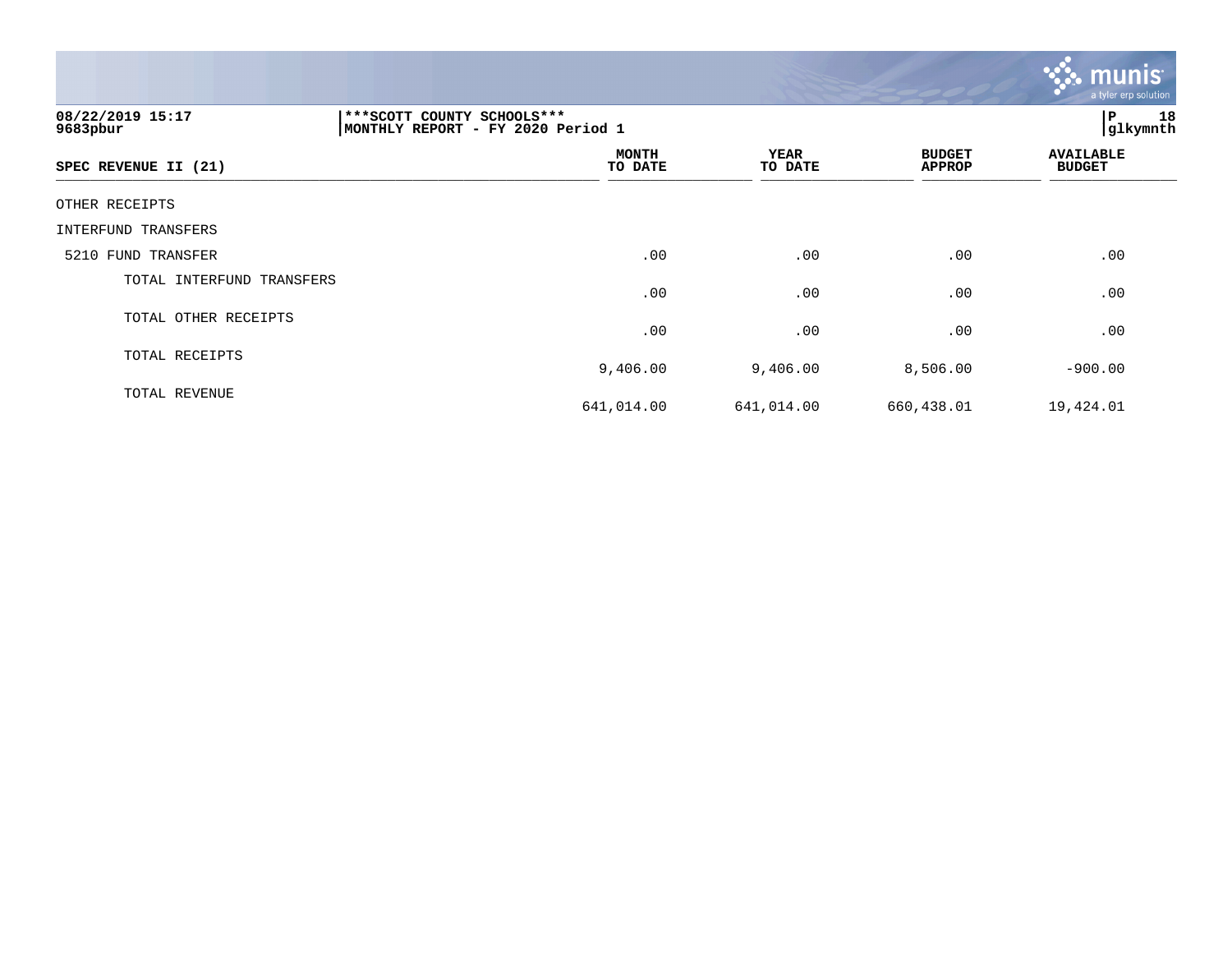

08/22/2019 15:17 **| \*\*\*SCOTT COUNTY SCHOOLS\*\*\***<br>9683pbur | MONTHLY REPORT - FY 2020 Period 1 **MONTHLY REPORT - FY 2020 Period 1 MONTH AVAILABLE YEAR BUDGET** AVAILABLE SPEC REVENUE II (21) **TO DATE TO DATE APPROP BUDGET**  $\frac{10 \text{ B}}{10 \text{ B}}$   $\frac{10 \text{ B}}{10 \text{ B}}$   $\frac{10 \text{ B}}{10 \text{ B}}$   $\frac{10 \text{ B}}{10 \text{ B}}$   $\frac{10 \text{ B}}{10 \text{ B}}$   $\frac{10 \text{ B}}{10 \text{ B}}$   $\frac{10 \text{ B}}{10 \text{ B}}$   $\frac{10 \text{ B}}{10 \text{ B}}$ EXPENDITURES 1000 INSTRUCTION 0100 SALARIES PERSONNEL SERVICES .00 .00 16,344.83 16,344.83 0200 EMPLOYEE BENEFITS .00 .00 .00 .00 0300 PURCHASED PROF AND TECH SERV .00 .00 1,000.00 1,000.00 0400 PURCHASED PROPERTY SERVICES 305.93 305.93 172.00 -133.93 0500 OTHER PURCHASED SERVICES .00 .00 747.00 747.00 0600 SUPPLIES 67,933.46 67,933.46 678,049.92 610,116.46 0700 PROPERTY .00 .00 17,945.23 17,945.23 0700 PROPERTY 17,945.23 17,945.23<br>0800 OBBT SERVICE AND MISCELLANEOUS 14,495.00 14,495.00 14,495.00 34,508.18 20,013.18<br>00 .00 .00 0900 OTHER ITEMS TOTAL 1000 INSTRUCTION 82,734.39 82,734.39 748,767.16 666,032.77 2100 STUDENT SUPPORT SERVICES 0500 OTHER PURCHASED SERVICES .00 .00 .00 .00 0600 SUPPLIES .00 .00 4,068.03 4,068.03 0800 DEBT SERVICE AND MISCELLANEOUS .00 .00 284.55 284.55 TOTAL 2100 STUDENT SUPPORT SERVICES  $.00$  .00  $.03$   $.03$   $.03$   $.03$   $.03$   $.03$   $.03$   $.03$   $.03$   $.03$   $.03$   $.03$   $.03$   $.03$   $.03$   $.03$   $.03$   $.03$   $.03$   $.03$   $.03$   $.03$   $.03$   $.03$   $.03$   $.03$   $.03$   $.03$   $.03$   $.03$   $.03$   $.03$   $.03$   $.03$   $.03$  2200 INSTRUCTIONAL STAFF SUPP SERV 0300 PURCHASED PROF AND TECH SERV .00 .00 .00 .00 0500 OTHER PURCHASED SERVICES .00 .00 .00 .00 0600 SUPPLIES .00 .00 28,471.57 28,471.57 0700 PROPERTY .00 .00 .00 .00 0800 DEBT SERVICE AND MISCELLANEOUS .00 .00 .00 .00 TOTAL 2200 INSTRUCTIONAL STAFF SUPP SERV .00 .00 28,471.57 28,471.57 2700 STUDENT TRANSPORTATION 0600 SUPPLIES .00 .00 .00 .00 0800 DEBT SERVICE AND MISCELLANEOUS .00 .00 4,713.25 4,713.25 TOTAL 2700 STUDENT TRANSPORTATION .00 .00 4,713.25 4,713.25 5200 FUND TRANSFERS 0900 OTHER ITEMS .00 .00 .00 .00 TOTAL 5200 FUND TRANSFERS  $.00$  .  $.00$  .  $.00$  .  $.00$  .  $.00$  .  $.00$ 

TOTAL EXPENDITURES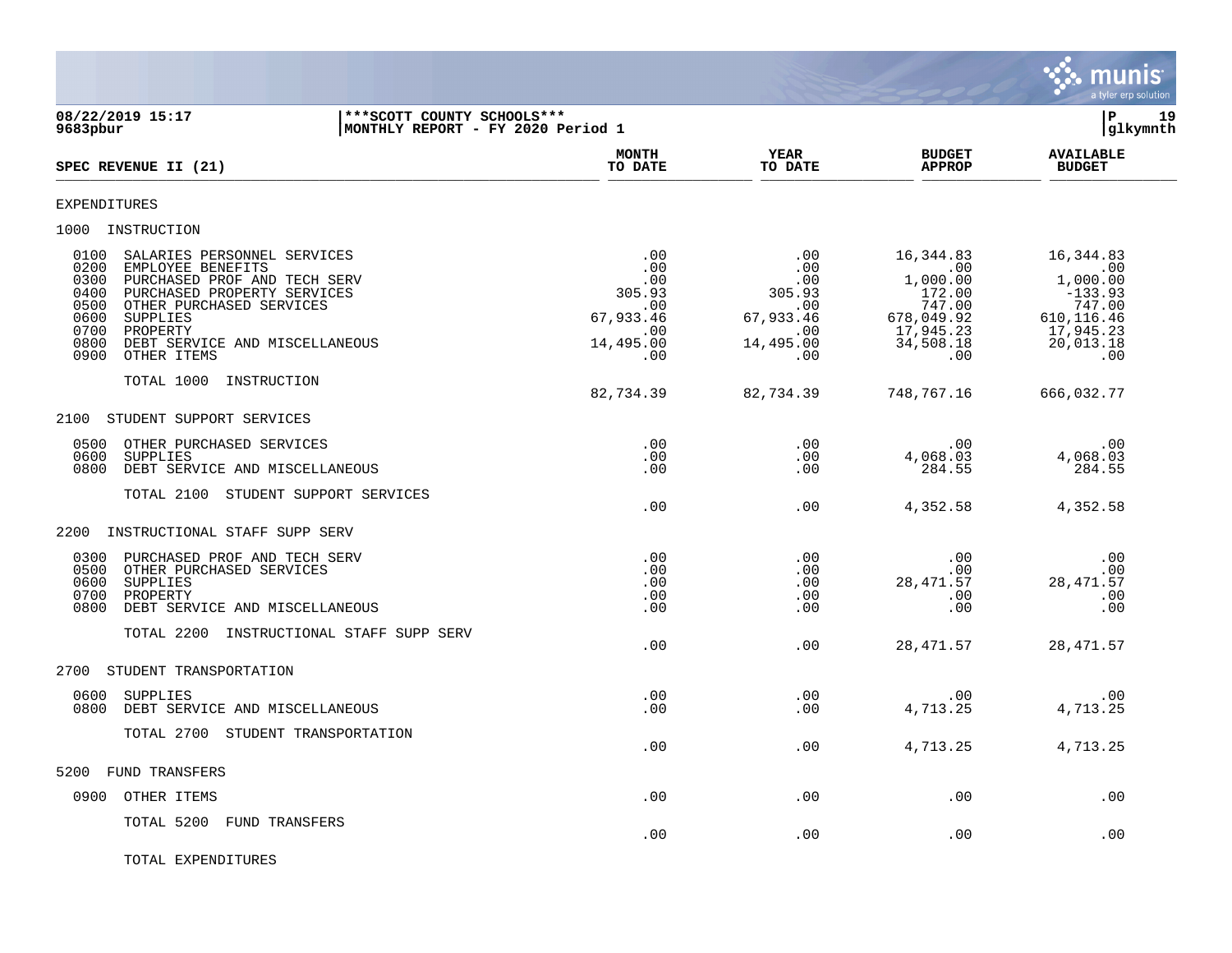|                                |                                                                 |                  |                 |                         | munis<br>a tyler erp solution     |
|--------------------------------|-----------------------------------------------------------------|------------------|-----------------|-------------------------|-----------------------------------|
| 08/22/2019 15:17<br>9683pbur   | ***SCOTT COUNTY SCHOOLS***<br>MONTHLY REPORT - FY 2020 Period 1 |                  |                 |                         | 20<br>P<br> glkymnth              |
| SPEC REVENUE II (21)           |                                                                 | MONTH<br>TO DATE | YEAR<br>TO DATE | <b>BUDGET</b><br>APPROP | <b>AVAILABLE</b><br><b>BUDGET</b> |
|                                |                                                                 | 82,734.39        | 82,734.39       | 786,304.56              | 703,570.17                        |
| TOTAL FOR SPEC REVENUE II (21) |                                                                 | 558,279.61       | 558,279.61      | $-125,866.55$           | $-684, 146.16$                    |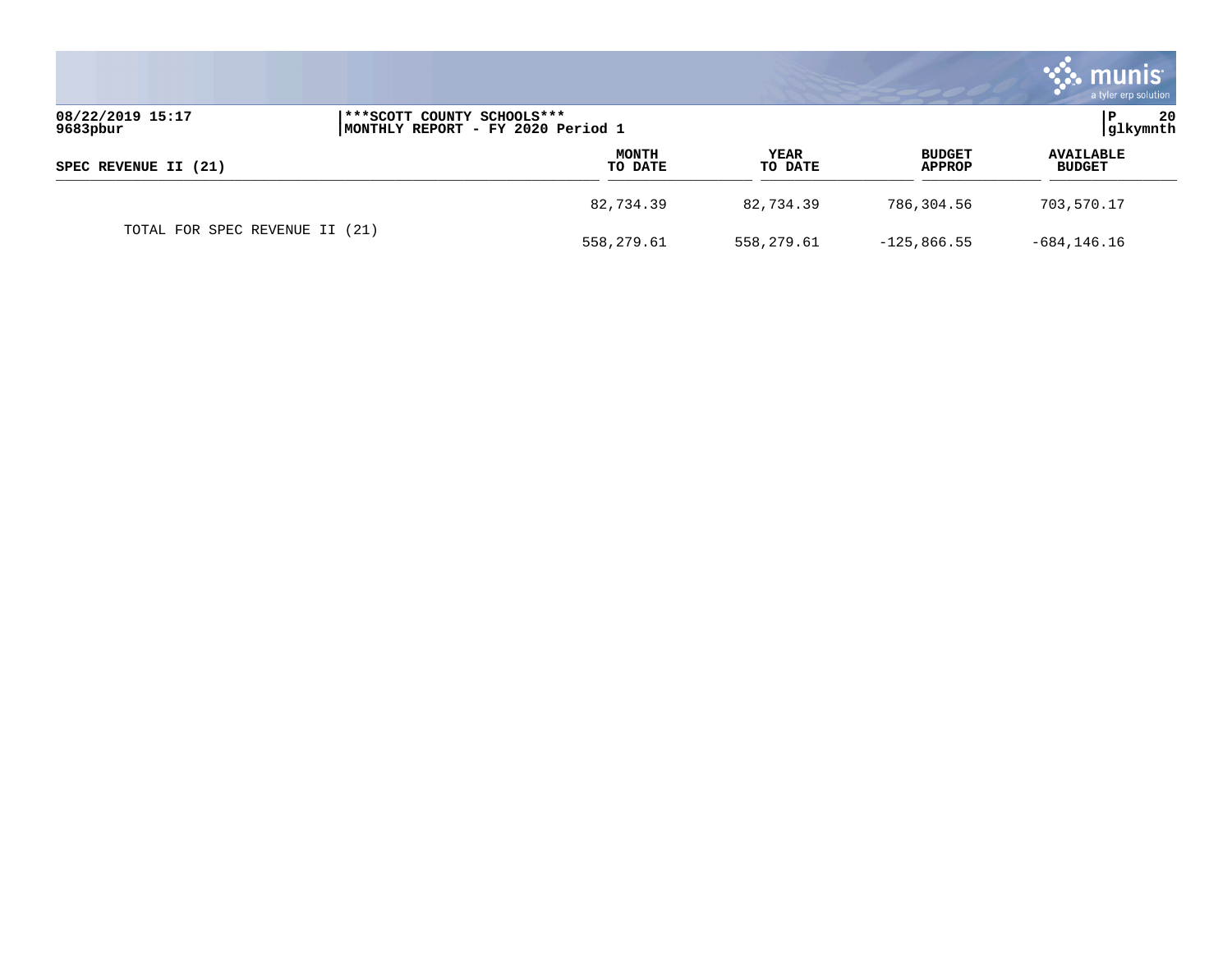|                                  |                                                                   |                 |                                | <b>SA munis</b><br>a tyler erp solution |
|----------------------------------|-------------------------------------------------------------------|-----------------|--------------------------------|-----------------------------------------|
| 08/22/2019 15:17<br>9683pbur     | *** SCOTT COUNTY SCHOOLS ***<br>MONTHLY REPORT - FY 2020 Period 1 |                 |                                | P<br>21<br>glkymnth                     |
| CAPITAL OUTLAY FUND (310)        | <b>MONTH</b><br>TO DATE                                           | YEAR<br>TO DATE | <b>BUDGET</b><br><b>APPROP</b> | <b>AVAILABLE</b><br><b>BUDGET</b>       |
| <b>REVENUES</b>                  |                                                                   |                 |                                |                                         |
| 0999 BEGINNING BALANCE           |                                                                   |                 |                                |                                         |
| TOTAL 0999 BEGINNING BALANCE     | .00                                                               | .00             | .00                            | .00                                     |
| RECEIPTS                         |                                                                   |                 |                                |                                         |
| REVENUE FROM LOCAL SOURCES       |                                                                   |                 |                                |                                         |
| EARNINGS ON INVESTMENTS          |                                                                   |                 |                                |                                         |
| 1510 INTEREST INCOME             | .00                                                               | .00             | .00                            | .00                                     |
| TOTAL EARNINGS ON INVESTMENTS    | .00                                                               | .00             | .00                            | .00                                     |
| TOTAL REVENUE FROM LOCAL SOURCES | .00                                                               | .00             | .00                            | .00                                     |
| REVENUE FROM STATE SOURCES       |                                                                   |                 |                                |                                         |
| RESTRICTED                       |                                                                   |                 |                                |                                         |
| 3200 RESTRICTED STATE REVENUE    | 430,000.00                                                        | 430,000.00      | 861, 447.00                    | 431,447.00                              |
| TOTAL RESTRICTED                 | 430,000.00                                                        | 430,000.00      | 861,447.00                     | 431,447.00                              |
| TOTAL REVENUE FROM STATE SOURCES | 430,000.00                                                        | 430,000.00      | 861, 447.00                    | 431,447.00                              |
| OTHER RECEIPTS                   |                                                                   |                 |                                |                                         |
| <b>INTERFUND TRANSFERS</b>       |                                                                   |                 |                                |                                         |
| 5210 FUND TRANSFER               | .00                                                               | .00             | .00                            | .00                                     |
| TOTAL INTERFUND TRANSFERS        | .00                                                               | .00             | .00                            | .00                                     |
| TOTAL OTHER RECEIPTS             | .00                                                               | .00             | .00                            | .00                                     |
| TOTAL RECEIPTS                   | 430,000.00                                                        | 430,000.00      | 861, 447.00                    | 431,447.00                              |
| TOTAL REVENUE                    | 430,000.00                                                        | 430,000.00      | 861, 447.00                    | 431,447.00                              |

 $\sim$   $\sim$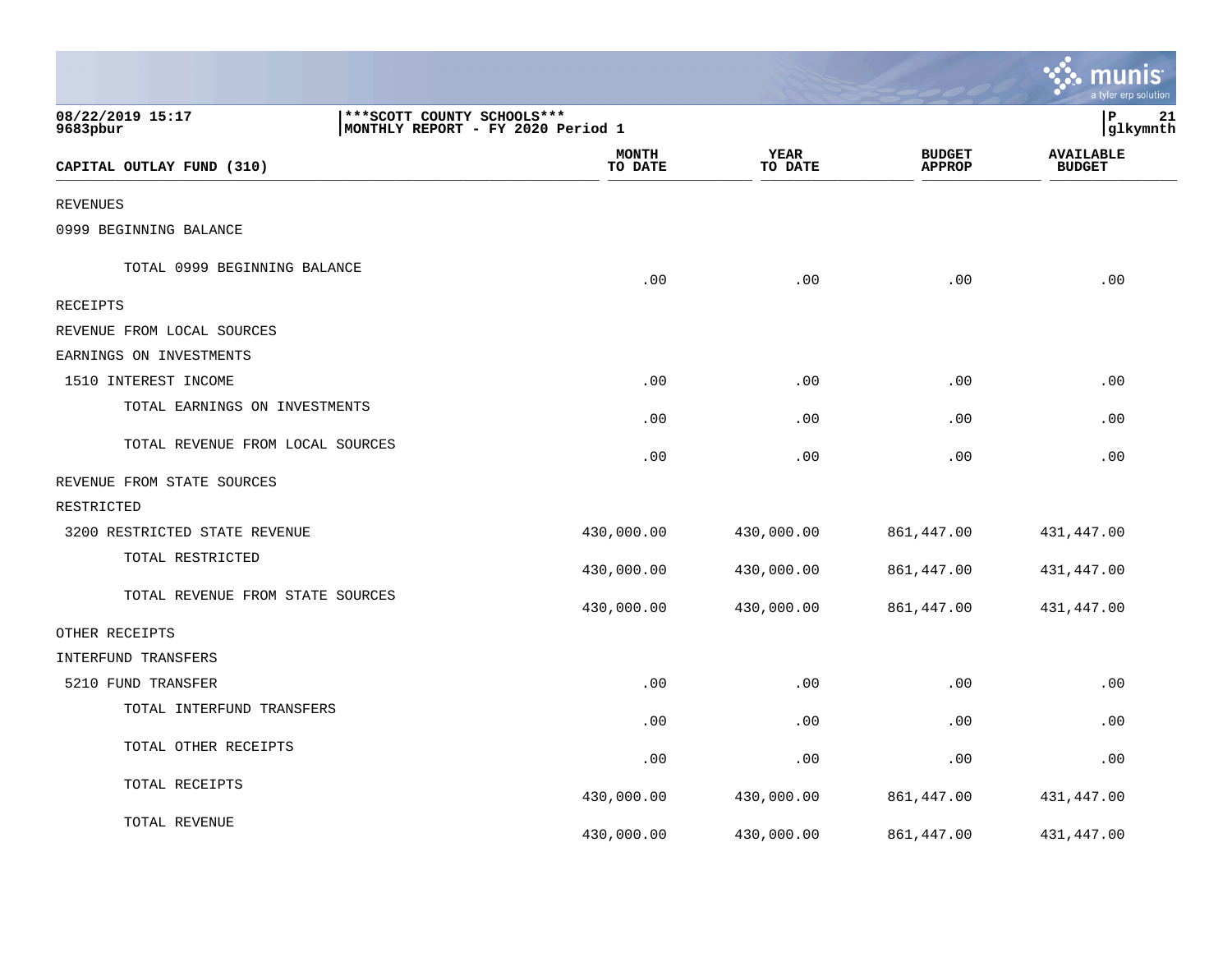

| 08/22/2019 15:17<br>9683pbur                                                                                                                                                                            | *** SCOTT COUNTY SCHOOLS ***<br>MONTHLY REPORT - FY 2020 Period 1 |                                        |                                        |                                               | 22<br>ΙP<br>glkymnth                          |
|---------------------------------------------------------------------------------------------------------------------------------------------------------------------------------------------------------|-------------------------------------------------------------------|----------------------------------------|----------------------------------------|-----------------------------------------------|-----------------------------------------------|
| CAPITAL OUTLAY FUND (310)                                                                                                                                                                               |                                                                   | <b>MONTH</b><br>TO DATE                | <b>YEAR</b><br>TO DATE                 | <b>BUDGET</b><br><b>APPROP</b>                | <b>AVAILABLE</b><br><b>BUDGET</b>             |
| <b>EXPENDITURES</b>                                                                                                                                                                                     |                                                                   |                                        |                                        |                                               |                                               |
| PLANT OPERATIONS AND MAINTENANCE<br>2600                                                                                                                                                                |                                                                   |                                        |                                        |                                               |                                               |
| 0100<br>SALARIES PERSONNEL SERVICES<br>0200<br>EMPLOYEE BENEFITS<br>0300<br>PURCHASED PROF AND TECH SERV<br>0400<br>PURCHASED PROPERTY SERVICES<br>0500<br>OTHER PURCHASED SERVICES<br>0600<br>SUPPLIES |                                                                   | .00<br>.00<br>.00<br>.00<br>.00<br>.00 | .00<br>.00<br>.00<br>.00<br>.00<br>.00 | .00<br>.00<br>.00<br>861,447.00<br>.00<br>.00 | .00<br>.00<br>.00<br>861,447.00<br>.00<br>.00 |
| TOTAL 2600                                                                                                                                                                                              | PLANT OPERATIONS AND MAINTENANCE                                  | .00                                    | .00                                    | 861,447.00                                    | 861,447.00                                    |
| 5200<br><b>FUND TRANSFERS</b>                                                                                                                                                                           |                                                                   |                                        |                                        |                                               |                                               |
| 0900<br>OTHER ITEMS                                                                                                                                                                                     |                                                                   | .00                                    | .00                                    | .00                                           | .00                                           |
| TOTAL 5200                                                                                                                                                                                              | FUND TRANSFERS                                                    | .00                                    | .00                                    | .00                                           | .00                                           |
| TOTAL EXPENDITURES                                                                                                                                                                                      |                                                                   | .00                                    | .00                                    | 861,447.00                                    | 861,447.00                                    |
| TOTAL FOR CAPITAL OUTLAY FUND (310)                                                                                                                                                                     |                                                                   | 430,000.00                             | 430,000.00                             | .00                                           | $-430,000.00$                                 |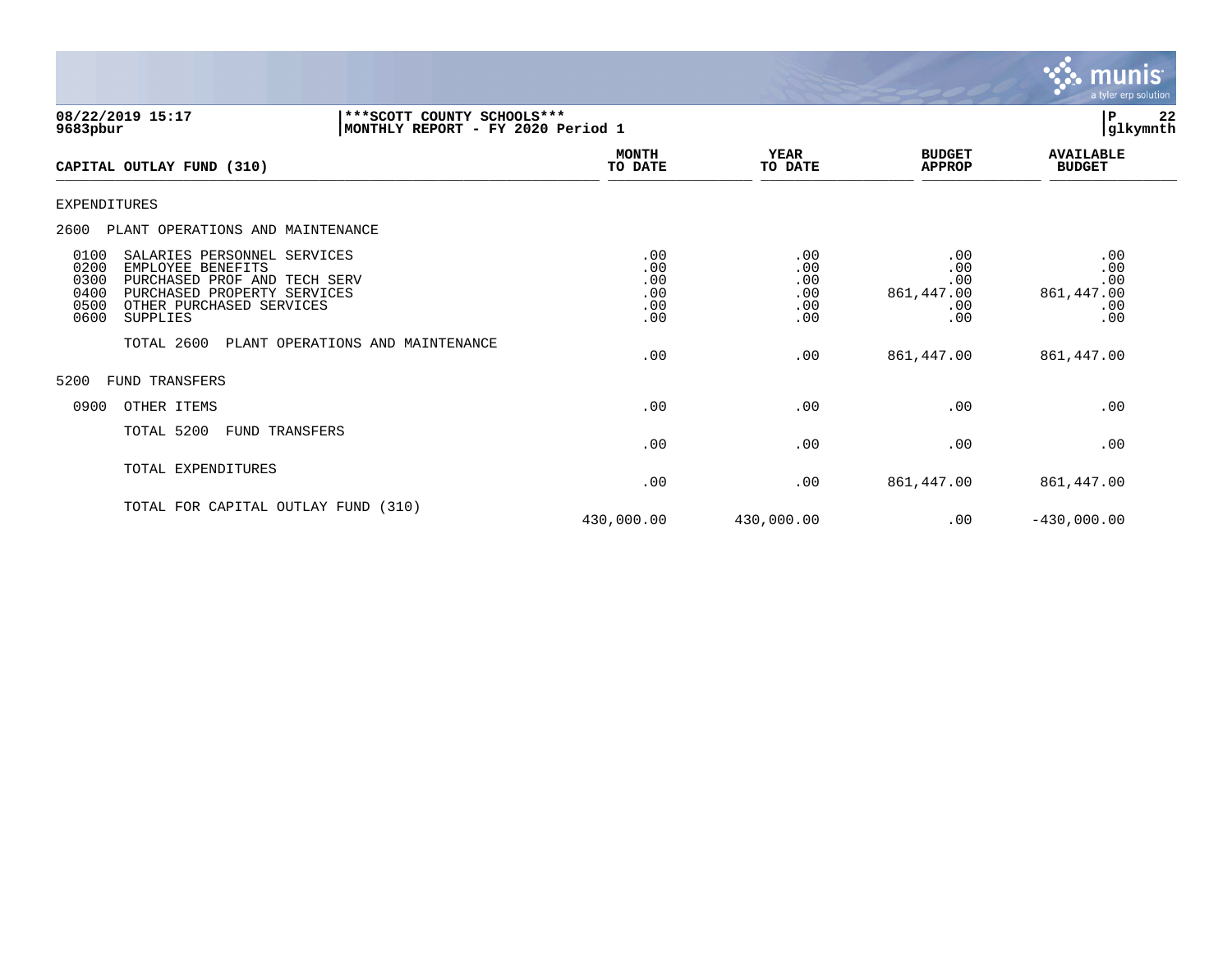|                                                                                                                                                                                                                                         |                                                                   |                         |                 |                                | <b>SAME MUNIS</b><br>a tyler erp solution |    |
|-----------------------------------------------------------------------------------------------------------------------------------------------------------------------------------------------------------------------------------------|-------------------------------------------------------------------|-------------------------|-----------------|--------------------------------|-------------------------------------------|----|
| 08/22/2019 15:17<br>9683pbur                                                                                                                                                                                                            | *** SCOTT COUNTY SCHOOLS ***<br>MONTHLY REPORT - FY 2020 Period 1 |                         |                 |                                | P<br>glkymnth                             | 23 |
| BUILDING FUND (5 CENT LEVY) (3<br>TOTAL 0999 BEGINNING BALANCE<br>TOTAL AD VALOREM TAXES<br>TOTAL EARNINGS ON INVESTMENTS<br>TOTAL REVENUE FROM LOCAL SOURCES<br>TOTAL RESTRICTED<br>TOTAL REVENUE FROM STATE SOURCES<br>TOTAL RECEIPTS |                                                                   | <b>MONTH</b><br>TO DATE | YEAR<br>TO DATE | <b>BUDGET</b><br><b>APPROP</b> | <b>AVAILABLE</b><br><b>BUDGET</b>         |    |
| REVENUES                                                                                                                                                                                                                                |                                                                   |                         |                 |                                |                                           |    |
| 0999 BEGINNING BALANCE                                                                                                                                                                                                                  |                                                                   |                         |                 |                                |                                           |    |
|                                                                                                                                                                                                                                         |                                                                   | .00                     | .00             | .00                            | .00                                       |    |
| <b>RECEIPTS</b>                                                                                                                                                                                                                         |                                                                   |                         |                 |                                |                                           |    |
| REVENUE FROM LOCAL SOURCES                                                                                                                                                                                                              |                                                                   |                         |                 |                                |                                           |    |
| AD VALOREM TAXES                                                                                                                                                                                                                        |                                                                   |                         |                 |                                |                                           |    |
| 1111 GENERAL PROPERTY TAX<br>1113 PSC PROPERTY TAX                                                                                                                                                                                      |                                                                   | .00<br>.00              | .00<br>.00      | 10,611,172.00<br>.00           | 10,611,172.00<br>.00                      |    |
|                                                                                                                                                                                                                                         |                                                                   | .00                     | .00             | 10,611,172.00                  | 10,611,172.00                             |    |
| EARNINGS ON INVESTMENTS                                                                                                                                                                                                                 |                                                                   |                         |                 |                                |                                           |    |
| 1510 INTEREST INCOME                                                                                                                                                                                                                    |                                                                   | .00                     | .00             | .00                            | .00                                       |    |
|                                                                                                                                                                                                                                         |                                                                   | .00                     | .00             | .00                            | .00                                       |    |
|                                                                                                                                                                                                                                         |                                                                   | .00                     | .00             | 10,611,172.00                  | 10,611,172.00                             |    |
| REVENUE FROM STATE SOURCES                                                                                                                                                                                                              |                                                                   |                         |                 |                                |                                           |    |
| RESTRICTED                                                                                                                                                                                                                              |                                                                   |                         |                 |                                |                                           |    |
| 3200 RESTRICTED STATE REVENUE                                                                                                                                                                                                           |                                                                   | 871,020.00              | 871,020.00      | 2, 113, 742.00                 | 1,242,722.00                              |    |
|                                                                                                                                                                                                                                         |                                                                   | 871,020.00              | 871,020.00      | 2, 113, 742.00                 | 1,242,722.00                              |    |
|                                                                                                                                                                                                                                         |                                                                   | 871,020.00              | 871,020.00      | 2, 113, 742.00                 | 1,242,722.00                              |    |
|                                                                                                                                                                                                                                         |                                                                   | 871,020.00              | 871,020.00      | 12,724,914.00                  | 11,853,894.00                             |    |
| TOTAL REVENUE                                                                                                                                                                                                                           |                                                                   | 871,020.00              | 871,020.00      | 12,724,914.00                  | 11,853,894.00                             |    |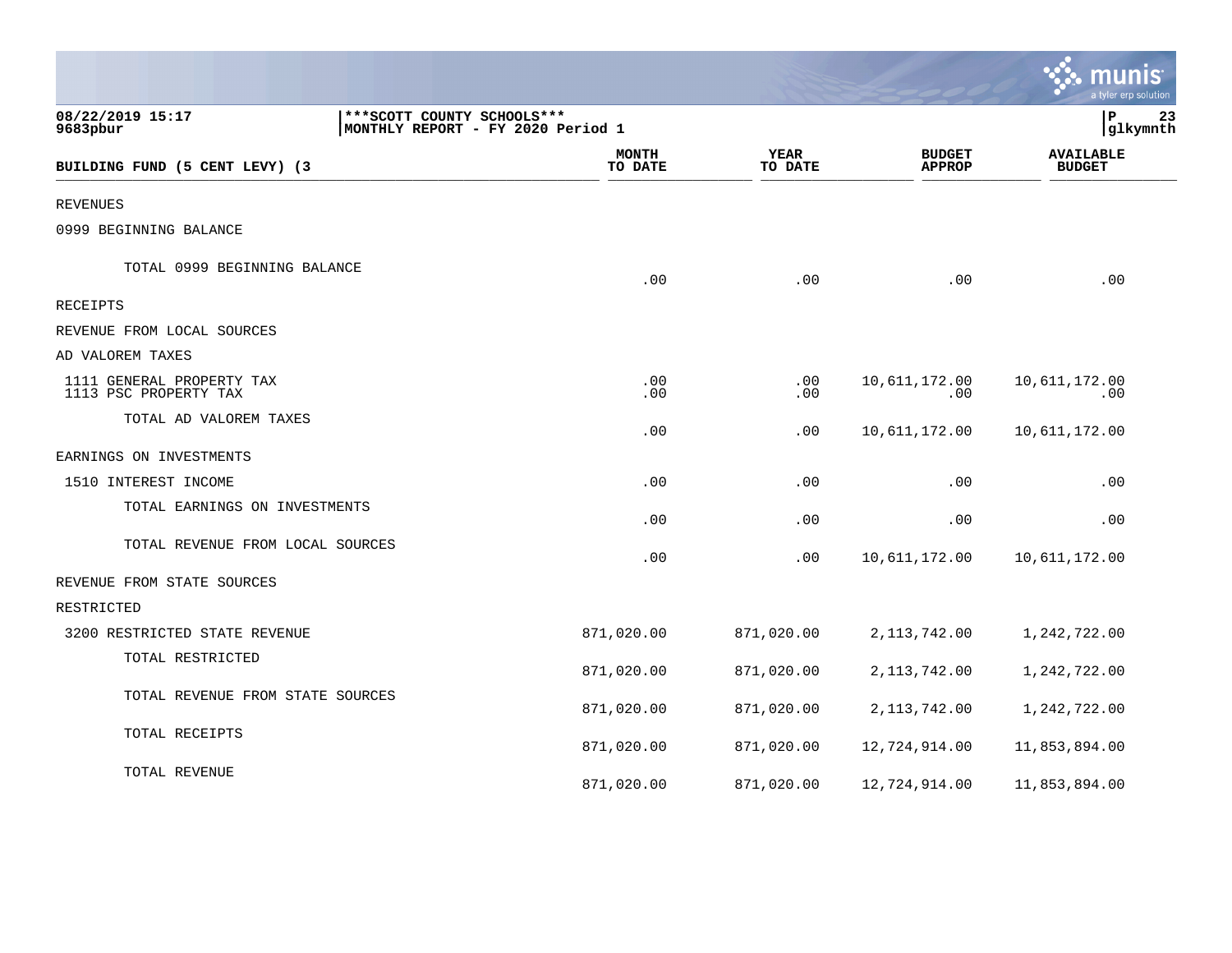|                                                                                                   |                         |                        |                                | munis <sup>.</sup><br>a tyler erp solution |
|---------------------------------------------------------------------------------------------------|-------------------------|------------------------|--------------------------------|--------------------------------------------|
| 08/22/2019 15:17<br>*** SCOTT COUNTY SCHOOLS ***<br>MONTHLY REPORT - FY 2020 Period 1<br>9683pbur |                         |                        |                                |                                            |
| BUILDING FUND (5 CENT LEVY) (3                                                                    | <b>MONTH</b><br>TO DATE | <b>YEAR</b><br>TO DATE | <b>BUDGET</b><br><b>APPROP</b> | <b>AVAILABLE</b><br><b>BUDGET</b>          |
| <b>EXPENDITURES</b>                                                                               |                         |                        |                                |                                            |
| 4200<br>LAND IMPROVEMENTS                                                                         |                         |                        |                                |                                            |
| 0700<br>PROPERTY                                                                                  | .00                     | .00                    | 741,919.26                     | 741,919.26                                 |
| TOTAL 4200<br>LAND IMPROVEMENTS                                                                   | .00                     | .00                    | 741,919.26                     | 741,919.26                                 |
| BUILDING ACQUISTIONS & CONSTRUCTION<br>4500                                                       |                         |                        |                                |                                            |
| 0400<br>PURCHASED PROPERTY SERVICES                                                               | .00                     | .00                    | .00                            | .00                                        |
| TOTAL 4500<br>BUILDING ACQUISTIONS & CONSTRUCTION                                                 | .00                     | .00                    | .00                            | .00                                        |
| 5200<br><b>FUND TRANSFERS</b>                                                                     |                         |                        |                                |                                            |
| 0900<br>OTHER ITEMS                                                                               | .00                     | .00                    | 11,982,994.74                  | 11,982,994.74                              |
| TOTAL 5200<br><b>FUND TRANSFERS</b>                                                               | .00                     | .00                    | 11,982,994.74                  | 11,982,994.74                              |
| TOTAL EXPENDITURES                                                                                | .00                     | .00                    | 12,724,914.00                  | 12,724,914.00                              |
| TOTAL FOR BUILDING FUND (5 CENT LEVY) (320)                                                       | 871,020.00              | 871,020.00             | .00                            | $-871,020.00$                              |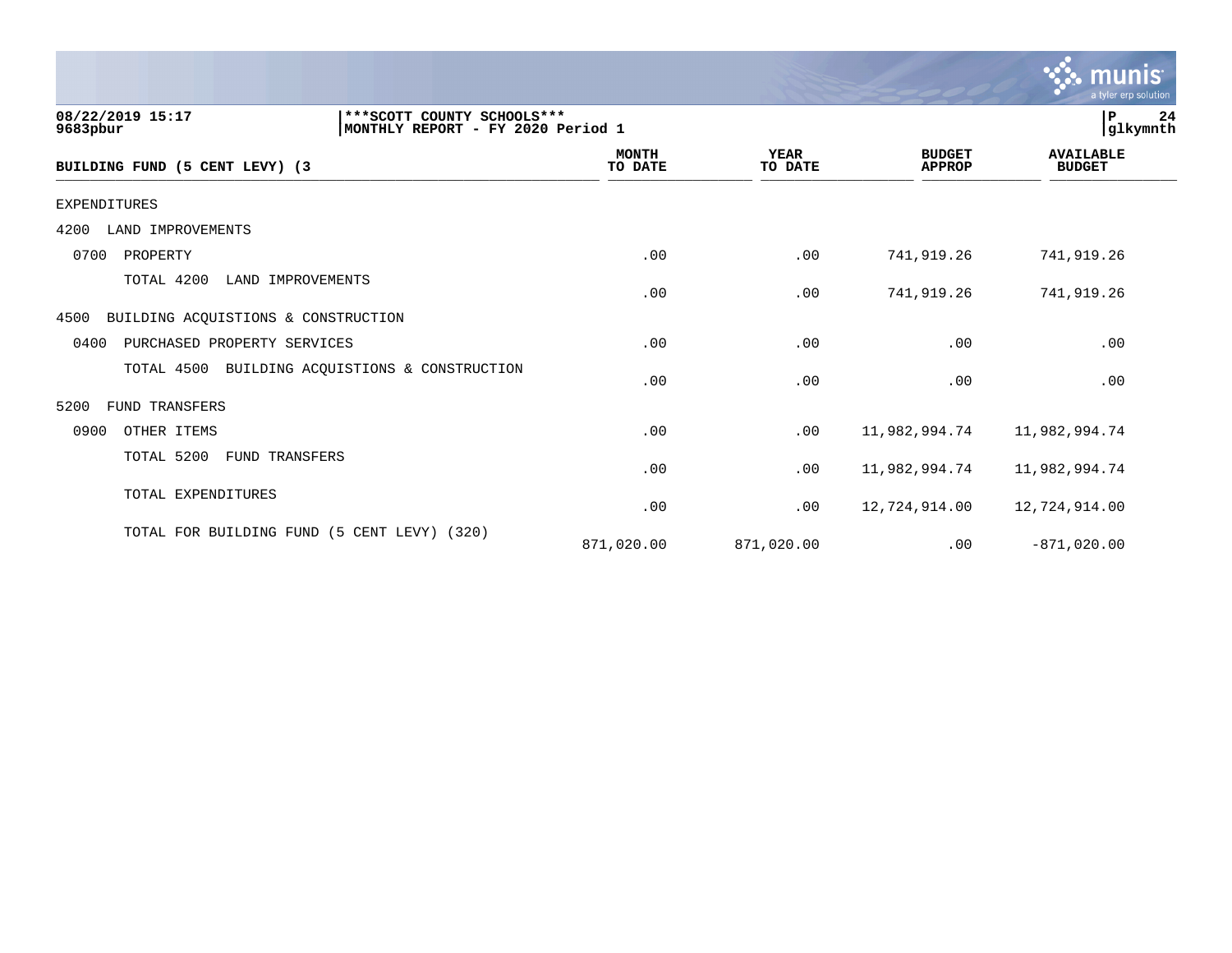|                                                                                                   |                         |                         |                                | <b>N. MUNIS</b><br>a tyler erp solution |
|---------------------------------------------------------------------------------------------------|-------------------------|-------------------------|--------------------------------|-----------------------------------------|
| 08/22/2019 15:17<br>*** SCOTT COUNTY SCHOOLS ***<br>MONTHLY REPORT - FY 2020 Period 1<br>9683pbur |                         |                         |                                | lР<br>25<br> glkymnth                   |
| CONSTRUCTION FUND (360)                                                                           | <b>MONTH</b><br>TO DATE | YEAR<br>TO DATE         | <b>BUDGET</b><br><b>APPROP</b> | <b>AVAILABLE</b><br><b>BUDGET</b>       |
| REVENUES                                                                                          |                         |                         |                                |                                         |
| 0999 BEGINNING BALANCE                                                                            |                         |                         |                                |                                         |
| TOTAL 0999 BEGINNING BALANCE                                                                      | .00                     | .00                     | .00                            | .00                                     |
| RECEIPTS                                                                                          |                         |                         |                                |                                         |
| REVENUE FROM LOCAL SOURCES                                                                        |                         |                         |                                |                                         |
| EARNINGS ON INVESTMENTS                                                                           |                         |                         |                                |                                         |
| 1510 INTEREST INCOME<br>1510 INTEREST - OTHER<br>1530 NET UNREALIZED GAIN ON INVEST               | 32,964.05<br>.00<br>.00 | 32,964.05<br>.00<br>.00 | .00<br>.00<br>.00              | $-32,964.05$<br>.00<br>.00              |
| TOTAL EARNINGS ON INVESTMENTS                                                                     | 32,964.05               | 32,964.05               | .00                            | $-32,964.05$                            |
| OTHER REVENUE FROM LOCAL SOURCES                                                                  |                         |                         |                                |                                         |
| 1920 CONTRIBUTIONS/DONATIONS<br>1990 MISCELLANEOUS REVENUE                                        | .00<br>.00              | .00<br>.00              | .00<br>.00                     | .00<br>.00                              |
| TOTAL OTHER REVENUE FROM LOCAL SOURCES                                                            | .00                     | .00                     | .00                            | .00                                     |
| TOTAL REVENUE FROM LOCAL SOURCES                                                                  | 32,964.05               | 32,964.05               | .00                            | $-32,964.05$                            |
| REVENUE FROM STATE SOURCES                                                                        |                         |                         |                                |                                         |
| RESTRICTED                                                                                        |                         |                         |                                |                                         |
| 3200 RESTRICTED STATE REVENUE                                                                     | .00                     | .00                     | .00                            | .00                                     |
| TOTAL RESTRICTED                                                                                  | .00                     | .00                     | .00                            | .00                                     |
| TOTAL REVENUE FROM STATE SOURCES                                                                  | .00                     | .00                     | .00                            | .00                                     |
| OTHER RECEIPTS                                                                                    |                         |                         |                                |                                         |
| BOND ISSUANCE                                                                                     |                         |                         |                                |                                         |
| 5110 BOND PRINCIPAL PROCEEDS<br>5120 BOND PREMIUM                                                 | .00<br>.00              | .00<br>.00              | .00<br>.00                     | .00<br>.00                              |
| TOTAL BOND ISSUANCE                                                                               | .00                     | .00                     | .00                            | .00                                     |

and the contract of the contract of the contract of the contract of the contract of the contract of the contract of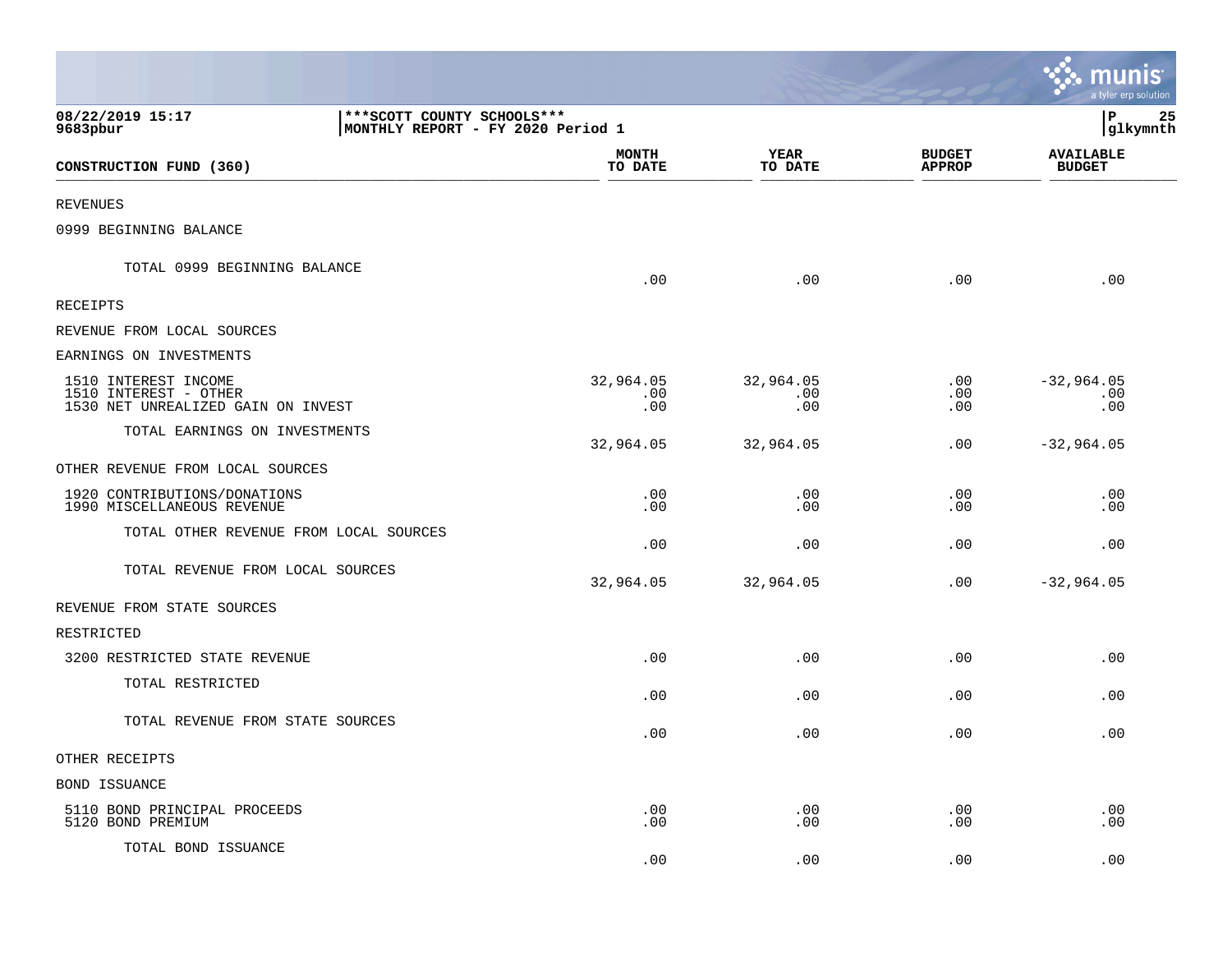|                                  |                                                                 |                         |                        |                                | <b>munis</b><br>a tyler erp solution |
|----------------------------------|-----------------------------------------------------------------|-------------------------|------------------------|--------------------------------|--------------------------------------|
| 08/22/2019 15:17<br>9683pbur     | ***SCOTT COUNTY SCHOOLS***<br>MONTHLY REPORT - FY 2020 Period 1 |                         |                        |                                | 26<br>P<br>glkymnth                  |
| CONSTRUCTION FUND (360)          |                                                                 | <b>MONTH</b><br>TO DATE | <b>YEAR</b><br>TO DATE | <b>BUDGET</b><br><b>APPROP</b> | <b>AVAILABLE</b><br><b>BUDGET</b>    |
| <b>INTERFUND TRANSFERS</b>       |                                                                 |                         |                        |                                |                                      |
| 5210 FUND TRANSFER               |                                                                 | .00                     | .00                    | .00                            | .00                                  |
| TOTAL INTERFUND TRANSFERS        |                                                                 | .00                     | .00                    | .00                            | .00                                  |
| SALE OR COMP FOR LOSS OF ASSETS  |                                                                 |                         |                        |                                |                                      |
| 5311 SALE OF LAND & IMPROVEMENTS |                                                                 | .00                     | .00                    | .00                            | .00                                  |
|                                  | TOTAL SALE OR COMP FOR LOSS OF ASSETS                           | .00                     | .00                    | .00                            | .00                                  |
| TOTAL OTHER RECEIPTS             |                                                                 | .00                     | .00                    | .00                            | .00                                  |
| TOTAL RECEIPTS                   |                                                                 | 32,964.05               | 32,964.05              | .00                            | $-32,964.05$                         |
| TOTAL REVENUE                    |                                                                 | 32,964.05               | 32,964.05              | .00                            | $-32,964.05$                         |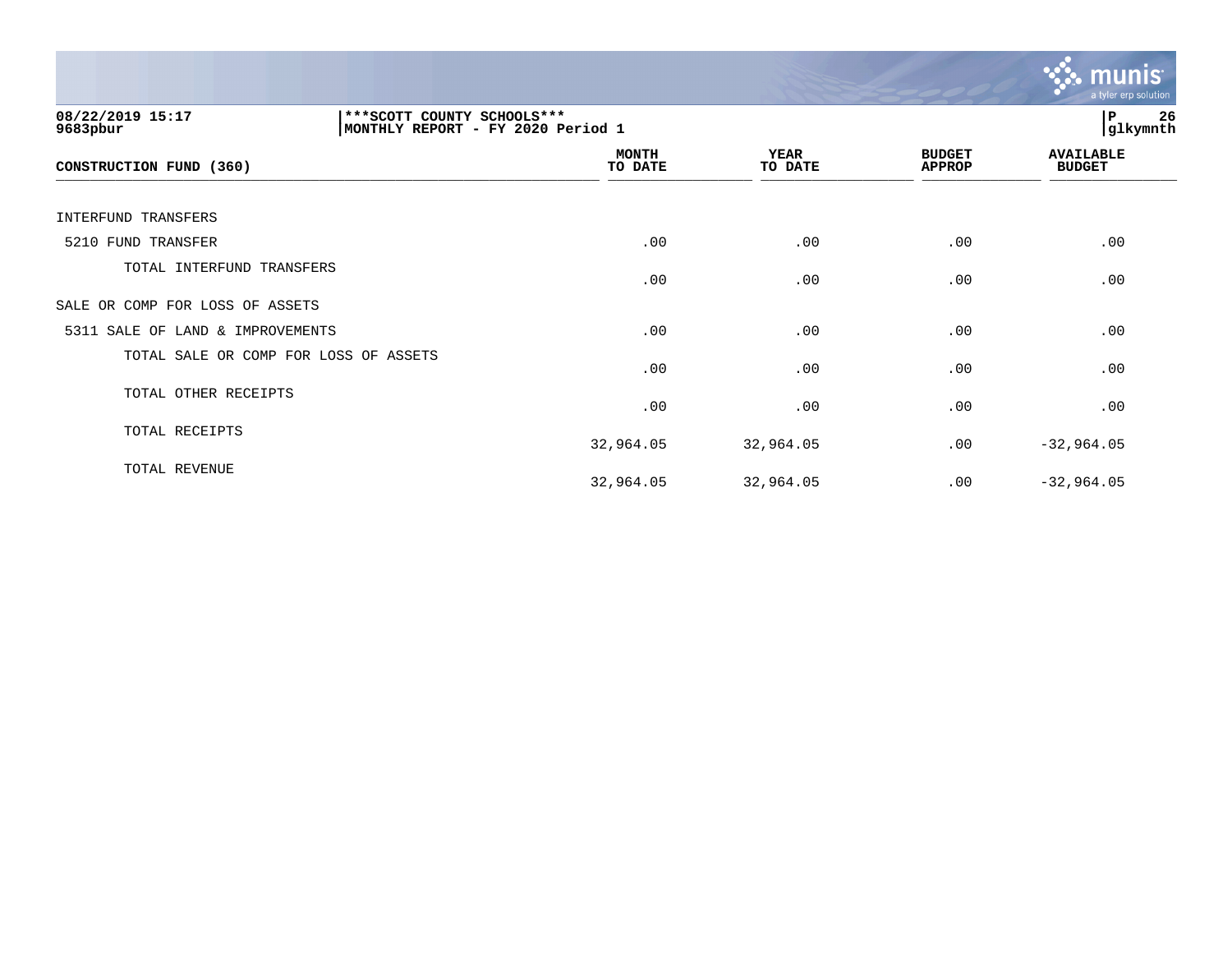

# **08/22/2019 15:17 |\*\*\*SCOTT COUNTY SCHOOLS\*\*\* |P 27 9683pbur |MONTHLY REPORT - FY 2020 Period 1 |glkymnth**

| CONSTRUCTION FUND (360)                                                                                                                                                                                                     | <b>MONTH</b><br>TO DATE                                                                                                                                                      | <b>YEAR</b><br>TO DATE                              | <b>BUDGET</b><br><b>APPROP</b>                    | <b>AVAILABLE</b><br><b>BUDGET</b>                                                                                                               |
|-----------------------------------------------------------------------------------------------------------------------------------------------------------------------------------------------------------------------------|------------------------------------------------------------------------------------------------------------------------------------------------------------------------------|-----------------------------------------------------|---------------------------------------------------|-------------------------------------------------------------------------------------------------------------------------------------------------|
| EXPENDITURES                                                                                                                                                                                                                |                                                                                                                                                                              |                                                     |                                                   |                                                                                                                                                 |
| 4100 LAND/SITE ACQUISITIONS                                                                                                                                                                                                 |                                                                                                                                                                              |                                                     |                                                   |                                                                                                                                                 |
| 0300<br>PURCHASED PROF AND TECH SERV<br>0500<br>OTHER PURCHASED SERVICES<br>0700<br>PROPERTY<br>0800<br>DEBT SERVICE AND MISCELLANEOUS                                                                                      | .00<br>.00<br>.00<br>.00                                                                                                                                                     | .00<br>.00<br>$.00 \,$<br>.00                       | .00<br>.00<br>$.00 \,$<br>.00                     | .00<br>.00<br>.00<br>.00                                                                                                                        |
| TOTAL 4100 LAND/SITE ACQUISITIONS                                                                                                                                                                                           | .00                                                                                                                                                                          | .00                                                 | .00                                               | .00                                                                                                                                             |
| 4500 BUILDING ACQUISTIONS & CONSTRUCTION                                                                                                                                                                                    |                                                                                                                                                                              |                                                     |                                                   |                                                                                                                                                 |
| 0300<br>PURCHASED PROF AND TECH SERV<br>0400<br>PURCHASED PROPERTY SERVICES<br>0500<br>OTHER PURCHASED SERVICES<br>0600<br>SUPPLIES<br>0700<br>PROPERTY<br>0800<br>DEBT SERVICE AND MISCELLANEOUS<br>0840<br>CONTINGENCY    | $\begin{array}{cccc} & 51,038.06 & & 51,038.06 \\ 1,931,273.01 & & 1,931,273.01 \\ .00 & & & .00 \\ .00 & & & .00 \\ .038,314.82 & & & 838,314.82 \end{array}$<br>.00<br>.00 | .00<br>.00                                          | .00<br>.00<br>.00                                 | $\begin{array}{cc} .00 & -51,038.06 \\ .00 & -1,931,273.01 \\ .00 & .00 & .00 \\ .00 & -838.314.82 \end{array}$<br>$-838, 314.82$<br>.00<br>.00 |
| TOTAL 4500 BUILDING ACQUISTIONS & CONSTRUCTION                                                                                                                                                                              | 2,820,625.89                                                                                                                                                                 | 2,820,625.89                                        | .00                                               | $-2,820,625.89$                                                                                                                                 |
| 4600<br>SITE IMPROVEMENT                                                                                                                                                                                                    |                                                                                                                                                                              |                                                     |                                                   |                                                                                                                                                 |
| 0300<br>PURCHASED PROF AND TECH SERV<br>0400<br>PURCHASED PROPERTY SERVICES<br>0500<br>OTHER PURCHASED SERVICES<br>0700<br>PROPERTY<br>0800<br>DEBT SERVICE AND MISCELLANEOUS<br>0840<br>CONTINGENCY                        | .00<br>.00<br>.00<br>.00<br>.00<br>.00                                                                                                                                       | .00<br>.00<br>.00<br>.00<br>.00<br>.00              | .00<br>.00<br>.00<br>.00<br>.00<br>.00            | .00<br>.00<br>.00<br>.00<br>.00<br>.00                                                                                                          |
| TOTAL 4600<br>SITE IMPROVEMENT                                                                                                                                                                                              | .00                                                                                                                                                                          | .00                                                 | .00                                               | .00                                                                                                                                             |
| 4700<br>BUILDING IMPROVEMENTS                                                                                                                                                                                               |                                                                                                                                                                              |                                                     |                                                   |                                                                                                                                                 |
| 0300<br>PURCHASED PROF AND TECH SERV<br>0400<br>PURCHASED PROPERTY SERVICES<br>0500<br>OTHER PURCHASED SERVICES<br>0700<br>PROPERTY<br>0800<br>DEBT SERVICE AND MISCELLANEOUS<br>0840<br>CONTINGENCY<br>0900<br>OTHER ITEMS | .00<br>49,307.05<br>.00<br>.00<br>.00<br>.00<br>.00                                                                                                                          | .00<br>49,307.05<br>.00<br>.00<br>.00<br>.00<br>.00 | $.00\,$<br>.00<br>.00<br>.00<br>.00<br>.00<br>.00 | .00<br>$-49, 307.05$<br>$\overline{\phantom{0}}$ .00<br>.00<br>.00<br>.00<br>.00                                                                |
| TOTAL 4700<br>BUILDING IMPROVEMENTS                                                                                                                                                                                         | 49,307.05                                                                                                                                                                    | 49,307.05                                           | .00                                               | $-49,307.05$                                                                                                                                    |
| OTHER - FACILITIES<br>4900                                                                                                                                                                                                  |                                                                                                                                                                              |                                                     |                                                   |                                                                                                                                                 |
| 0300 PURCHASED PROF AND TECH SERV                                                                                                                                                                                           | .00                                                                                                                                                                          | .00                                                 | .00                                               | .00                                                                                                                                             |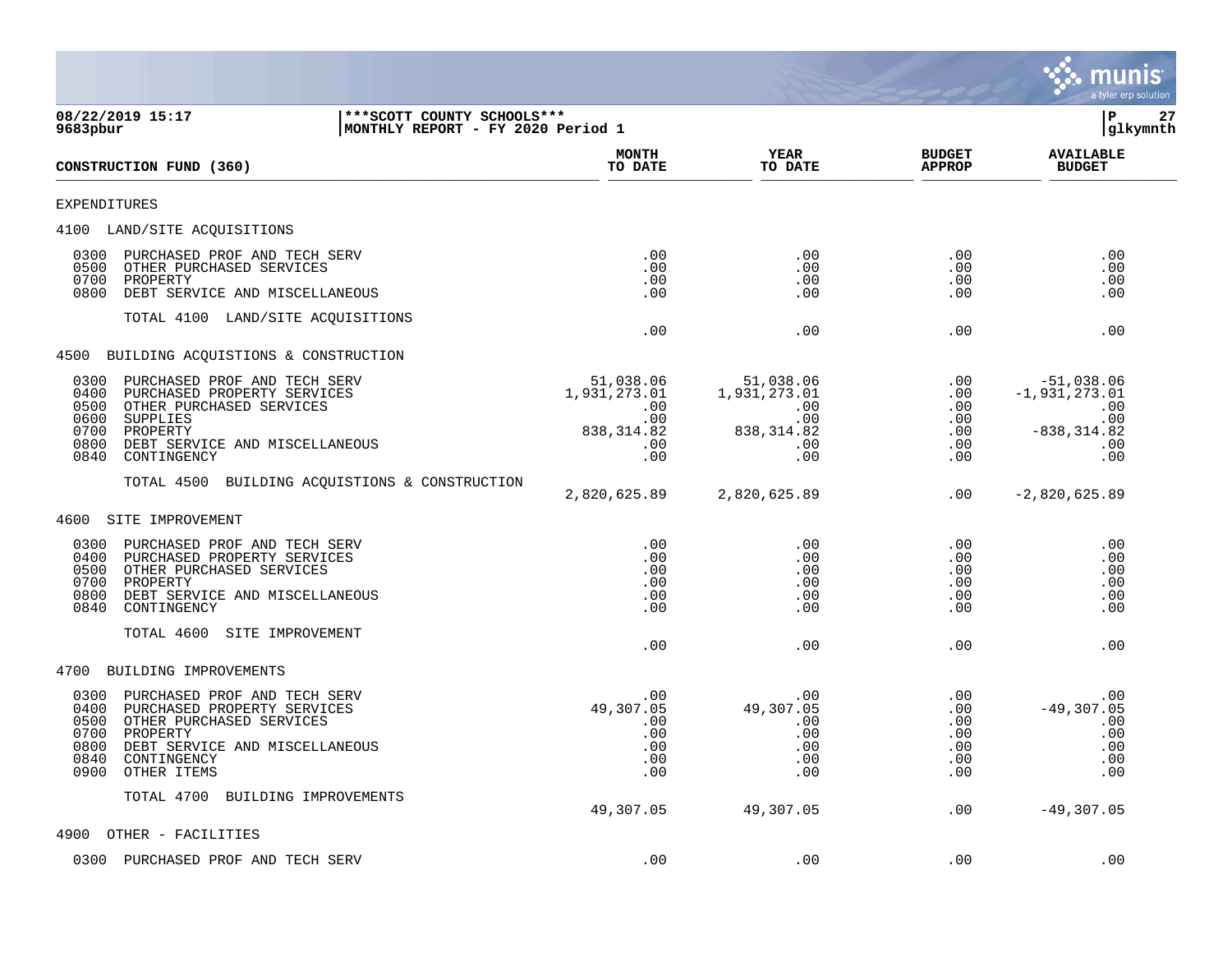

#### **08/22/2019 15:17 |\*\*\*SCOTT COUNTY SCHOOLS\*\*\* |P 28 MONTHLY REPORT - FY 2020 Period 1**

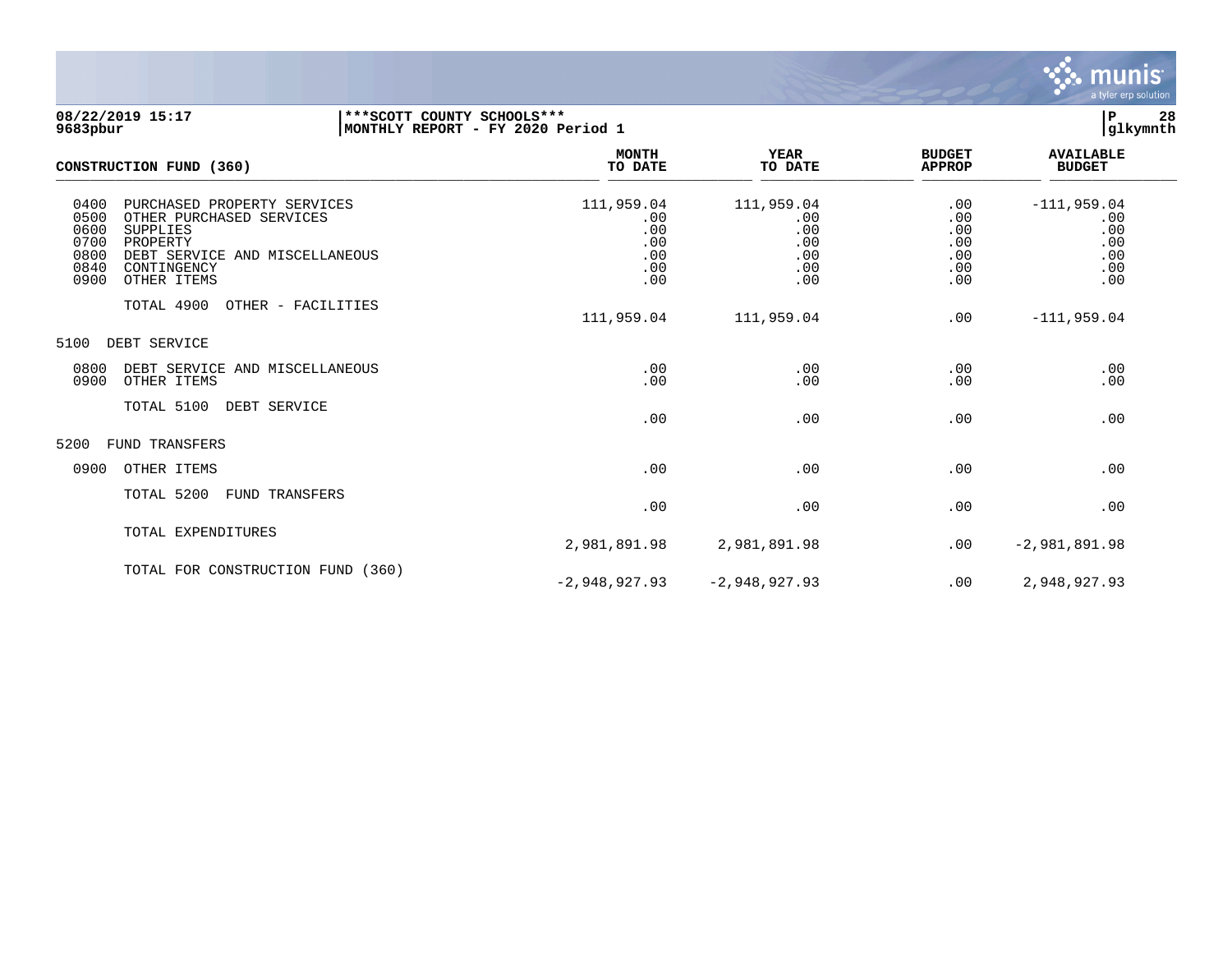|                                                   |                                                                 |                         |                        |                                | <b>Co. Munis</b><br>a tyler erp solution |                 |
|---------------------------------------------------|-----------------------------------------------------------------|-------------------------|------------------------|--------------------------------|------------------------------------------|-----------------|
| 08/22/2019 15:17<br>9683pbur                      | ***SCOTT COUNTY SCHOOLS***<br>MONTHLY REPORT - FY 2020 Period 1 |                         |                        |                                | l P                                      | 29<br> glkymnth |
| DEBT SERVICE (400)                                |                                                                 | <b>MONTH</b><br>TO DATE | <b>YEAR</b><br>TO DATE | <b>BUDGET</b><br><b>APPROP</b> | <b>AVAILABLE</b><br><b>BUDGET</b>        |                 |
| <b>REVENUES</b>                                   |                                                                 |                         |                        |                                |                                          |                 |
| 0999 BEGINNING BALANCE                            |                                                                 |                         |                        |                                |                                          |                 |
| TOTAL 0999 BEGINNING BALANCE                      |                                                                 | .00                     | .00                    | .00                            | .00                                      |                 |
| RECEIPTS                                          |                                                                 |                         |                        |                                |                                          |                 |
| REVENUE FROM LOCAL SOURCES                        |                                                                 |                         |                        |                                |                                          |                 |
| EARNINGS ON INVESTMENTS                           |                                                                 |                         |                        |                                |                                          |                 |
| 1510 INTEREST INCOME                              |                                                                 | .00                     | .00                    | .00                            | .00                                      |                 |
| TOTAL EARNINGS ON INVESTMENTS                     |                                                                 | .00                     | .00                    | .00                            | .00                                      |                 |
| TOTAL REVENUE FROM LOCAL SOURCES                  |                                                                 | .00                     | .00                    | .00                            | .00                                      |                 |
| REVENUE FROM STATE SOURCES                        |                                                                 |                         |                        |                                |                                          |                 |
| REVENUE ON BEHALF PAYMENTS                        |                                                                 |                         |                        |                                |                                          |                 |
| 3900 RESTRICTED STATE REVENUE                     |                                                                 | .00                     | .00                    | 1,276,729.88                   | 1,276,729.88                             |                 |
| TOTAL REVENUE ON BEHALF PAYMENTS                  |                                                                 | .00                     | .00                    | 1,276,729.88                   | 1,276,729.88                             |                 |
| TOTAL REVENUE FROM STATE SOURCES                  |                                                                 | .00                     | .00                    | 1,276,729.88                   | 1,276,729.88                             |                 |
| OTHER RECEIPTS                                    |                                                                 |                         |                        |                                |                                          |                 |
| BOND ISSUANCE                                     |                                                                 |                         |                        |                                |                                          |                 |
| 5110 BOND PRINCIPAL PROCEEDS<br>5120 BOND PREMIUM |                                                                 | .00<br>.00              | .00<br>.00             | .00<br>.00                     | .00<br>.00                               |                 |
| TOTAL BOND ISSUANCE                               |                                                                 | .00                     | .00                    | .00                            | .00                                      |                 |
| INTERFUND TRANSFERS                               |                                                                 |                         |                        |                                |                                          |                 |
| 5210 FUND TRANSFER<br>5210 FUND TRANSFER          |                                                                 | .00<br>.00              | .00<br>.00             | 11,982,994.74<br>.00           | 11,982,994.74<br>.00                     |                 |
| TOTAL INTERFUND TRANSFERS                         |                                                                 | .00                     | .00                    | 11,982,994.74                  | 11,982,994.74                            |                 |
| TOTAL OTHER RECEIPTS                              |                                                                 |                         |                        |                                |                                          |                 |

 $\mathcal{L}$  and  $\mathcal{L}$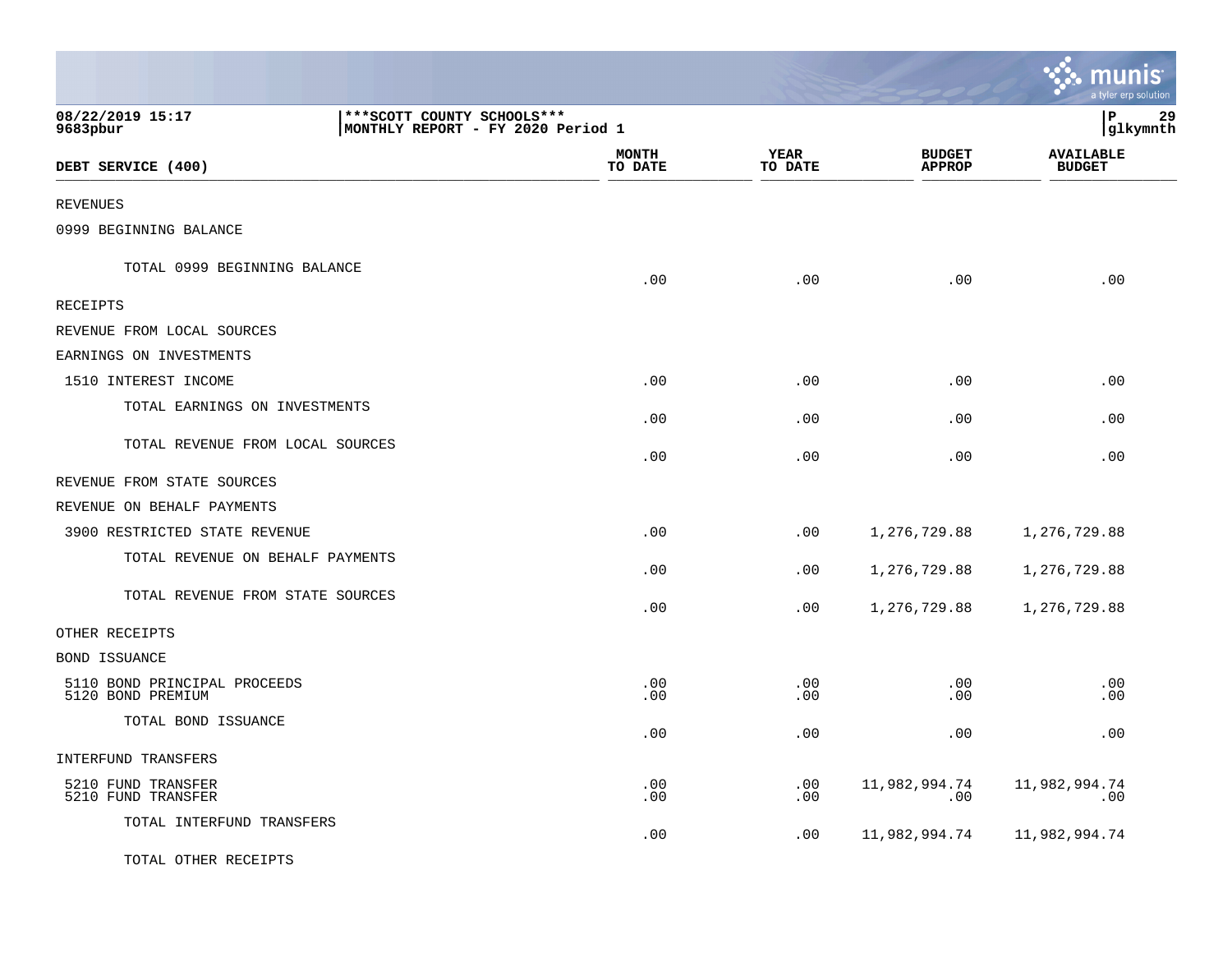|                              |                                                                 |                         |                 |                                | <b>MUNIST</b><br>a tyler erp solution |
|------------------------------|-----------------------------------------------------------------|-------------------------|-----------------|--------------------------------|---------------------------------------|
| 08/22/2019 15:17<br>9683pbur | ***SCOTT COUNTY SCHOOLS***<br>MONTHLY REPORT - FY 2020 Period 1 |                         |                 |                                | 30<br>P<br> glkymnth                  |
| DEBT SERVICE (400)           |                                                                 | <b>MONTH</b><br>TO DATE | YEAR<br>TO DATE | <b>BUDGET</b><br><b>APPROP</b> | <b>AVAILABLE</b><br><b>BUDGET</b>     |
|                              |                                                                 | .00                     | .00             | 11,982,994.74                  | 11,982,994.74                         |
| TOTAL RECEIPTS               |                                                                 | .00                     | .00             | 13,259,724.62                  | 13,259,724.62                         |
| TOTAL REVENUE                |                                                                 | .00                     | .00             | 13,259,724.62                  | 13,259,724.62                         |

 $\sim$   $\sim$   $\sim$   $\sim$   $\sim$   $\sim$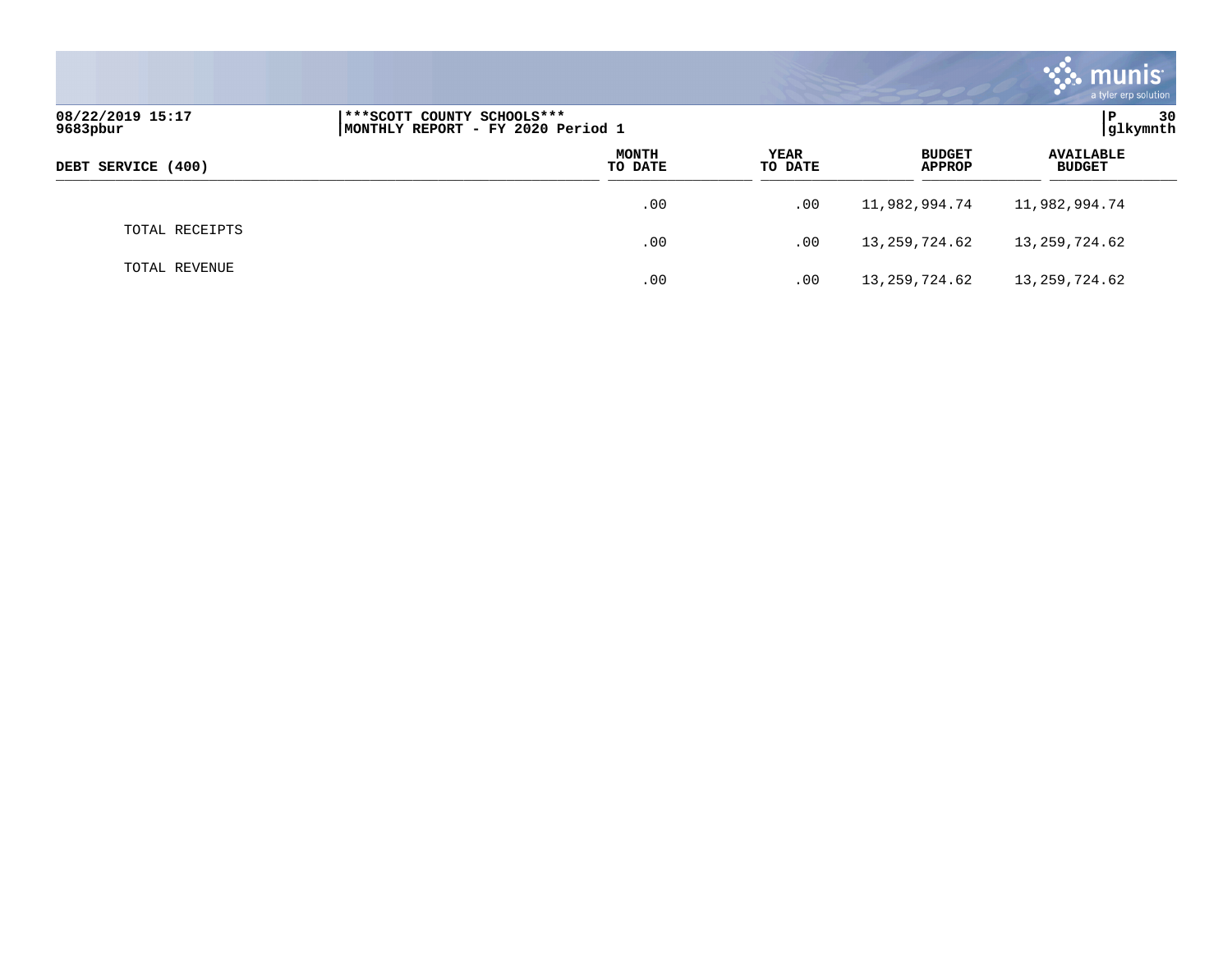

| 08/22/2019 15:17<br>9683pbur                                                                          | *** SCOTT COUNTY SCHOOLS ***<br>MONTHLY REPORT - FY 2020 Period 1 |                          |                               |                                  | IΡ                                | 31<br>glkymnth |  |
|-------------------------------------------------------------------------------------------------------|-------------------------------------------------------------------|--------------------------|-------------------------------|----------------------------------|-----------------------------------|----------------|--|
| DEBT SERVICE (400)                                                                                    |                                                                   | <b>MONTH</b><br>TO DATE  | <b>YEAR</b><br>TO DATE        | <b>BUDGET</b><br><b>APPROP</b>   | <b>AVAILABLE</b><br><b>BUDGET</b> |                |  |
| EXPENDITURES                                                                                          |                                                                   |                          |                               |                                  |                                   |                |  |
| 5100<br>DEBT SERVICE                                                                                  |                                                                   |                          |                               |                                  |                                   |                |  |
| 0300<br>PURCHASED PROF AND TECH SERV<br>0800<br>DEBT SERVICE AND MISCELLANEOUS<br>0900<br>OTHER ITEMS |                                                                   | .00<br>573,914.66<br>.00 | $.00 \,$<br>573,914.66<br>.00 | $.00 \,$<br>13,259,724.62<br>.00 | .00<br>12,685,809.96<br>.00       |                |  |
| TOTAL 5100<br>DEBT SERVICE                                                                            |                                                                   | 573,914.66               | 573,914.66                    | 13,259,724.62                    | 12,685,809.96                     |                |  |
| 5200<br><b>FUND TRANSFERS</b>                                                                         |                                                                   |                          |                               |                                  |                                   |                |  |
| 0900<br>OTHER ITEMS                                                                                   |                                                                   | .00                      | .00                           | .00                              | .00                               |                |  |
| TOTAL 5200<br>FUND TRANSFERS                                                                          |                                                                   | .00                      | .00                           | .00                              | .00                               |                |  |
| TOTAL EXPENDITURES                                                                                    |                                                                   | 573,914.66               | 573,914.66                    | 13,259,724.62                    | 12,685,809.96                     |                |  |
| TOTAL FOR DEBT SERVICE (400)                                                                          |                                                                   | $-573, 914.66$           | $-573,914.66$                 | .00                              | 573,914.66                        |                |  |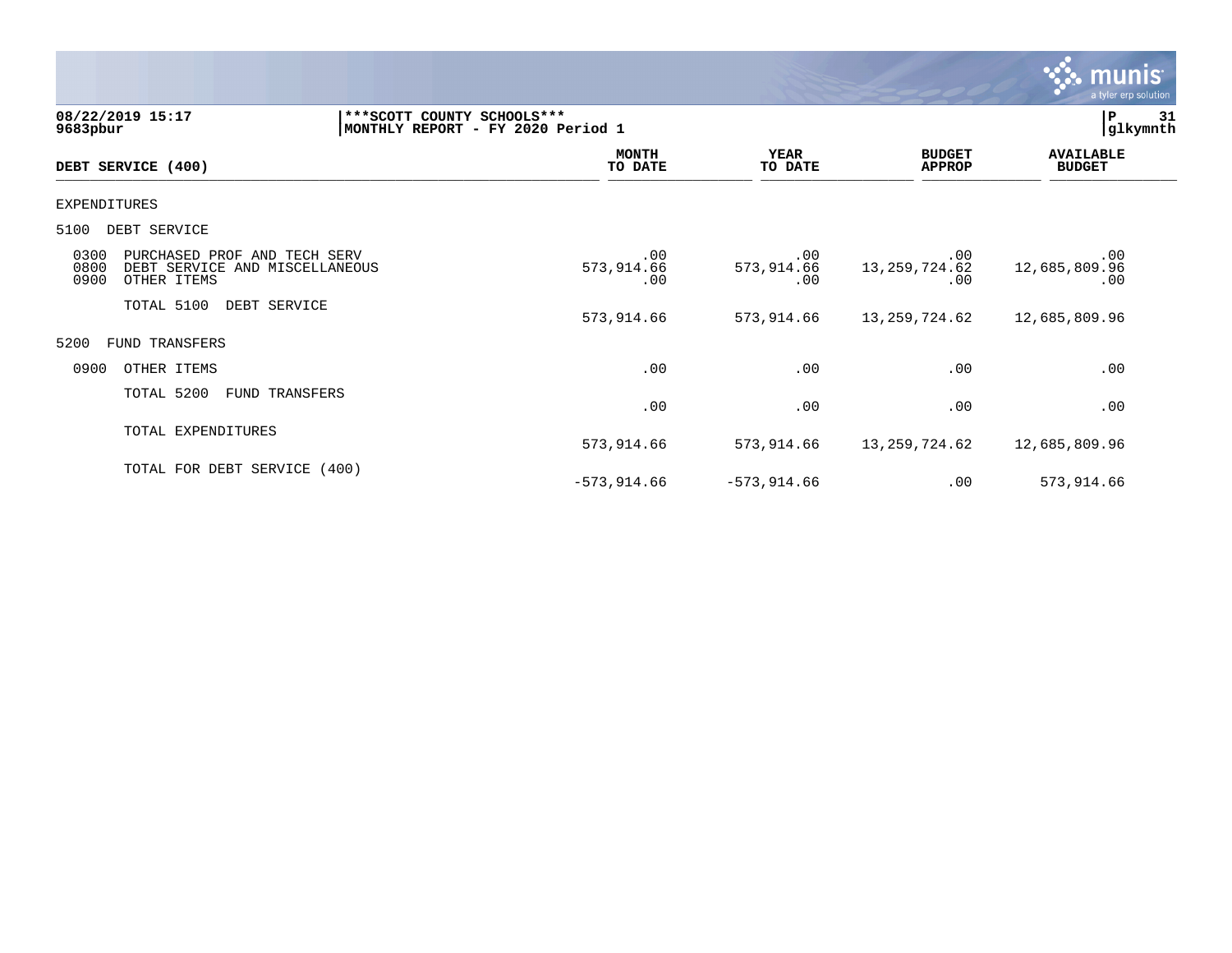|                                                                                                                                                                                                                                                                                                                                                          |                                                                   |                                                                                                    |                                                                                              |                                                                                                      | nıs<br>a tyler erp solution                                                                          |
|----------------------------------------------------------------------------------------------------------------------------------------------------------------------------------------------------------------------------------------------------------------------------------------------------------------------------------------------------------|-------------------------------------------------------------------|----------------------------------------------------------------------------------------------------|----------------------------------------------------------------------------------------------|------------------------------------------------------------------------------------------------------|------------------------------------------------------------------------------------------------------|
| 08/22/2019 15:17<br>9683pbur                                                                                                                                                                                                                                                                                                                             | *** SCOTT COUNTY SCHOOLS ***<br>MONTHLY REPORT - FY 2020 Period 1 |                                                                                                    |                                                                                              |                                                                                                      | l P<br>32<br> glkymnth                                                                               |
| FOOD SERVICE FUND (51)                                                                                                                                                                                                                                                                                                                                   |                                                                   | <b>MONTH</b><br>TO DATE                                                                            | <b>YEAR</b><br>TO DATE                                                                       | <b>BUDGET</b><br><b>APPROP</b>                                                                       | <b>AVAILABLE</b><br><b>BUDGET</b>                                                                    |
| <b>REVENUES</b>                                                                                                                                                                                                                                                                                                                                          |                                                                   |                                                                                                    |                                                                                              |                                                                                                      |                                                                                                      |
| 0999 BEGINNING BALANCE                                                                                                                                                                                                                                                                                                                                   |                                                                   |                                                                                                    |                                                                                              |                                                                                                      |                                                                                                      |
| TOTAL 0999 BEGINNING BALANCE                                                                                                                                                                                                                                                                                                                             |                                                                   | 414,488.14                                                                                         | 414,488.14                                                                                   | 414,488.14                                                                                           | .00                                                                                                  |
| RECEIPTS                                                                                                                                                                                                                                                                                                                                                 |                                                                   |                                                                                                    |                                                                                              |                                                                                                      |                                                                                                      |
| REVENUE FROM LOCAL SOURCES                                                                                                                                                                                                                                                                                                                               |                                                                   |                                                                                                    |                                                                                              |                                                                                                      |                                                                                                      |
| EARNINGS ON INVESTMENTS                                                                                                                                                                                                                                                                                                                                  |                                                                   |                                                                                                    |                                                                                              |                                                                                                      |                                                                                                      |
| 1510 INTEREST INCOME                                                                                                                                                                                                                                                                                                                                     |                                                                   | 112.10                                                                                             | 112.10                                                                                       | 5,000.00                                                                                             | 4,887.90                                                                                             |
| TOTAL EARNINGS ON INVESTMENTS                                                                                                                                                                                                                                                                                                                            |                                                                   | 112.10                                                                                             | 112.10                                                                                       | 5,000.00                                                                                             | 4,887.90                                                                                             |
| FOOD SERVICE                                                                                                                                                                                                                                                                                                                                             |                                                                   |                                                                                                    |                                                                                              |                                                                                                      |                                                                                                      |
| 1611 LUNCH - REIMBURSABLE<br>1612 BREAKFAST - REIMBURSABLE<br>1613 MILK - REIMBURSABLE<br>1621 LUNCH - NON REIMBURSABLE<br>1622 BREAKFAST - NON REIMBURSABLE<br>1623 MILK - NON REIMBURSABLE<br>1624 A-LA-CARTE SALES<br>1625 A-LA-CARTE SALES-BRKFST<br>1627 VENDING MACHINES<br>1629 OTHER LUNCHRM RECEIPTS<br>1630 SPECIAL FUNCTIONS<br>1631 CATERING |                                                                   | 51, 414.92<br>.00<br>.00<br>.00<br>.00<br>.00<br>279.35<br>.00<br>.00<br>$.00 \,$<br>917.15<br>.00 | 51,414.92<br>.00<br>.00<br>.00<br>.00<br>.00<br>279.35<br>.00<br>.00<br>.00<br>917.15<br>.00 | 850,000.00<br>.00<br>.00<br>.00<br>.00<br>.00<br>500,000.00<br>.00<br>.00<br>.00<br>90,000.00<br>.00 | 798,585.08<br>.00<br>.00<br>.00<br>.00<br>.00<br>499,720.65<br>.00<br>.00<br>.00<br>89,082.85<br>.00 |
| TOTAL FOOD SERVICE                                                                                                                                                                                                                                                                                                                                       |                                                                   | 52,611.42                                                                                          | 52,611.42                                                                                    | 1,440,000.00                                                                                         | 1,387,388.58                                                                                         |
| OTHER REVENUE FROM LOCAL SOURCES                                                                                                                                                                                                                                                                                                                         |                                                                   |                                                                                                    |                                                                                              |                                                                                                      |                                                                                                      |
| 1920 CONTRIBUTIONS/DONATIONS<br>1980 REFUND OF PRIOR YR EXPENDITURE<br>1990 MISCELLANEOUS REVENUE<br>1990 MISCELLANEOUS REVENUE                                                                                                                                                                                                                          |                                                                   | .00<br>.00<br>.00<br>.00                                                                           | .00<br>.00<br>.00<br>.00                                                                     | .00<br>.00<br>.00<br>.00                                                                             | .00<br>.00<br>.00<br>.00                                                                             |
| TOTAL OTHER REVENUE FROM LOCAL SOURCES                                                                                                                                                                                                                                                                                                                   |                                                                   | .00                                                                                                | .00                                                                                          | .00                                                                                                  | .00                                                                                                  |
| TOTAL REVENUE FROM LOCAL SOURCES                                                                                                                                                                                                                                                                                                                         |                                                                   | 52,723.52                                                                                          | 52,723.52                                                                                    | 1,445,000.00                                                                                         | 1,392,276.48                                                                                         |
| REVENUE FROM STATE SOURCES                                                                                                                                                                                                                                                                                                                               |                                                                   |                                                                                                    |                                                                                              |                                                                                                      |                                                                                                      |

**Contract Contract Street** 

RESTRICTED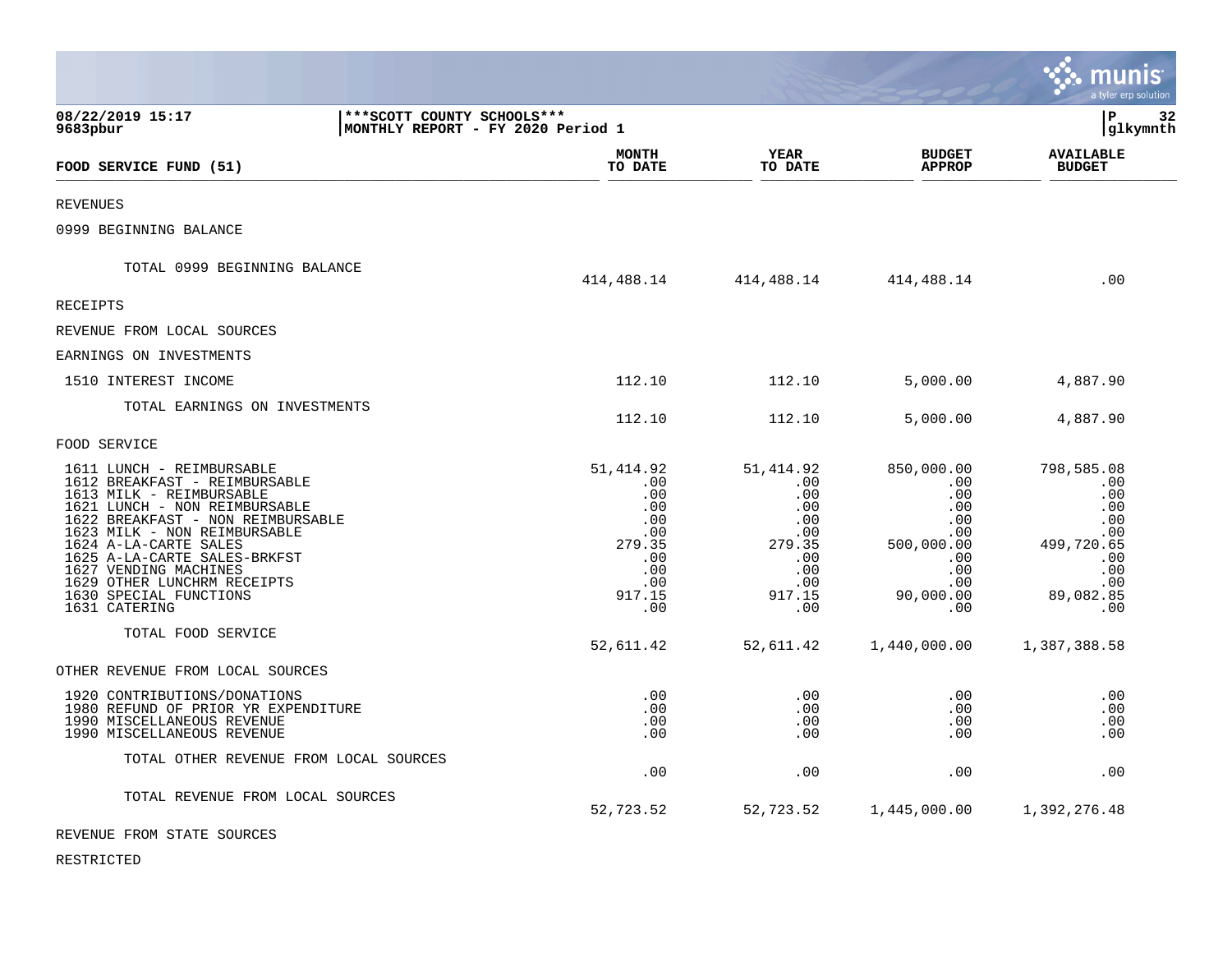

| 08/22/2019 15:17<br>*** SCOTT COUNTY SCHOOLS ***<br>MONTHLY REPORT - FY 2020 Period 1<br>9683pbur |                         |                 |                                | l P<br>33<br>glkymnth             |  |
|---------------------------------------------------------------------------------------------------|-------------------------|-----------------|--------------------------------|-----------------------------------|--|
| FOOD SERVICE FUND (51)                                                                            | <b>MONTH</b><br>TO DATE | YEAR<br>TO DATE | <b>BUDGET</b><br><b>APPROP</b> | <b>AVAILABLE</b><br><b>BUDGET</b> |  |
|                                                                                                   |                         |                 |                                |                                   |  |
| 3200 RESTRICTED STATE REVENUE                                                                     | .00                     | .00             | 36,000.00                      | 36,000.00                         |  |
| TOTAL RESTRICTED                                                                                  | .00                     | .00             | 36,000.00                      | 36,000.00                         |  |
| REVENUE ON BEHALF PAYMENTS                                                                        |                         |                 |                                |                                   |  |
| 3900 ON BEHALF OF PAYMENTS                                                                        | .00                     | .00             | .00                            | .00                               |  |
| TOTAL REVENUE ON BEHALF PAYMENTS                                                                  | .00                     | .00             | .00                            | .00                               |  |
| TOTAL REVENUE FROM STATE SOURCES                                                                  | .00                     | .00             | 36,000.00                      | 36,000.00                         |  |
| REVENUE FROM FEDERAL SOURCES                                                                      |                         |                 |                                |                                   |  |
| RESTRICTED THROUGH THE STATE                                                                      |                         |                 |                                |                                   |  |
| 4500 RESTRICTED FED THRU STATE<br>4500 FEDERAL FUNDS REFUND                                       | .00<br>.00              | .00<br>.00      | 2,981,293.75<br>$.00 \,$       | 2,981,293.75<br>.00               |  |
| TOTAL RESTRICTED THROUGH THE STATE                                                                | .00                     | .00             | 2,981,293.75                   | 2,981,293.75                      |  |
| CHILD NUTRITION PROGRAM DONATED COMMODIT                                                          |                         |                 |                                |                                   |  |
| 4950 CHILD NUTR PRG DONATED COMMOD                                                                | .00                     | .00             | .00                            | .00                               |  |
| TOTAL CHILD NUTRITION PROGRAM DONATED COMMODIT                                                    | .00                     | .00             | .00                            | .00                               |  |
| TOTAL REVENUE FROM FEDERAL SOURCES                                                                | .00                     | .00             | 2,981,293.75                   | 2,981,293.75                      |  |
| OTHER RECEIPTS                                                                                    |                         |                 |                                |                                   |  |
| <b>INTERFUND TRANSFERS</b>                                                                        |                         |                 |                                |                                   |  |
| 5210 FUND TRANSFER                                                                                | .00                     | .00             | .00                            | .00                               |  |
| TOTAL INTERFUND TRANSFERS                                                                         | .00                     | .00             | .00                            | .00                               |  |
| SALE OR COMP FOR LOSS OF ASSETS                                                                   |                         |                 |                                |                                   |  |
| 5341 SALE OF EQUIPMENT ETC                                                                        | .00                     | .00             | .00                            | .00                               |  |
| TOTAL SALE OR COMP FOR LOSS OF ASSETS                                                             | .00                     | .00             | .00                            | .00                               |  |

OTHER ITEMS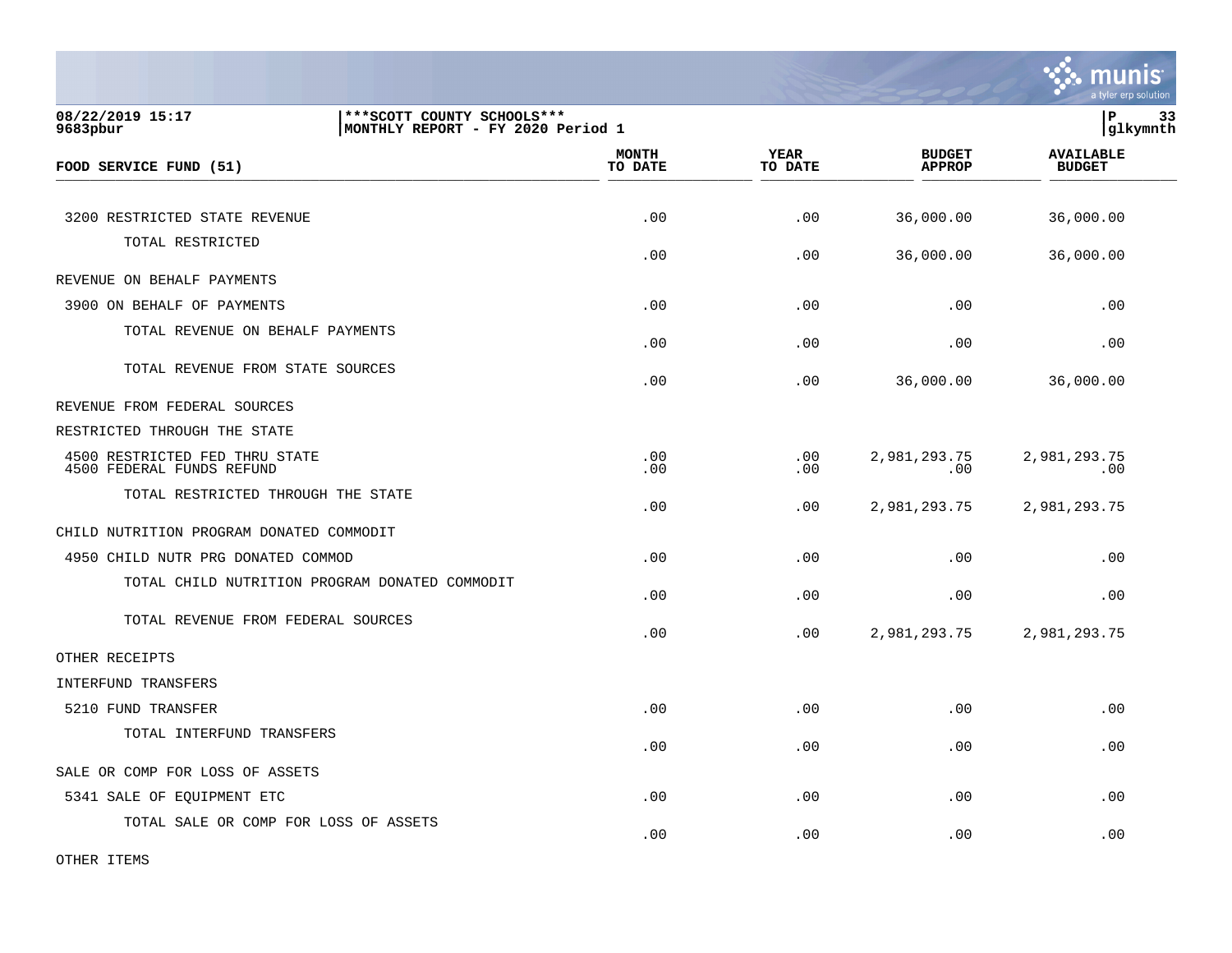

| 08/22/2019 15:17<br>9683pbur | ***SCOTT COUNTY SCHOOLS***<br>MONTHLY REPORT - FY 2020 Period 1 |                 |                                |                                   |
|------------------------------|-----------------------------------------------------------------|-----------------|--------------------------------|-----------------------------------|
| FOOD SERVICE FUND (51)       | <b>MONTH</b><br>TO DATE                                         | YEAR<br>TO DATE | <b>BUDGET</b><br><b>APPROP</b> | <b>AVAILABLE</b><br><b>BUDGET</b> |
| 5600 OTHER ITEMS             | .00                                                             | .00             | .00                            | .00                               |
| TOTAL OTHER ITEMS            | .00                                                             | .00             | .00                            | .00                               |
| TOTAL OTHER RECEIPTS         | .00                                                             | .00             | .00                            | .00                               |
| TOTAL RECEIPTS               | 52,723.52                                                       | 52,723.52       | 4,462,293.75                   | 4,409,570.23                      |
| TOTAL REVENUE                | 467, 211.66                                                     | 467,211.66      | 4,876,781.89                   | 4,409,570.23                      |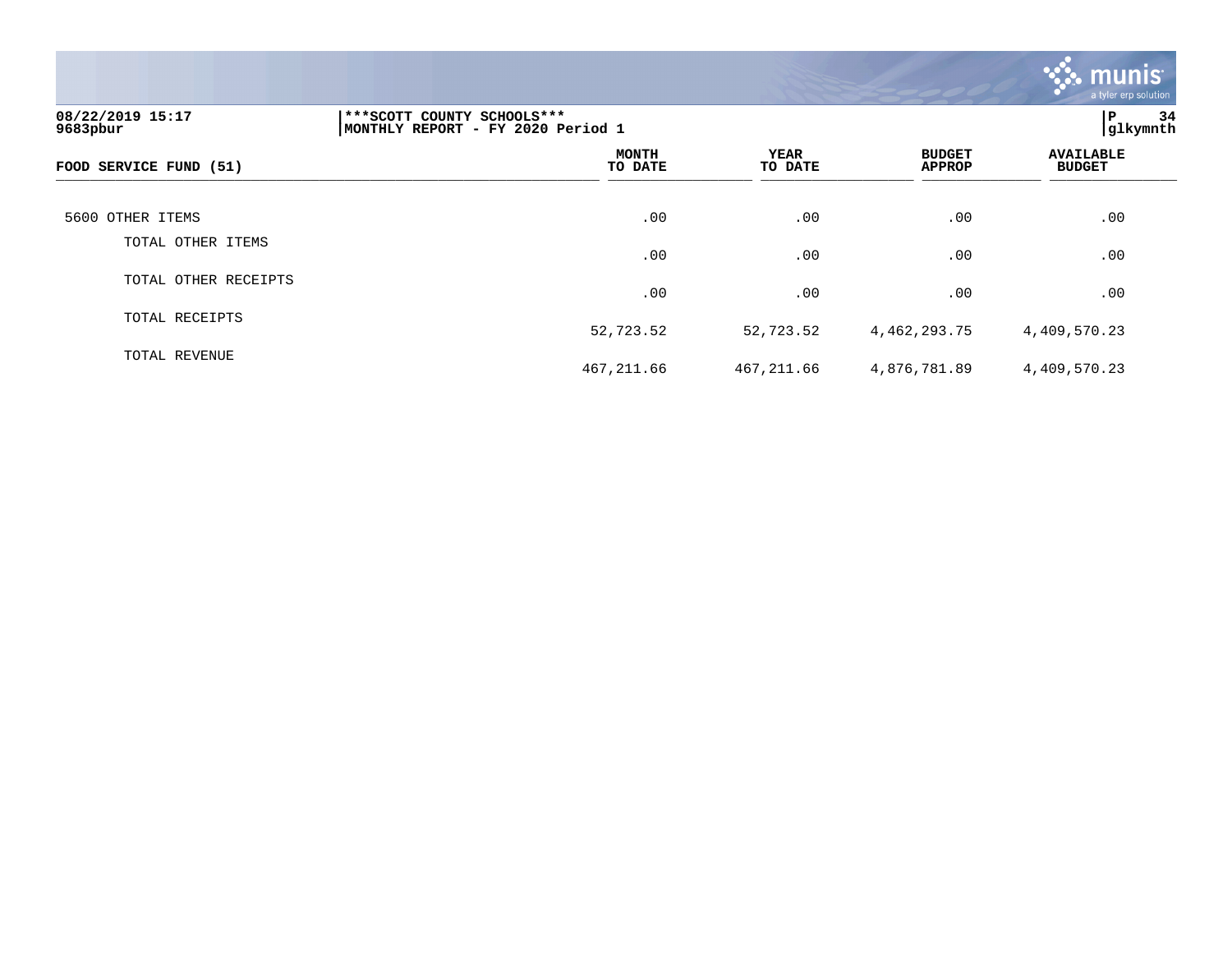

| 08/22/2019 15:17<br>9683pbur                                                                                                                                                                                                                                                                                                             | *** SCOTT COUNTY SCHOOLS ***<br>MONTHLY REPORT - FY 2020 Period 1 |                                                                                                   |                                                                                                   |                                                                                                                                 | ${\bf P}$<br>35<br>glkymnth                                                                                                      |
|------------------------------------------------------------------------------------------------------------------------------------------------------------------------------------------------------------------------------------------------------------------------------------------------------------------------------------------|-------------------------------------------------------------------|---------------------------------------------------------------------------------------------------|---------------------------------------------------------------------------------------------------|---------------------------------------------------------------------------------------------------------------------------------|----------------------------------------------------------------------------------------------------------------------------------|
| FOOD SERVICE FUND (51)                                                                                                                                                                                                                                                                                                                   |                                                                   | <b>MONTH</b><br>TO DATE                                                                           | <b>YEAR</b><br>TO DATE                                                                            | <b>BUDGET</b><br><b>APPROP</b>                                                                                                  | <b>AVAILABLE</b><br><b>BUDGET</b>                                                                                                |
| <b>EXPENDITURES</b>                                                                                                                                                                                                                                                                                                                      |                                                                   |                                                                                                   |                                                                                                   |                                                                                                                                 |                                                                                                                                  |
| FOOD SERVICE OPERATION<br>3100                                                                                                                                                                                                                                                                                                           |                                                                   |                                                                                                   |                                                                                                   |                                                                                                                                 |                                                                                                                                  |
| 0100<br>SALARIES PERSONNEL SERVICES<br>0200<br>EMPLOYEE BENEFITS<br>ON-BEHALF<br>0280<br>0300<br>PURCHASED PROF AND TECH SERV<br>0400<br>PURCHASED PROPERTY SERVICES<br>0500<br>OTHER PURCHASED SERVICES<br>0600<br>SUPPLIES<br>0700<br>PROPERTY<br>0800<br>DEBT SERVICE AND MISCELLANEOUS<br>0840<br>CONTINGENCY<br>0900<br>OTHER ITEMS |                                                                   | 18,593.92<br>6,424.15<br>.00<br>4,080.00<br>.00<br>19.40<br>62,639.17<br>.00<br>.00<br>.00<br>.00 | 18,593.92<br>6,424.15<br>.00<br>4,080.00<br>.00<br>19.40<br>62,639.17<br>.00<br>.00<br>.00<br>.00 | 1,501,963.31<br>496,037.75<br>.00<br>89,515.56<br>53,391.00<br>22,350.00<br>2,554,152.37<br>32,260.00<br>9,700.00<br>.00<br>.00 | 1,483,369.39<br>489,613.60<br>.00<br>85, 435.56<br>53,391.00<br>22,330.60<br>2,491,513.20<br>32,260.00<br>9,700.00<br>.00<br>.00 |
| TOTAL 3100                                                                                                                                                                                                                                                                                                                               | FOOD SERVICE OPERATION                                            | 91,756.64                                                                                         | 91,756.64                                                                                         | 4,759,369.99                                                                                                                    | 4,667,613.35                                                                                                                     |
| 5200<br>FUND TRANSFERS                                                                                                                                                                                                                                                                                                                   |                                                                   |                                                                                                   |                                                                                                   |                                                                                                                                 |                                                                                                                                  |
| 0900<br>OTHER ITEMS                                                                                                                                                                                                                                                                                                                      |                                                                   | .00                                                                                               | .00                                                                                               | 200,000.00                                                                                                                      | 200,000.00                                                                                                                       |
| TOTAL 5200                                                                                                                                                                                                                                                                                                                               | <b>FUND TRANSFERS</b>                                             | .00                                                                                               | .00                                                                                               | 200,000.00                                                                                                                      | 200,000.00                                                                                                                       |
| 5300 CONTINGENCY                                                                                                                                                                                                                                                                                                                         |                                                                   |                                                                                                   |                                                                                                   |                                                                                                                                 |                                                                                                                                  |
| 0840<br>CONTINGENCY                                                                                                                                                                                                                                                                                                                      |                                                                   | .00                                                                                               | .00                                                                                               | .00                                                                                                                             | .00                                                                                                                              |
| TOTAL 5300 CONTINGENCY                                                                                                                                                                                                                                                                                                                   |                                                                   | .00                                                                                               | .00                                                                                               | .00                                                                                                                             | .00                                                                                                                              |
| TOTAL EXPENDITURES                                                                                                                                                                                                                                                                                                                       |                                                                   | 91,756.64                                                                                         | 91,756.64                                                                                         | 4,959,369.99                                                                                                                    | 4,867,613.35                                                                                                                     |
| TOTAL FOR FOOD SERVICE FUND (51)                                                                                                                                                                                                                                                                                                         |                                                                   | 375,455.02                                                                                        | 375,455.02                                                                                        | $-82,588.10$                                                                                                                    | $-458,043.12$                                                                                                                    |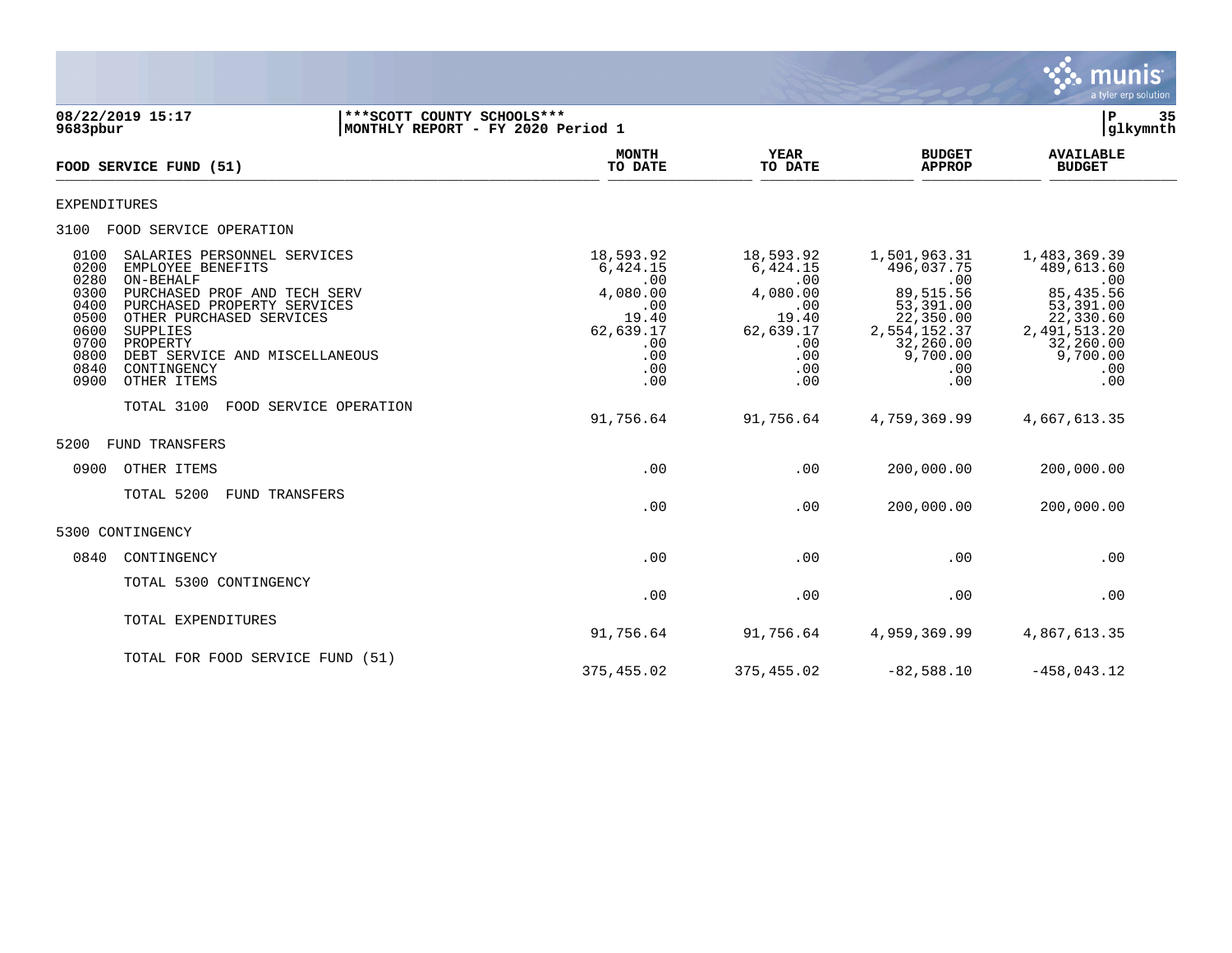|                                                                                                   |                                                                    |                         |                   |                                | munis<br>a tyler erp solution     |    |
|---------------------------------------------------------------------------------------------------|--------------------------------------------------------------------|-------------------------|-------------------|--------------------------------|-----------------------------------|----|
| 08/22/2019 15:17<br>9683pbur                                                                      | *** SCOTT COUNTY SCHOOLS ***<br> MONTHLY REPORT - FY 2020 Period 1 |                         |                   |                                | lР<br> glkymnth                   | 36 |
| ENTERPRISE FUND (52)                                                                              |                                                                    | <b>MONTH</b><br>TO DATE | YEAR<br>TO DATE   | <b>BUDGET</b><br><b>APPROP</b> | <b>AVAILABLE</b><br><b>BUDGET</b> |    |
| <b>REVENUES</b>                                                                                   |                                                                    |                         |                   |                                |                                   |    |
| 0999 BEGINNING BALANCE                                                                            |                                                                    |                         |                   |                                |                                   |    |
| TOTAL 0999 BEGINNING BALANCE                                                                      |                                                                    | .00                     | .00               | 240,692.00                     | 240,692.00                        |    |
| RECEIPTS                                                                                          |                                                                    |                         |                   |                                |                                   |    |
| REVENUE FROM LOCAL SOURCES                                                                        |                                                                    |                         |                   |                                |                                   |    |
| TUITION                                                                                           |                                                                    |                         |                   |                                |                                   |    |
| 1310 TUITION FROM INDIVIDUALS<br>1310 TUITION -REFUND                                             |                                                                    | .00<br>.00              | .00<br>.00        | .00<br>.00                     | .00<br>.00                        |    |
| TOTAL TUITION                                                                                     |                                                                    | .00                     | .00               | .00                            | .00                               |    |
| EARNINGS ON INVESTMENTS                                                                           |                                                                    |                         |                   |                                |                                   |    |
| 1510 INTEREST INCOME                                                                              |                                                                    | 17.53                   | 17.53             | .00                            | $-17.53$                          |    |
| TOTAL EARNINGS ON INVESTMENTS                                                                     |                                                                    | 17.53                   | 17.53             | .00                            | $-17.53$                          |    |
| COMMUNITY SERVICE ACTIVITIES                                                                      |                                                                    |                         |                   |                                |                                   |    |
| 1810 DAYCARE FEES<br>1810 REIMB DAYCARE                                                           |                                                                    | 6,419.96<br>.00         | 6,419.96<br>.00   | .00<br>.00                     | $-6, 419.96$<br>.00               |    |
| TOTAL COMMUNITY SERVICE ACTIVITIES                                                                |                                                                    | 6,419.96                | 6,419.96          | .00                            | $-6, 419.96$                      |    |
| OTHER REVENUE FROM LOCAL SOURCES                                                                  |                                                                    |                         |                   |                                |                                   |    |
| 1920 CONTRIBUTIONS/DONATIONS<br>1980 REFUND OF PRIOR YR EXPENDITURE<br>1990 MISCELLANEOUS REVENUE |                                                                    | .00<br>.00<br>.00       | .00<br>.00<br>.00 | .00<br>.00<br>.00              | .00<br>.00<br>.00                 |    |
| TOTAL OTHER REVENUE FROM LOCAL SOURCES                                                            |                                                                    | .00                     | .00               | .00                            | .00                               |    |
| TOTAL REVENUE FROM LOCAL SOURCES                                                                  |                                                                    | 6,437.49                | 6,437.49          | .00                            | $-6, 437.49$                      |    |
| REVENUE FROM STATE SOURCES                                                                        |                                                                    |                         |                   |                                |                                   |    |
| RESTRICTED                                                                                        |                                                                    |                         |                   |                                |                                   |    |
| 3200 RESTRICTED STATE REVENUE<br>3200 RESTRICTED STATE REVENUE REFUN                              |                                                                    | .00<br>.00              | .00<br>.00        | .00<br>.00                     | .00<br>.00                        |    |

the contract of the state of the con-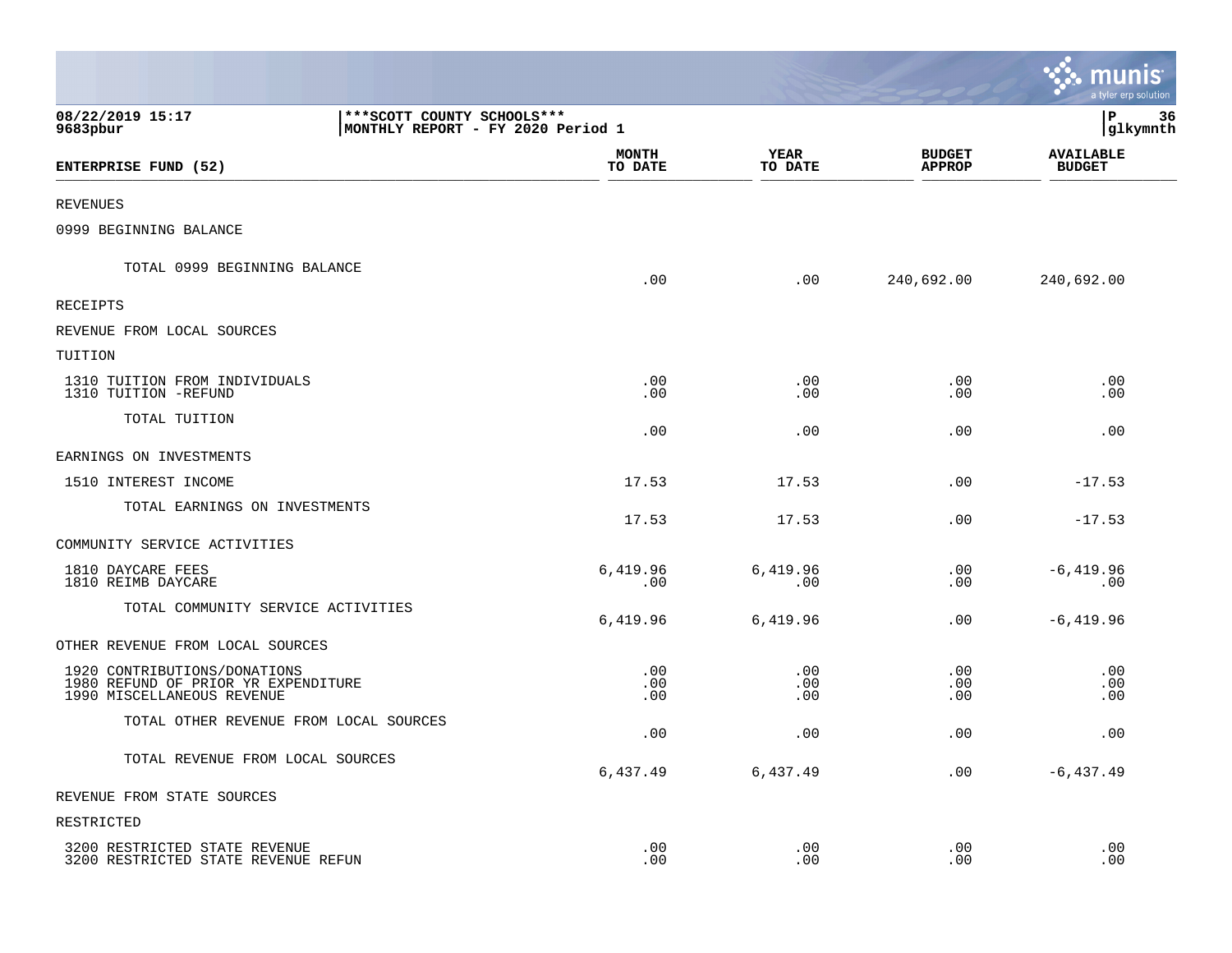

| 08/22/2019 15:17<br>9683pbur                                 | *** SCOTT COUNTY SCHOOLS ***<br>MONTHLY REPORT - FY 2020 Period 1 |                         | 37<br> P<br>glkymnth   |                                |                                   |
|--------------------------------------------------------------|-------------------------------------------------------------------|-------------------------|------------------------|--------------------------------|-----------------------------------|
| ENTERPRISE FUND (52)                                         |                                                                   | <b>MONTH</b><br>TO DATE | <b>YEAR</b><br>TO DATE | <b>BUDGET</b><br><b>APPROP</b> | <b>AVAILABLE</b><br><b>BUDGET</b> |
| 3200 RESTRICTED STATE REV-TRANSFER                           |                                                                   | .00                     | .00                    | .00                            | .00                               |
| TOTAL RESTRICTED                                             |                                                                   | .00                     | .00                    | .00                            | .00                               |
| REVENUE ON BEHALF PAYMENTS                                   |                                                                   |                         |                        |                                |                                   |
| 3900 ON BEHALF OF PAYMENTS                                   |                                                                   | .00                     | .00                    | .00                            | .00                               |
| TOTAL REVENUE ON BEHALF PAYMENTS                             |                                                                   | .00                     | .00                    | .00                            | .00                               |
| TOTAL REVENUE FROM STATE SOURCES                             |                                                                   | .00                     | .00                    | .00                            | .00                               |
| REVENUE FROM FEDERAL SOURCES                                 |                                                                   |                         |                        |                                |                                   |
| RESTRICTED DIRECT                                            |                                                                   |                         |                        |                                |                                   |
| 4300 RESTRICTED DIRECT FEDERAL                               |                                                                   | .00                     | .00                    | .00                            | .00                               |
| TOTAL RESTRICTED DIRECT                                      |                                                                   | .00                     | .00                    | .00                            | .00                               |
| THROUGH INTERMEDIATE AGENCIES                                |                                                                   |                         |                        |                                |                                   |
| 4700 FEDERAL REV THRU INTERMED SRC                           |                                                                   | .00                     | .00                    | .00                            | .00                               |
| TOTAL THROUGH INTERMEDIATE AGENCIES                          |                                                                   | .00                     | .00                    | .00                            | .00                               |
| TOTAL REVENUE FROM FEDERAL SOURCES                           |                                                                   | .00                     | .00                    | .00                            | .00                               |
| OTHER RECEIPTS                                               |                                                                   |                         |                        |                                |                                   |
| <b>INTERFUND TRANSFERS</b>                                   |                                                                   |                         |                        |                                |                                   |
| 5210 FUND TRANSFER<br>5210 FUND TRANSFER                     |                                                                   | .00<br>.00              | .00<br>.00             | .00<br>3,611.67                | .00<br>3,611.67                   |
| TOTAL INTERFUND TRANSFERS                                    |                                                                   | .00                     | .00                    | 3,611.67                       | 3,611.67                          |
| SALE OR COMP FOR LOSS OF ASSETS                              |                                                                   |                         |                        |                                |                                   |
| 5341 SALE OF EQUIPMENT ETC<br>5342 LOSS COMP - EQUIPMENT ETC |                                                                   | .00<br>.00              | .00<br>.00             | .00<br>.00                     | .00<br>.00                        |
| TOTAL SALE OR COMP FOR LOSS OF ASSETS                        |                                                                   | .00                     | .00                    | .00                            | .00                               |

TOTAL OTHER RECEIPTS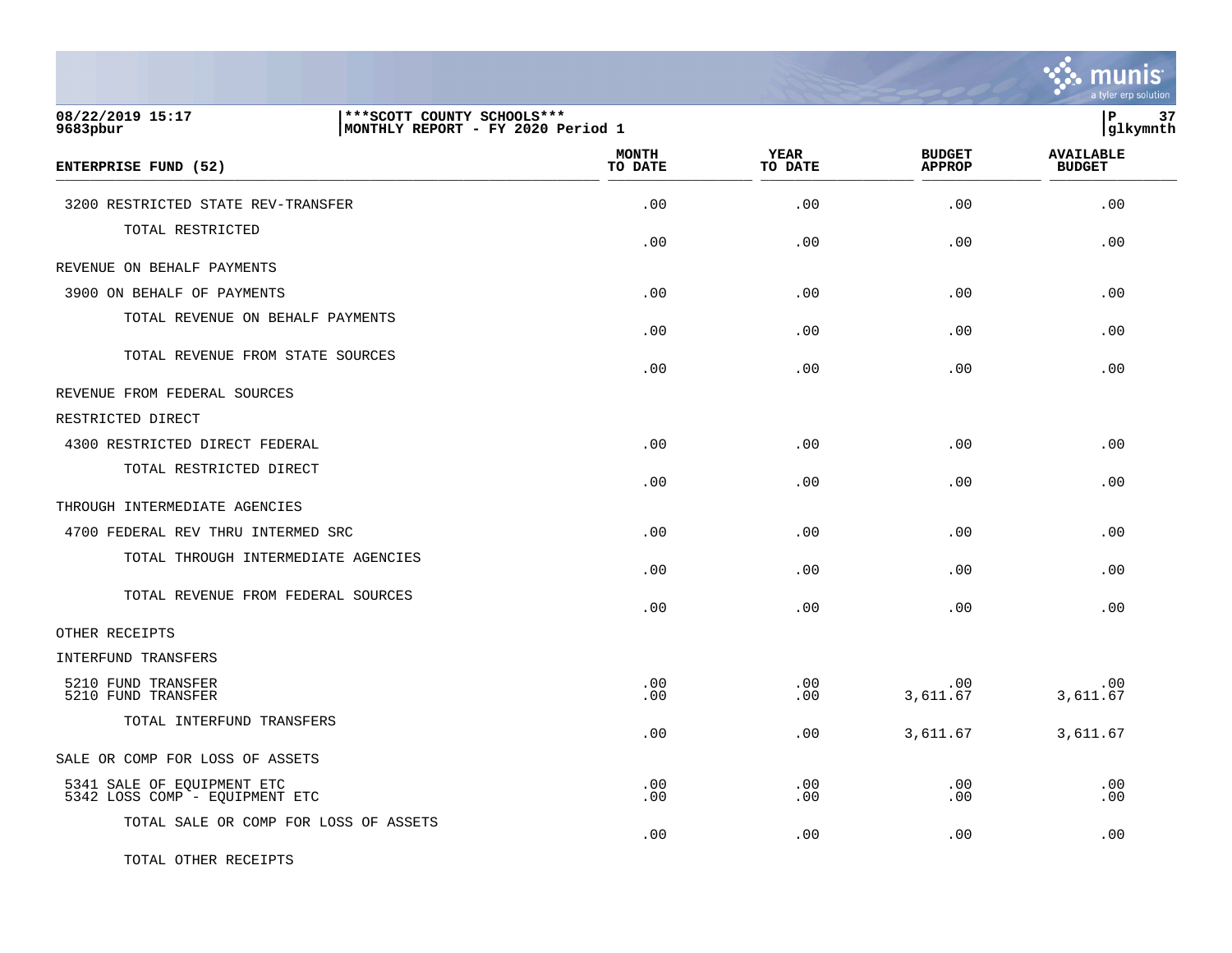|                              |                                                                 |                     |                                | <b>S. munis</b><br>a tyler erp solution |
|------------------------------|-----------------------------------------------------------------|---------------------|--------------------------------|-----------------------------------------|
| 08/22/2019 15:17<br>9683pbur | ***SCOTT COUNTY SCHOOLS***<br>MONTHLY REPORT - FY 2020 Period 1 | 38<br>Р<br>glkymnth |                                |                                         |
| ENTERPRISE FUND (52)         | <b>MONTH</b><br>TO DATE                                         | YEAR<br>TO DATE     | <b>BUDGET</b><br><b>APPROP</b> | <b>AVAILABLE</b><br><b>BUDGET</b>       |
|                              | .00                                                             | .00                 | 3,611.67                       | 3,611.67                                |
| TOTAL RECEIPTS               | 6,437.49                                                        | 6,437.49            | 3,611.67                       | $-2,825.82$                             |
| TOTAL REVENUE                | 6,437.49                                                        | 6,437.49            | 244,303.67                     | 237,866.18                              |

and the contract of the contract of the contract of the contract of the contract of the contract of the contract of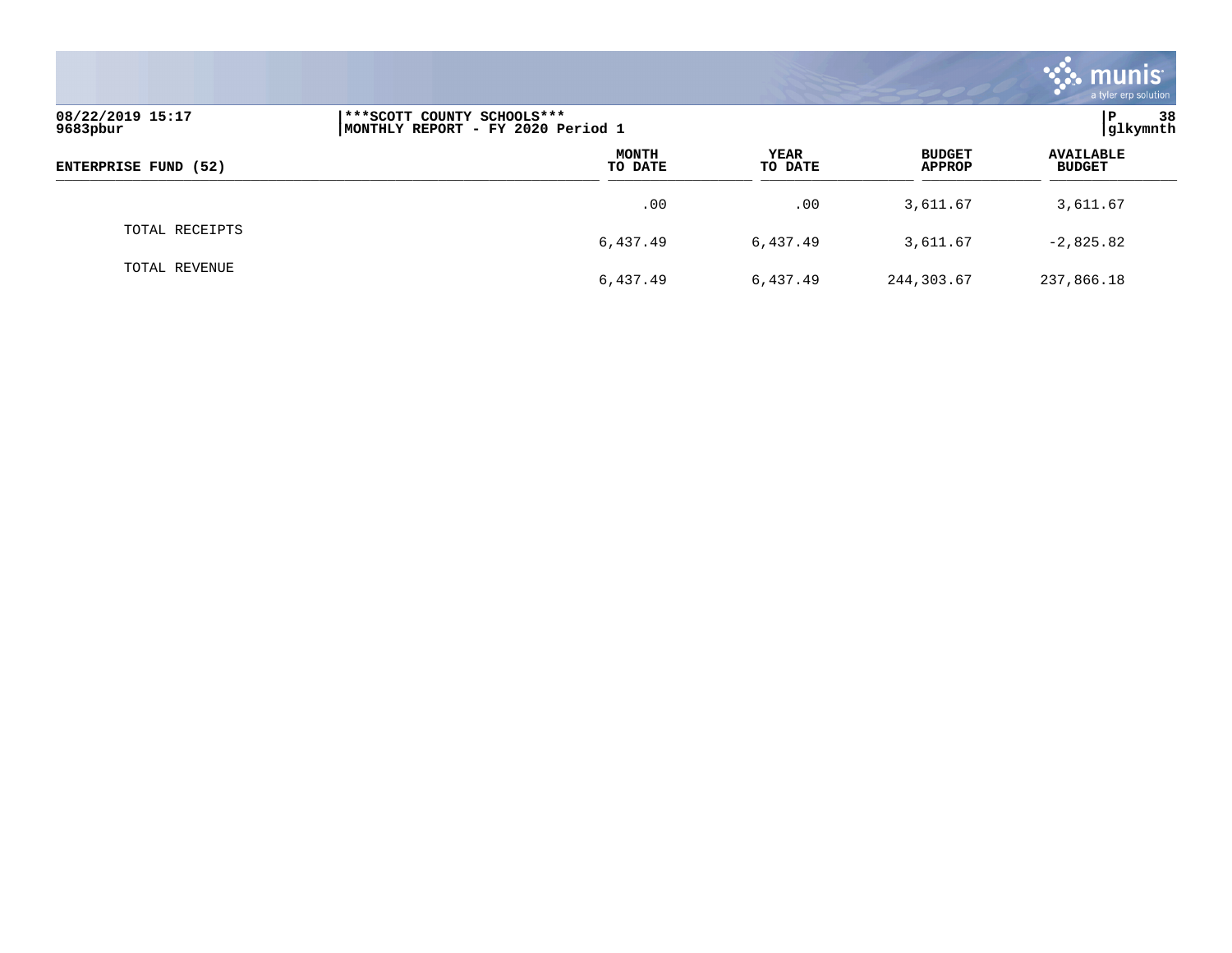|                                                                                                                                                                                                                                                                                                                                       |                                                                                      |                                                                                           |                                                                                                               | munis<br>a tyler erp solution                                                                             |
|---------------------------------------------------------------------------------------------------------------------------------------------------------------------------------------------------------------------------------------------------------------------------------------------------------------------------------------|--------------------------------------------------------------------------------------|-------------------------------------------------------------------------------------------|---------------------------------------------------------------------------------------------------------------|-----------------------------------------------------------------------------------------------------------|
| 08/22/2019 15:17<br>***SCOTT COUNTY SCHOOLS***<br>9683pbur<br>MONTHLY REPORT - FY 2020 Period 1                                                                                                                                                                                                                                       |                                                                                      |                                                                                           |                                                                                                               | ΙP<br>39<br> glkymnth                                                                                     |
| ENTERPRISE FUND (52)                                                                                                                                                                                                                                                                                                                  | <b>MONTH</b><br>TO DATE                                                              | <b>YEAR</b><br>TO DATE                                                                    | <b>BUDGET</b><br><b>APPROP</b>                                                                                | <b>AVAILABLE</b><br><b>BUDGET</b>                                                                         |
| EXPENDITURES                                                                                                                                                                                                                                                                                                                          |                                                                                      |                                                                                           |                                                                                                               |                                                                                                           |
| 0000 RESTRICT TO REV & BAL SHT ONLY                                                                                                                                                                                                                                                                                                   |                                                                                      |                                                                                           |                                                                                                               |                                                                                                           |
| 0100<br>SALARIES PERSONNEL SERVICES<br>0200<br>EMPLOYEE BENEFITS<br>0600<br>SUPPLIES                                                                                                                                                                                                                                                  | .00<br>.00<br>.00                                                                    | .00<br>.00<br>.00                                                                         | .00<br>.00<br>.00                                                                                             | .00<br>.00<br>.00                                                                                         |
| TOTAL 0000<br>RESTRICT TO REV & BAL SHT ONLY                                                                                                                                                                                                                                                                                          | .00                                                                                  | .00                                                                                       | .00                                                                                                           | .00                                                                                                       |
| 1000<br>INSTRUCTION                                                                                                                                                                                                                                                                                                                   |                                                                                      |                                                                                           |                                                                                                               |                                                                                                           |
| 0100<br>SALARIES PERSONNEL SERVICES<br>0200<br>EMPLOYEE BENEFITS<br>0300<br>PURCHASED PROF AND TECH SERV<br>0500<br>OTHER PURCHASED SERVICES<br>0600<br>SUPPLIES<br>0800<br>DEBT SERVICE AND MISCELLANEOUS                                                                                                                            | .00<br>.00<br>.00<br>.00<br>86.52<br>.00                                             | .00<br>.00<br>.00<br>.00<br>86.52<br>.00                                                  | .00<br>.00<br>.00<br>$.00 \,$<br>.00<br>.00                                                                   | .00<br>.00<br>.00<br>.00<br>$-86.52$<br>.00                                                               |
| TOTAL 1000<br>INSTRUCTION                                                                                                                                                                                                                                                                                                             |                                                                                      |                                                                                           |                                                                                                               |                                                                                                           |
| 2500<br>BUSINESS SUPPORT SERVICES                                                                                                                                                                                                                                                                                                     | 86.52                                                                                | 86.52                                                                                     | .00                                                                                                           | $-86.52$                                                                                                  |
| 0400<br>PURCHASED PROPERTY SERVICES<br>0500<br>OTHER PURCHASED SERVICES<br>0600<br>SUPPLIES<br>0700<br>PROPERTY                                                                                                                                                                                                                       | .00<br>.00<br>.00<br>.00                                                             | .00<br>.00<br>.00<br>.00                                                                  | .00<br>.00<br>.00<br>.00                                                                                      | .00<br>.00<br>.00<br>.00                                                                                  |
| TOTAL 2500<br>BUSINESS SUPPORT SERVICES                                                                                                                                                                                                                                                                                               | .00                                                                                  | .00                                                                                       | .00                                                                                                           | .00                                                                                                       |
| DAY CARE OPERATIONS<br>3200                                                                                                                                                                                                                                                                                                           |                                                                                      |                                                                                           |                                                                                                               |                                                                                                           |
| 0100<br>SALARIES PERSONNEL SERVICES<br>0200<br>EMPLOYEE BENEFITS<br>0280<br>ON-BEHALF<br>0300<br>PURCHASED PROF AND TECH SERV<br>0400<br>PURCHASED PROPERTY SERVICES<br>0500<br>OTHER PURCHASED SERVICES<br>0600<br>SUPPLIES<br>0700<br>PROPERTY<br>0800 DEBT SERVICE AND MISCELLANEOUS<br>0840<br>CONTINGENCY<br>0900<br>OTHER ITEMS | .00<br>.00<br>.00<br>.00<br>.00<br>.00<br>$-126.53$<br>.00<br>.00<br>.00<br>5,800.21 | .00<br>.00<br>.00<br>.00<br>.00<br>.00<br>$-126.53$<br>.00<br>.00<br>$\ldots$<br>5,800.21 | $-108,617.58$<br>$-292, 479.00$<br>.00<br>.00<br>$.00 \,$<br>$.00 \,$<br>.00<br>.00<br>.00<br>.00<br>$.00 \,$ | $-108,617.58$<br>$-292, 479.00$<br>.00<br>.00<br>.00<br>.00<br>126.53<br>.00<br>.00<br>.00<br>$-5,800.21$ |
| TOTAL 3200 DAY CARE OPERATIONS                                                                                                                                                                                                                                                                                                        | 5,673.68                                                                             | 5,673.68                                                                                  | $-401,096.58$                                                                                                 | $-406,770.26$                                                                                             |
| 5200 FUND TRANSFERS                                                                                                                                                                                                                                                                                                                   |                                                                                      |                                                                                           |                                                                                                               |                                                                                                           |
| 0900 OTHER ITEMS                                                                                                                                                                                                                                                                                                                      | 102,817.37                                                                           | 102,817.37                                                                                | 112,229.25                                                                                                    | 9,411.88                                                                                                  |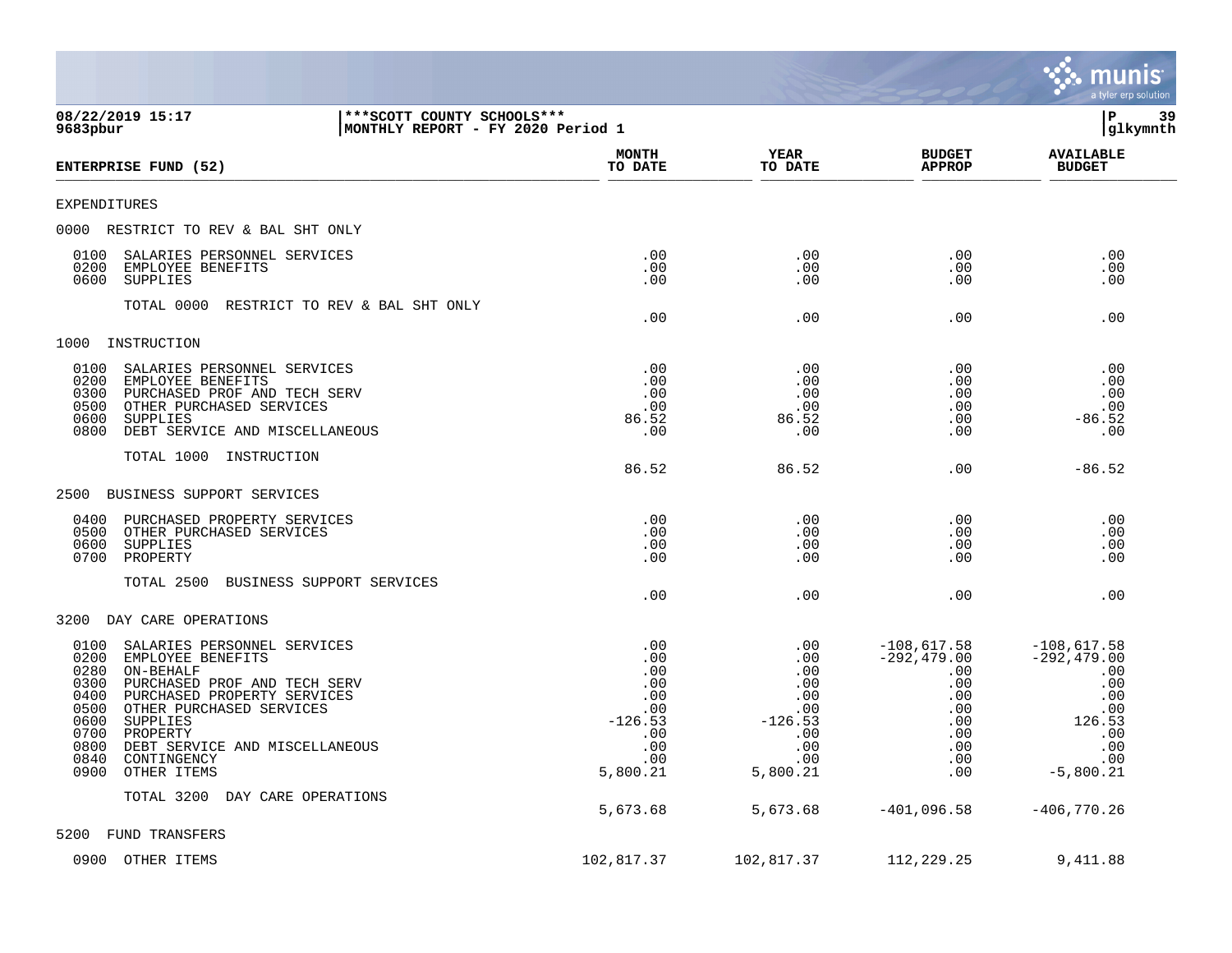|                                |                                                                 |                         |                 |                                | <b>munis</b><br>a tyler erp solution |
|--------------------------------|-----------------------------------------------------------------|-------------------------|-----------------|--------------------------------|--------------------------------------|
| 08/22/2019 15:17<br>9683pbur   | ***SCOTT COUNTY SCHOOLS***<br>MONTHLY REPORT - FY 2020 Period 1 |                         |                 |                                | 40<br>ΙP<br> glkymnth                |
| ENTERPRISE FUND (52)           |                                                                 | <b>MONTH</b><br>TO DATE | YEAR<br>TO DATE | <b>BUDGET</b><br><b>APPROP</b> | <b>AVAILABLE</b><br><b>BUDGET</b>    |
| TOTAL 5200                     | FUND TRANSFERS                                                  | 102,817.37              | 102,817.37      | 112,229.25                     | 9,411.88                             |
| TOTAL EXPENDITURES             |                                                                 | 108,577.57              | 108,577.57      | $-288, 867.33$                 | $-397, 444.90$                       |
| TOTAL FOR ENTERPRISE FUND (52) |                                                                 | $-102, 140.08$          | $-102, 140.08$  | 533,171.00                     | 635, 311.08                          |

 $\mathcal{L}^{\text{max}}$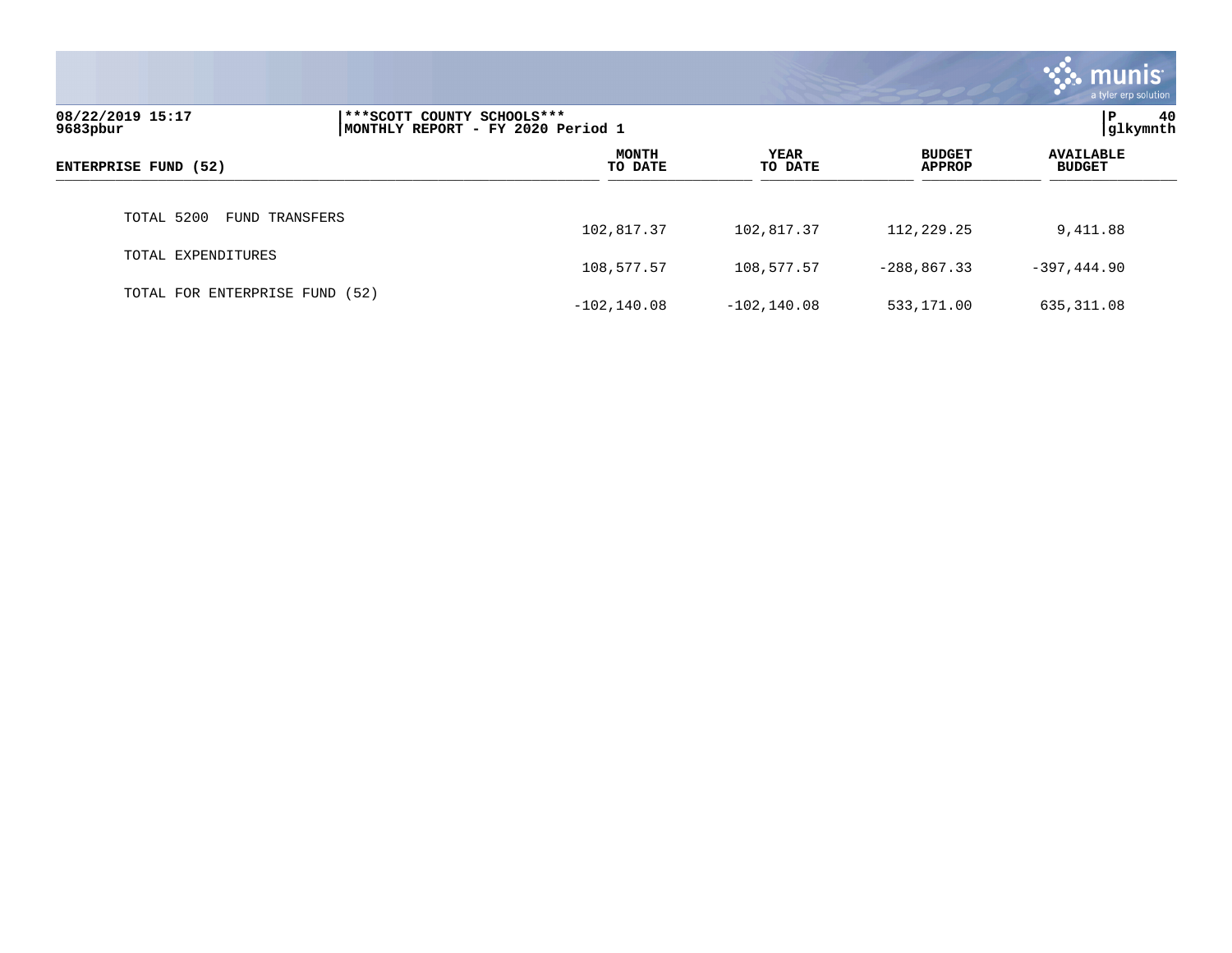|                                                                                                   |                         |                        |                                | munis<br>a tyler erp solution     |
|---------------------------------------------------------------------------------------------------|-------------------------|------------------------|--------------------------------|-----------------------------------|
| 08/22/2019 15:17<br>*** SCOTT COUNTY SCHOOLS ***<br>MONTHLY REPORT - FY 2020 Period 1<br>9683pbur |                         |                        |                                | IΡ<br>41<br>glkymnth              |
| PEN., INV., & PRIVATE TRUST FU                                                                    | <b>MONTH</b><br>TO DATE | <b>YEAR</b><br>TO DATE | <b>BUDGET</b><br><b>APPROP</b> | <b>AVAILABLE</b><br><b>BUDGET</b> |
| <b>REVENUES</b>                                                                                   |                         |                        |                                |                                   |
| 0999 BEGINNING BALANCE                                                                            |                         |                        |                                |                                   |
| TOTAL 0999 BEGINNING BALANCE                                                                      | 26, 159.51              | 26,159.51              | 26,159.51                      | .00                               |
| <b>RECEIPTS</b>                                                                                   |                         |                        |                                |                                   |
| REVENUE FROM LOCAL SOURCES                                                                        |                         |                        |                                |                                   |
| EARNINGS ON INVESTMENTS                                                                           |                         |                        |                                |                                   |
| 1510 INTEREST INCOME                                                                              | .00                     | .00                    | .00                            | .00                               |
| TOTAL EARNINGS ON INVESTMENTS                                                                     | .00                     | .00                    | .00                            | .00                               |
| OTHER REVENUE FROM LOCAL SOURCES                                                                  |                         |                        |                                |                                   |
| 1920 CONTRIBUTIONS/DONATIONS<br>1990 MISCELLANEOUS REVENUE                                        | .00<br>.00              | .00<br>.00             | .00<br>.00                     | .00<br>.00                        |
| TOTAL OTHER REVENUE FROM LOCAL SOURCES                                                            | .00                     | .00                    | .00                            | .00                               |
| TOTAL REVENUE FROM LOCAL SOURCES                                                                  | .00                     | .00                    | .00                            | .00                               |
| TOTAL RECEIPTS                                                                                    | .00                     | .00                    | .00                            | .00                               |
| TOTAL REVENUE                                                                                     | 26, 159.51              | 26, 159.51             | 26, 159.51                     | .00                               |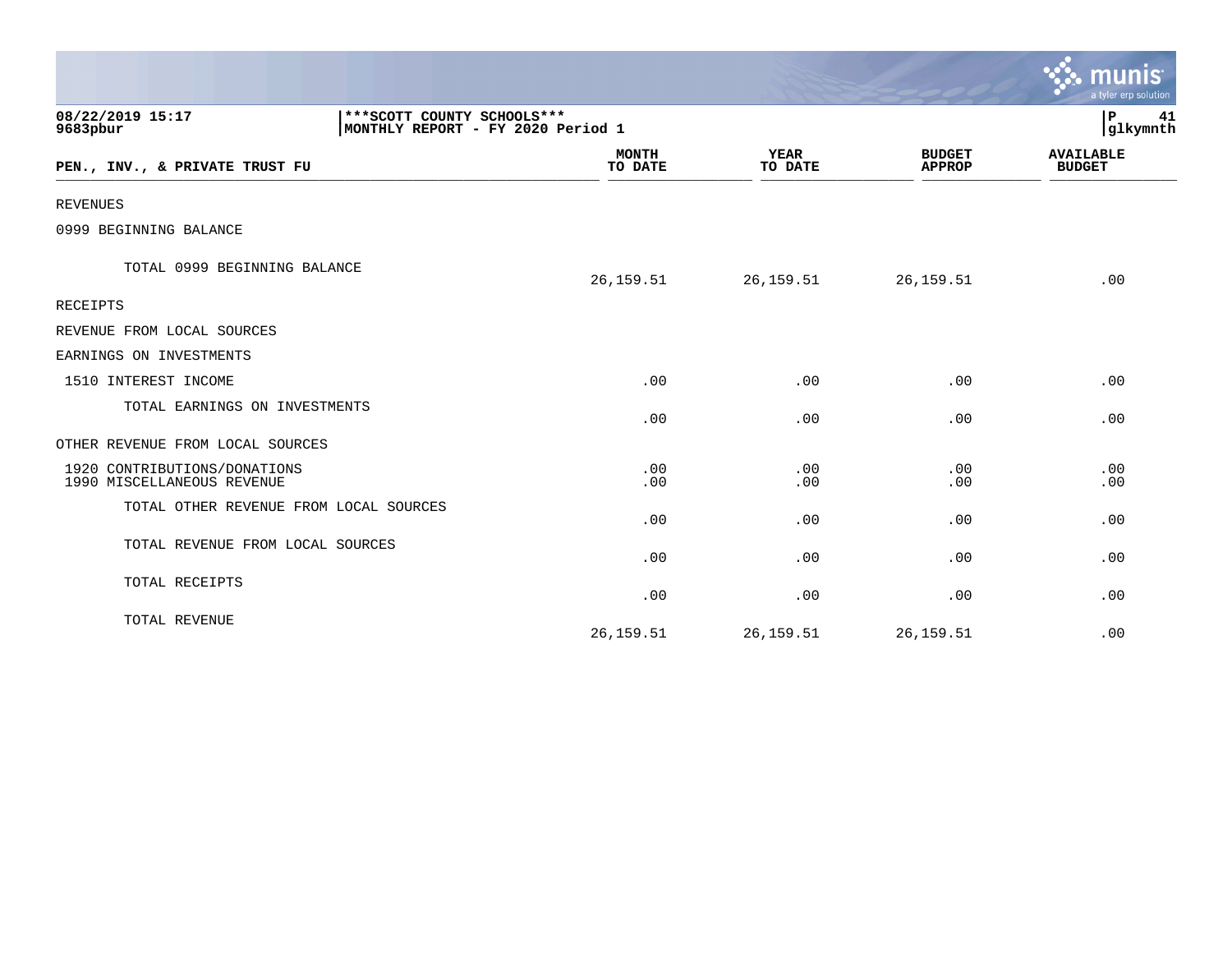

| 08/22/2019 15:17<br>***SCOTT COUNTY SCHOOLS***<br>9683pbur                        | MONTHLY REPORT - FY 2020 Period 1 |                        |                                | ∣P<br>42<br>glkymnth              |
|-----------------------------------------------------------------------------------|-----------------------------------|------------------------|--------------------------------|-----------------------------------|
| PEN., INV., & PRIVATE TRUST FU                                                    | <b>MONTH</b><br>TO DATE           | <b>YEAR</b><br>TO DATE | <b>BUDGET</b><br><b>APPROP</b> | <b>AVAILABLE</b><br><b>BUDGET</b> |
| <b>EXPENDITURES</b>                                                               |                                   |                        |                                |                                   |
| STUDENT SUPPORT SERVICES<br>2100                                                  |                                   |                        |                                |                                   |
| 0400<br>PURCHASED PROPERTY SERVICES<br>0840<br>CONTINGENCY<br>OTHER ITEMS<br>0900 | .00<br>.00<br>.00                 | .00<br>.00<br>.00      | .00<br>.00<br>.00              | .00<br>.00<br>.00                 |
| STUDENT SUPPORT SERVICES<br>TOTAL 2100                                            | .00                               | .00                    | .00                            | .00                               |
| COMMUNITY SERVICES<br>3300                                                        |                                   |                        |                                |                                   |
| 0600<br>SUPPLIES                                                                  | 3,000.00                          | 3,000.00               | 25,889.73                      | 22,889.73                         |
| TOTAL 3300<br>COMMUNITY SERVICES                                                  | 3,000.00                          | 3,000.00               | 25,889.73                      | 22,889.73                         |
| 4200<br>LAND IMPROVEMENTS                                                         |                                   |                        |                                |                                   |
| 0700<br>PROPERTY                                                                  | .00                               | .00                    | 269.78                         | 269.78                            |
| TOTAL 4200<br>LAND IMPROVEMENTS                                                   | .00                               | .00                    | 269.78                         | 269.78                            |
| TOTAL EXPENDITURES                                                                | 3,000.00                          | 3,000.00               | 26,159.51                      | 23, 159. 51                       |
| TOTAL FOR PEN., INV., & PRIVATE TRUST FU (7000)                                   | 23, 159.51                        | 23, 159. 51            | .00                            | $-23, 159.51$                     |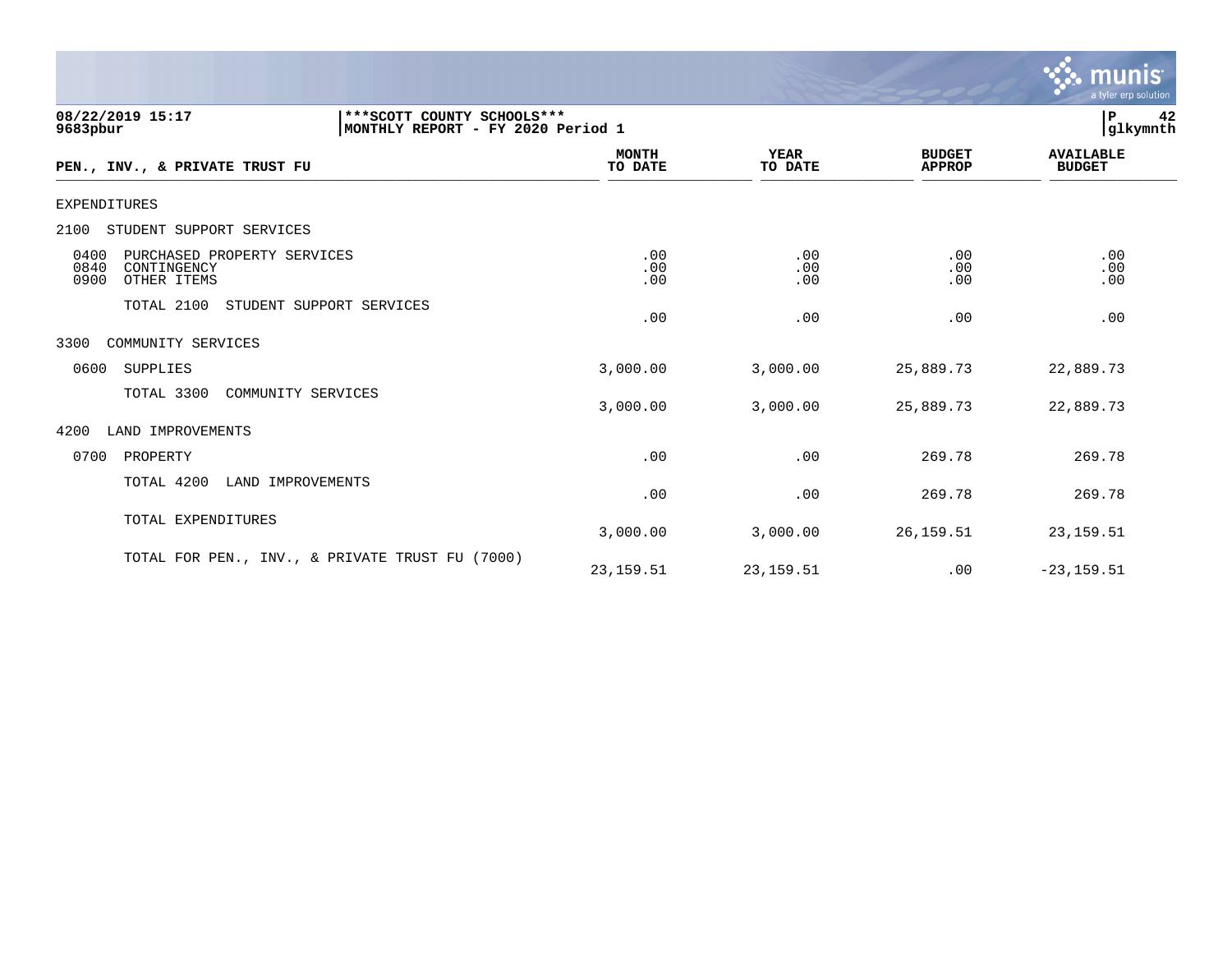|                                                                                                   |                         |                        |                                | munis<br>a tyler erp solution     |
|---------------------------------------------------------------------------------------------------|-------------------------|------------------------|--------------------------------|-----------------------------------|
| 08/22/2019 15:17<br>*** SCOTT COUNTY SCHOOLS ***<br>MONTHLY REPORT - FY 2020 Period 1<br>9683pbur |                         |                        |                                | l P<br>43<br>glkymnth             |
| <b>GOVERNMENTAL ASSETS (8)</b>                                                                    | <b>MONTH</b><br>TO DATE | <b>YEAR</b><br>TO DATE | <b>BUDGET</b><br><b>APPROP</b> | <b>AVAILABLE</b><br><b>BUDGET</b> |
| <b>REVENUES</b>                                                                                   |                         |                        |                                |                                   |
| RECEIPTS                                                                                          |                         |                        |                                |                                   |
| REVENUE FROM LOCAL SOURCES                                                                        |                         |                        |                                |                                   |
| OTHER REVENUE FROM LOCAL SOURCES                                                                  |                         |                        |                                |                                   |
| 1930 GAIN/LOSS OF SALE OF ASSET                                                                   | .00                     | .00                    | .00                            | .00                               |
| TOTAL OTHER REVENUE FROM LOCAL SOURCES                                                            | .00                     | .00                    | .00                            | .00                               |
| TOTAL REVENUE FROM LOCAL SOURCES                                                                  | .00                     | .00                    | .00                            | .00                               |
| OTHER RECEIPTS                                                                                    |                         |                        |                                |                                   |
| SALE OR COMP FOR LOSS OF ASSETS                                                                   |                         |                        |                                |                                   |
| 5311 SALE OF LAND & IMPROVEMENTS<br>5331 SALE OF BUILDINGS<br>5341 SALE OF EQUIPMENT ETC          | .00<br>.00<br>.00       | .00<br>.00<br>.00      | .00<br>.00<br>.00              | .00<br>.00<br>.00                 |
| TOTAL SALE OR COMP FOR LOSS OF ASSETS                                                             | .00                     | .00                    | .00                            | .00                               |
| TOTAL OTHER RECEIPTS                                                                              | .00                     | .00                    | .00                            | .00                               |
| TOTAL RECEIPTS                                                                                    | .00                     | .00                    | .00                            | .00                               |
| TOTAL REVENUE                                                                                     | .00                     | .00                    | .00                            | .00                               |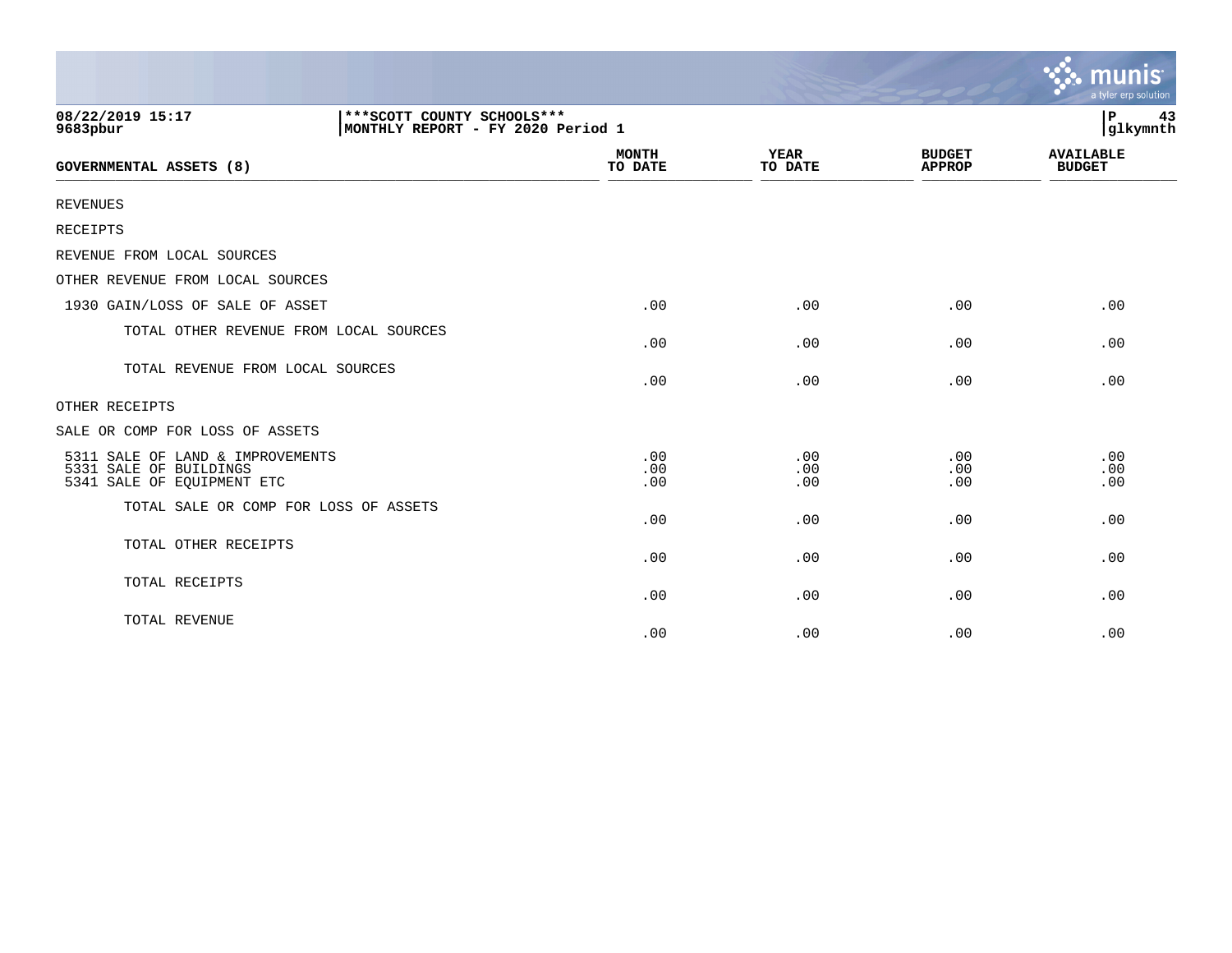|                                                                                                    |                         |                        |                                | a tyler erp solution              |
|----------------------------------------------------------------------------------------------------|-------------------------|------------------------|--------------------------------|-----------------------------------|
| 08/22/2019 15:17<br>*** SCOTT COUNTY SCHOOLS ***<br>9683pbur<br> MONTHLY REPORT - FY 2020 Period 1 |                         |                        |                                | P.<br>44<br>glkymnth              |
| GOVERNMENTAL ASSETS (8)                                                                            | <b>MONTH</b><br>TO DATE | <b>YEAR</b><br>TO DATE | <b>BUDGET</b><br><b>APPROP</b> | <b>AVAILABLE</b><br><b>BUDGET</b> |
| <b>EXPENDITURES</b>                                                                                |                         |                        |                                |                                   |
| 1000<br>INSTRUCTION                                                                                |                         |                        |                                |                                   |
| 0700 PROPERTY                                                                                      | .00                     | .00                    | .00                            | .00                               |
| TOTAL 1000<br>INSTRUCTION                                                                          | .00                     | .00                    | .00                            | .00                               |
| STUDENT SUPPORT SERVICES<br>2100                                                                   |                         |                        |                                |                                   |
| 0700 PROPERTY                                                                                      | .00                     | .00                    | .00                            | .00                               |
| TOTAL 2100<br>STUDENT SUPPORT SERVICES                                                             | .00                     | .00                    | .00                            | .00                               |
| 2200<br>INSTRUCTIONAL STAFF SUPP SERV                                                              |                         |                        |                                |                                   |
| 0700 PROPERTY                                                                                      | .00                     | .00                    | .00                            | .00                               |
| TOTAL 2200<br>INSTRUCTIONAL STAFF SUPP SERV                                                        | .00                     | .00                    | .00                            | .00                               |
| 2300 DISTRICT ADMIN SUPPORT                                                                        |                         |                        |                                |                                   |
| 0700 PROPERTY                                                                                      | .00                     | .00                    | .00                            | .00                               |
| TOTAL 2300 DISTRICT ADMIN SUPPORT                                                                  | .00                     | .00                    | .00                            | .00                               |
| 2400<br>SCHOOL ADMIN SUPPORT                                                                       |                         |                        |                                |                                   |
| 0700 PROPERTY                                                                                      | .00                     | .00                    | .00                            | .00                               |
| TOTAL 2400<br>SCHOOL ADMIN SUPPORT                                                                 | .00                     | .00                    | .00                            | .00                               |
| BUSINESS SUPPORT SERVICES<br>2500                                                                  |                         |                        |                                |                                   |
| 0700 PROPERTY                                                                                      | .00                     | .00                    | .00                            | .00                               |
| TOTAL 2500<br>BUSINESS SUPPORT SERVICES                                                            | .00                     | .00                    | .00                            | .00                               |
| PLANT OPERATIONS AND MAINTENANCE<br>2600                                                           |                         |                        |                                |                                   |
| 0700 PROPERTY                                                                                      | .00                     | .00                    | .00                            | .00                               |
| TOTAL 2600<br>PLANT OPERATIONS AND MAINTENANCE                                                     | .00                     | .00                    | .00                            | .00                               |
| 2700 STUDENT TRANSPORTATION                                                                        |                         |                        |                                |                                   |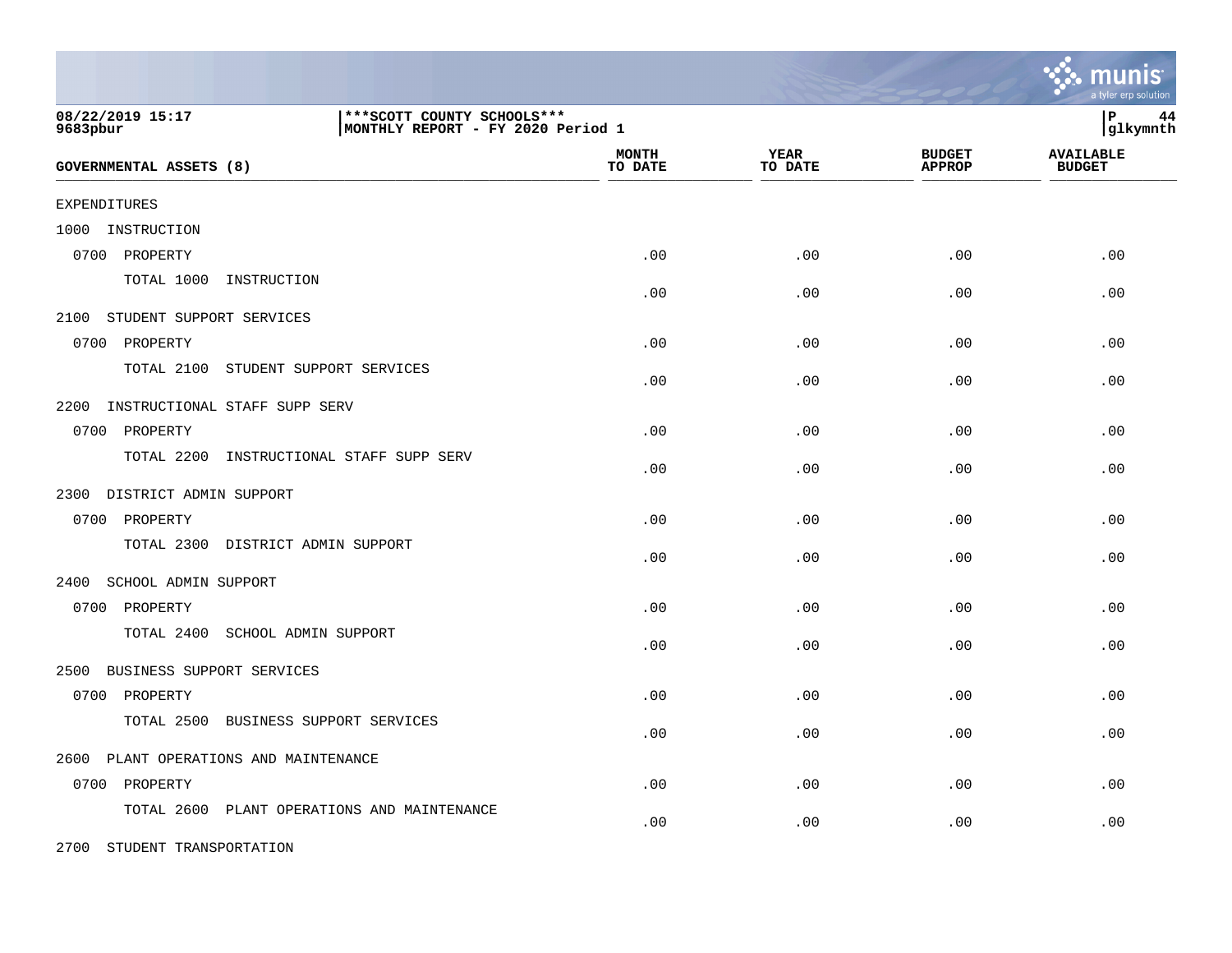

| 08/22/2019 15:17<br>9683pbur         | *** SCOTT COUNTY SCHOOLS ***<br>MONTHLY REPORT - FY 2020 Period 1 |                         |                 |                                | P<br>glkymnth                     | 45 |
|--------------------------------------|-------------------------------------------------------------------|-------------------------|-----------------|--------------------------------|-----------------------------------|----|
| GOVERNMENTAL ASSETS (8)              |                                                                   | <b>MONTH</b><br>TO DATE | YEAR<br>TO DATE | <b>BUDGET</b><br><b>APPROP</b> | <b>AVAILABLE</b><br><b>BUDGET</b> |    |
| 0700<br>PROPERTY                     |                                                                   | .00                     | .00             | .00                            | .00                               |    |
| TOTAL 2700<br>STUDENT TRANSPORTATION | .00                                                               | .00                     | .00             | .00                            |                                   |    |
| 3300<br>COMMUNITY SERVICES           |                                                                   |                         |                 |                                |                                   |    |
| 0700<br>PROPERTY                     |                                                                   | .00                     | .00             | .00                            | .00                               |    |
| TOTAL 3300                           | COMMUNITY SERVICES                                                | .00                     | .00             | .00                            | .00                               |    |
| TOTAL EXPENDITURES                   |                                                                   | .00                     | .00             | .00                            | .00                               |    |
| TOTAL FOR GOVERNMENTAL ASSETS (8)    |                                                                   | .00                     | .00             | .00                            | .00                               |    |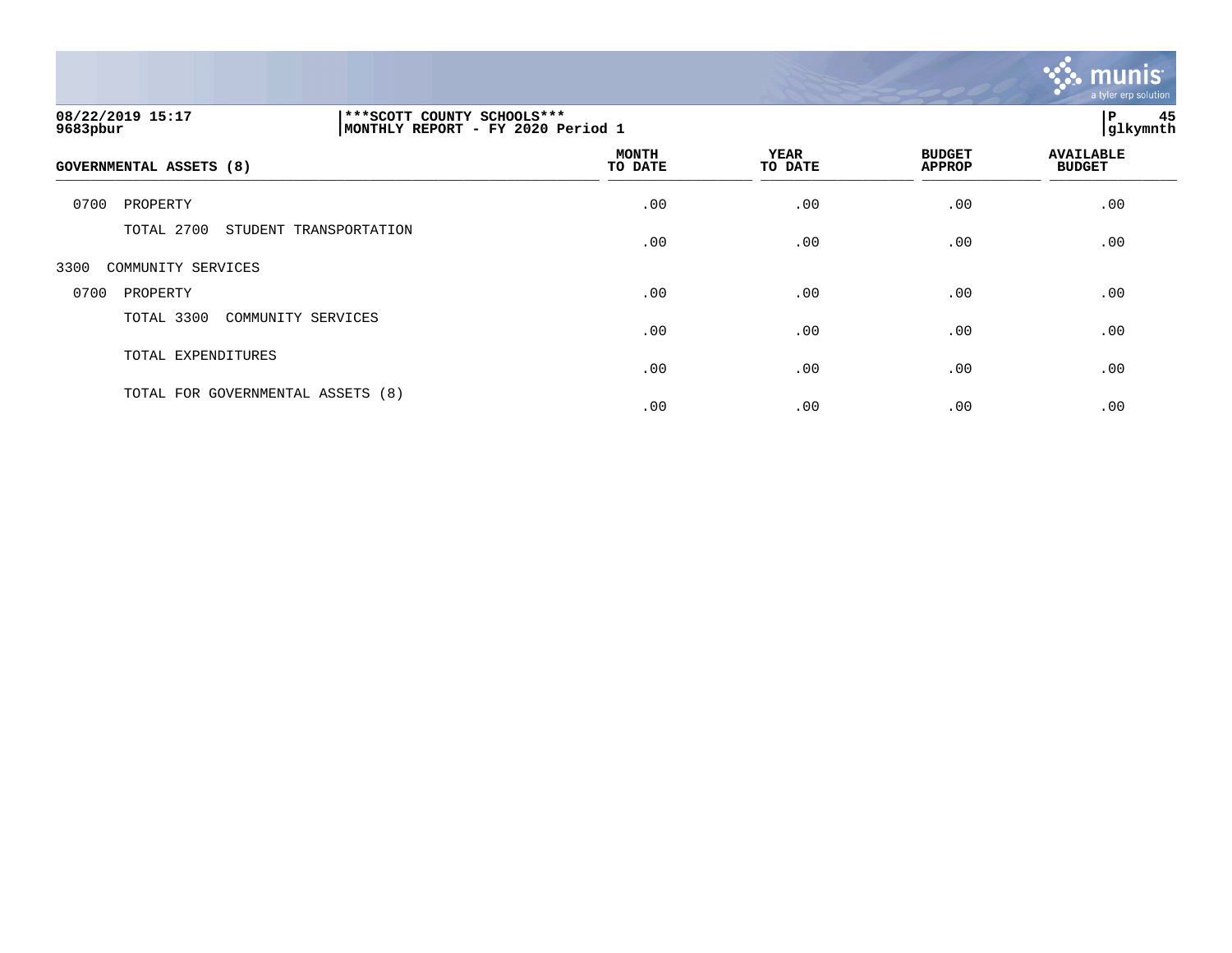|                                                                                                  |                         |                        |                                | munis<br>a tyler erp solution     |
|--------------------------------------------------------------------------------------------------|-------------------------|------------------------|--------------------------------|-----------------------------------|
| 08/22/2019 15:17<br>*** SCOTT COUNTY SCHOOLS***<br>MONTHLY REPORT - FY 2020 Period 1<br>9683pbur |                         |                        |                                | P<br>46<br>glkymnth               |
| FOOD SERVICE ASSETS (81)                                                                         | <b>MONTH</b><br>TO DATE | <b>YEAR</b><br>TO DATE | <b>BUDGET</b><br><b>APPROP</b> | <b>AVAILABLE</b><br><b>BUDGET</b> |
| <b>REVENUES</b>                                                                                  |                         |                        |                                |                                   |
| RECEIPTS                                                                                         |                         |                        |                                |                                   |
| REVENUE FROM LOCAL SOURCES                                                                       |                         |                        |                                |                                   |
| OTHER REVENUE FROM LOCAL SOURCES                                                                 |                         |                        |                                |                                   |
| 1930 GAIN/LOSS OF SALE OF ASSET                                                                  | .00                     | .00                    | .00                            | .00                               |
| TOTAL OTHER REVENUE FROM LOCAL SOURCES                                                           | .00                     | .00                    | .00                            | .00                               |
| TOTAL REVENUE FROM LOCAL SOURCES                                                                 | .00                     | .00                    | .00                            | .00                               |
| TOTAL RECEIPTS                                                                                   | .00                     | .00                    | .00                            | .00                               |
| TOTAL REVENUE                                                                                    | .00                     | .00                    | .00                            | .00                               |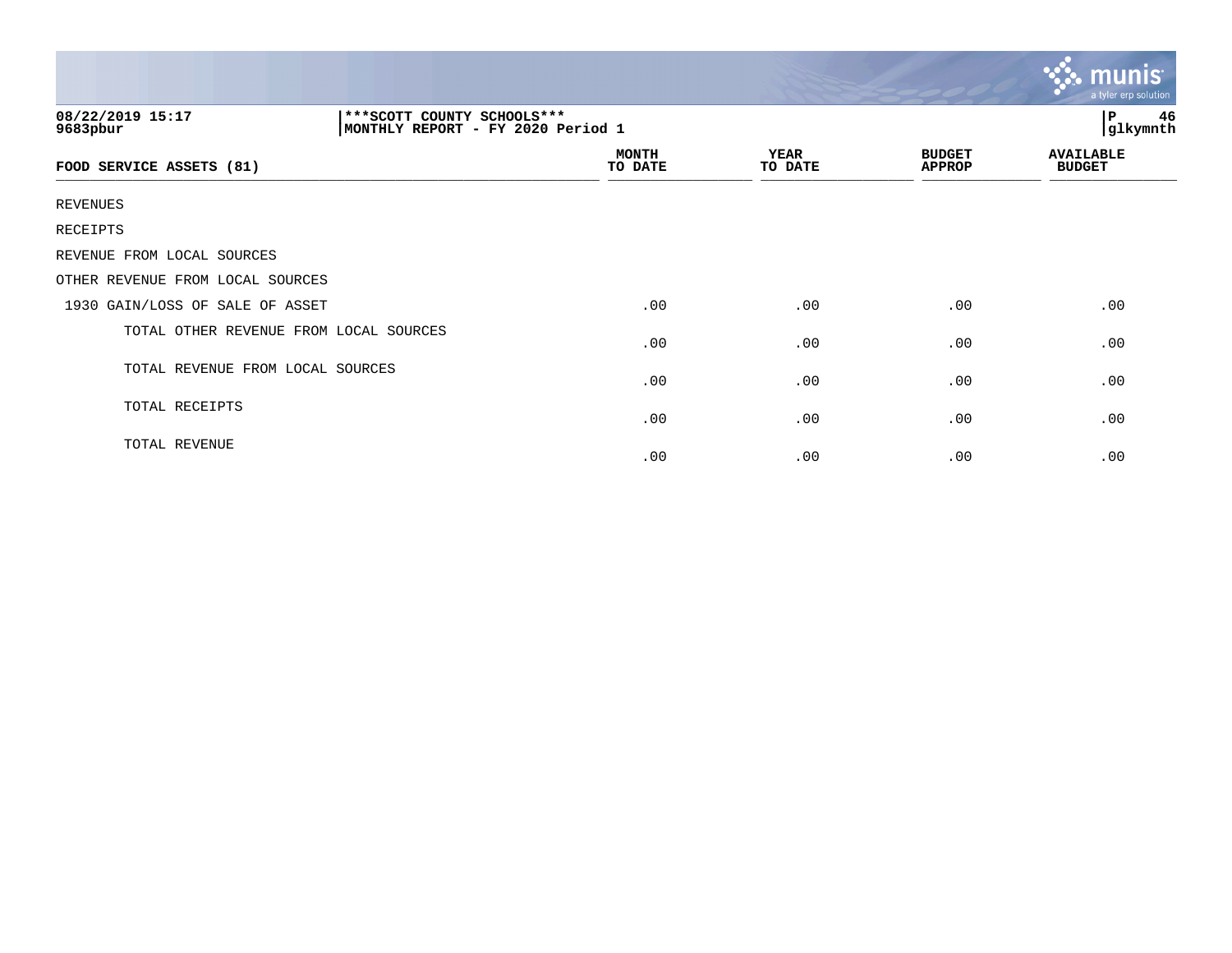|                                                                                                 |                         |                        |                                | <b>S. MUNIS</b><br>a tyler erp solution |  |
|-------------------------------------------------------------------------------------------------|-------------------------|------------------------|--------------------------------|-----------------------------------------|--|
| 08/22/2019 15:17<br>***SCOTT COUNTY SCHOOLS***<br>MONTHLY REPORT - FY 2020 Period 1<br>9683pbur |                         |                        |                                | 47<br>l P<br>glkymnth                   |  |
| FOOD SERVICE ASSETS (81)                                                                        | <b>MONTH</b><br>TO DATE | <b>YEAR</b><br>TO DATE | <b>BUDGET</b><br><b>APPROP</b> | <b>AVAILABLE</b><br><b>BUDGET</b>       |  |
| EXPENDITURES                                                                                    |                         |                        |                                |                                         |  |
| FOOD SERVICE OPERATION<br>3100                                                                  |                         |                        |                                |                                         |  |
| 0700<br>PROPERTY                                                                                | .00                     | .00                    | .00                            | .00                                     |  |
| TOTAL 3100<br>FOOD SERVICE OPERATION                                                            | .00                     | .00                    | .00                            | .00                                     |  |
| TOTAL EXPENDITURES                                                                              | .00                     | .00                    | .00                            | .00                                     |  |
| TOTAL FOR FOOD SERVICE ASSETS (81)                                                              | .00                     | .00                    | .00                            | .00                                     |  |

 $\mathcal{L}^{\bullet}$